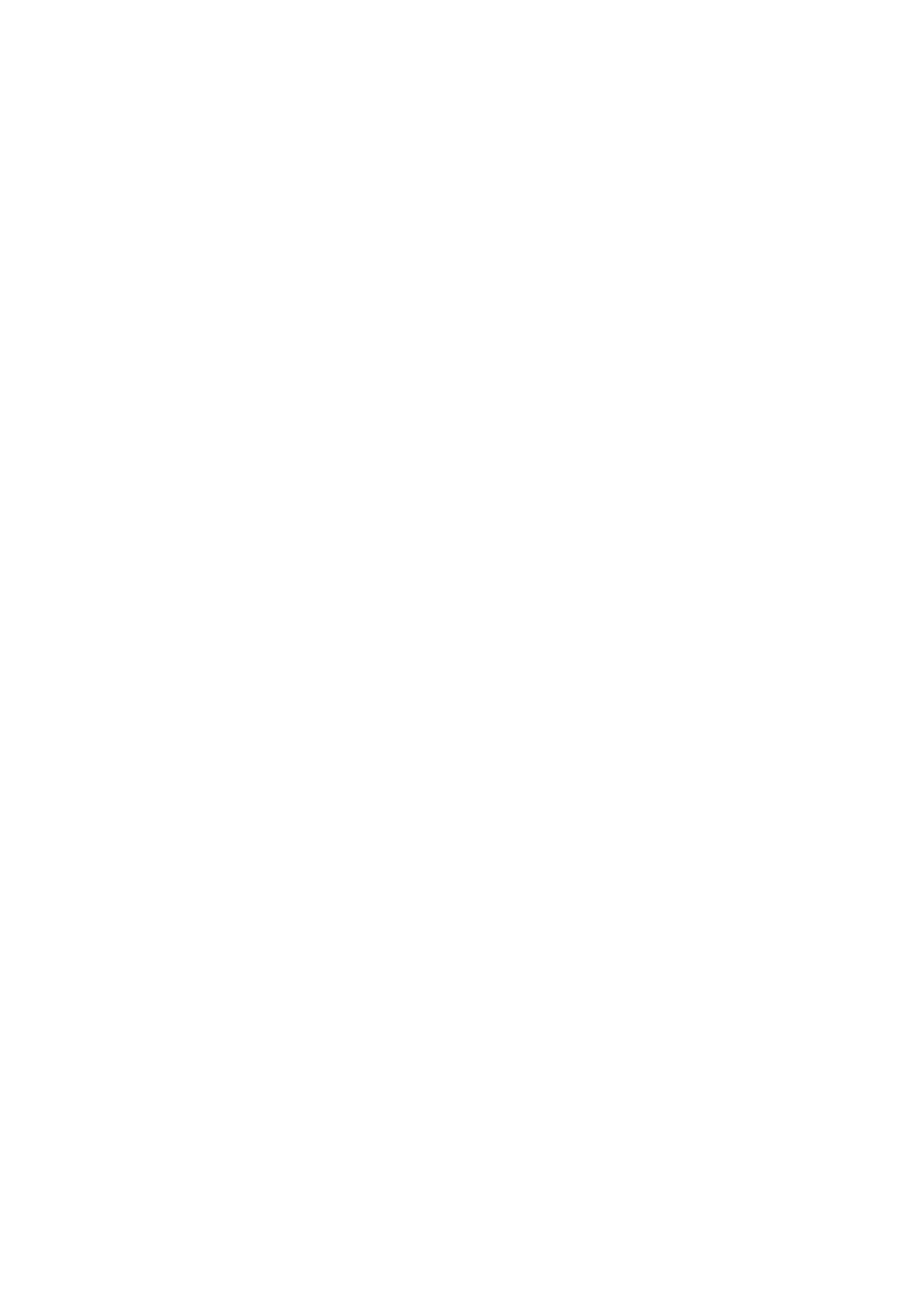# **DIAMOND II OPERATORS MANUAL CONTENTS**

| <b>1. OVERVIEW</b>                                                         | $\overline{7}$ |
|----------------------------------------------------------------------------|----------------|
| <b>2. BEFORE TURNING ON</b>                                                | $\overline{7}$ |
| <b>3. CONVENTIONS USED IN THIS MANUAL</b>                                  | $\overline{7}$ |
| <b>4. THE KEYSWITCH</b>                                                    | 8              |
| <b>5. PATCHING</b>                                                         | 8              |
| <b>6. EASY START DIMMER 1:1 PATCH</b>                                      | 8              |
| 7. WIPE ALL AND SELECTING THE NUMBER OF HTP CHANNELS<br><b>REQUIRED</b>    | 9              |
| <b>8. PATCHING FROM SCRATCH</b>                                            | 9              |
| <b>9. PATCHING DIMMERS</b>                                                 | 10             |
| 10. TO PATCH INSTRUMENTS (ANYTHING WHICH IS NOT A GENERIC<br>DIMMER)       | 11             |
| 11. PATCHING INSTRUMENTS WHICH USE A SEPARATE DIMMER.                      | 12             |
| <b>12. TO PATCH AN INTENSITY LTP CHANNEL</b>                               | 12             |
| <b>13. TO CREATE A REDUCTION FADER</b>                                     | 12             |
| 14. TO DELETE A DIMMER WHICH HAS BEEN PATCHED WITH AN<br><b>INSTRUMENT</b> | $12 \,$        |
| <b>15. TO INVERT A CHANNEL</b>                                             | 13             |
| <b>16. CHANGING PAGE</b>                                                   | 13             |
| 17. SETTING THE PAGE SIZE (BLOCK SIZE)                                     | 13             |
| <b>18. INSERT AND DELETE WITH LOCKED MASTERS</b>                           | 14             |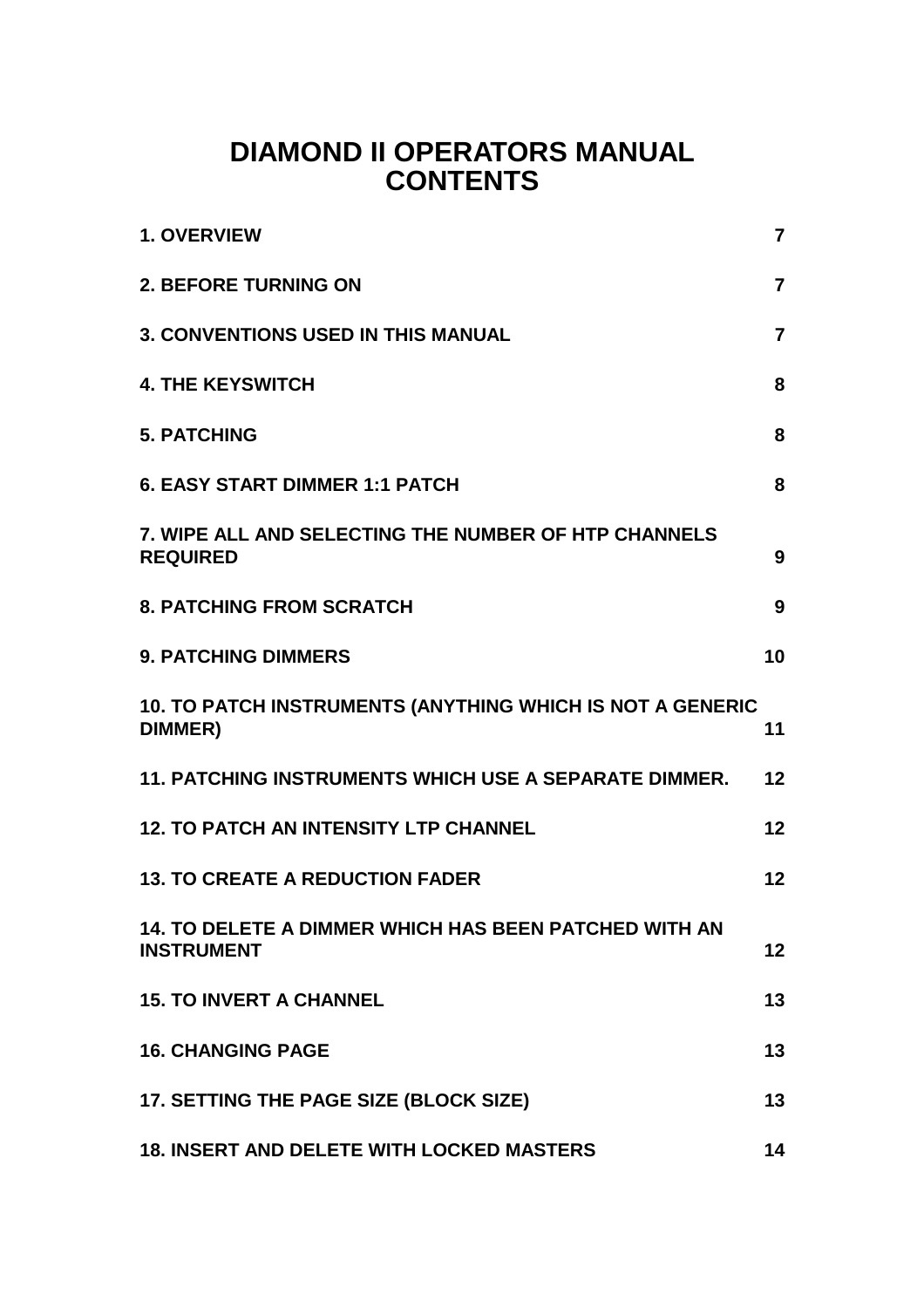| <b>19. THE PROGRAMMER</b>                                                                       | 14 |
|-------------------------------------------------------------------------------------------------|----|
| <b>20. TO PROGRAM OR EDIT A MEMORY</b>                                                          | 15 |
| <b>21. EXPLANATION OF CLEAR</b>                                                                 | 15 |
| <b>22. WHICH CHANNELS ARE RECORDED</b>                                                          | 15 |
| 23. TO SET THE FADE TIME FOR A MEMORY                                                           | 15 |
| <b>24. SETTING THE MEMORY REPLAY MODE</b>                                                       | 16 |
| 25. TO VIEW, SELECT OR CHANGE THE MEMORY MODE                                                   | 18 |
| <b>26. TO PROGRAM A CHASE</b>                                                                   | 18 |
| 27. TO SET A CHASE SPEED, USING THE KEYPAD                                                      | 18 |
| 28. TO SET A CHASE SPEED USING A WHEEL                                                          | 19 |
| 29. TO SET AN INDIVIDUAL STEP TIME, MAKING IT A COMPLEX STEP 19                                 |    |
| 30. TO CHANGE A STEP BACK TO USING SIMPLE TIMES ONCE IT HAS<br><b>BEEN MADE A COMPLEX STEP.</b> | 20 |
| <b>31. TO EDIT A CHASE STEP</b>                                                                 | 20 |
| 32. TO EDIT THE TIMES OF THE LIVE STEP ON A CONNECTED CHASE<br>OR SEQUENCE.                     | 20 |
| 33. TO GO TO ANY CHASE STEP                                                                     | 20 |
| <b>34. SETTING THE CHASE PARAMETERS</b>                                                         | 21 |
| <b>35. INCLUDE</b>                                                                              | 22 |
| <b>36. DELETING</b>                                                                             | 22 |
| 37. INSERT                                                                                      | 23 |
| <b>38. LINKING AND DUPLICATING MEMORIES AND CHASES</b>                                          | 24 |
|                                                                                                 |    |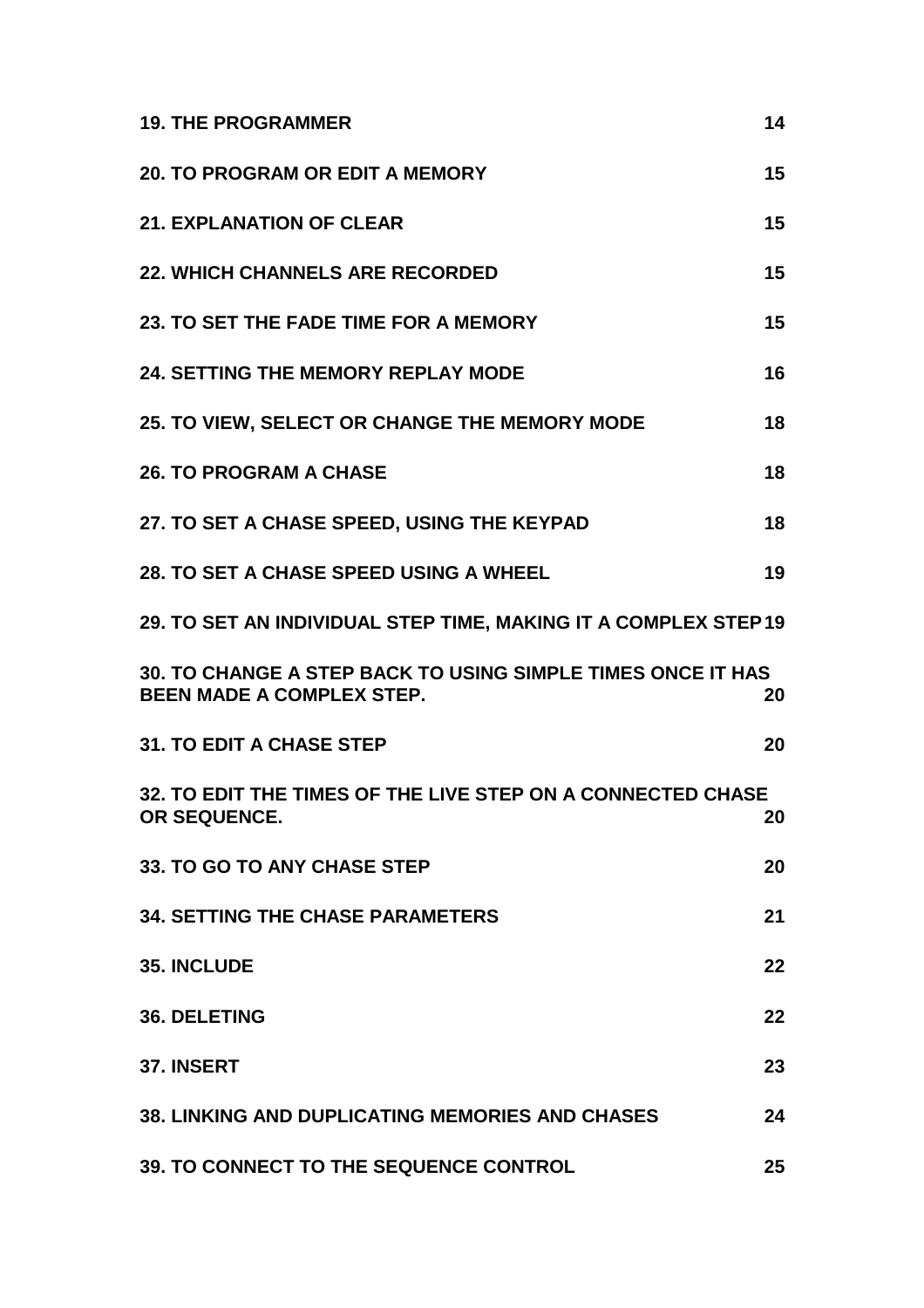| <b>40. TO RECORD A GROUP</b>                                          | 25 |
|-----------------------------------------------------------------------|----|
| <b>41. TO USE A GROUP</b>                                             | 25 |
| <b>42. TO STORE A FOCUS</b>                                           | 25 |
| <b>43. TO APPLY A FOCUS</b>                                           | 26 |
| <b>44. FOCUS TIPS</b>                                                 | 26 |
| <b>45. EXPLANATION OF THE MIMIC LED'S</b>                             | 27 |
| <b>46. TO SET INSTRUMENTS ON MIMICS</b>                               | 28 |
| <b>47. UNFOLD</b>                                                     | 28 |
| <b>48. TO ALTER LEGENDS</b>                                           | 28 |
| <b>49. MOVING LIGHT FUNCTIONS</b>                                     | 28 |
| <b>50. USING ANIMATE</b>                                              | 30 |
| 51. CHANGING CHANNELS ON AN INSTRUMENT FROM FADE TO<br><b>INSTANT</b> | 31 |
| 52. HOW TO TURN 'ON' AND TURN 'OFF' CHANNELS                          | 31 |
| <b>53. TO CREATE A TABLE</b>                                          | 32 |
| <b>54. TO USE A TABLE</b>                                             | 33 |
| <b>55. TO SAVE A TABLE TO DISK</b>                                    | 34 |
| <b>56. THEATRE STYLE CHANNEL EDITING</b>                              | 34 |
| <b>57. BLIND PROGRAMMING</b>                                          | 35 |
| 58. BLIND PROGRAMMING AND QUICK BLIND EDIT                            | 36 |
| <b>59. DISK</b>                                                       | 37 |
| <b>60. VIEWING DIFFERENT SCREENS</b>                                  | 37 |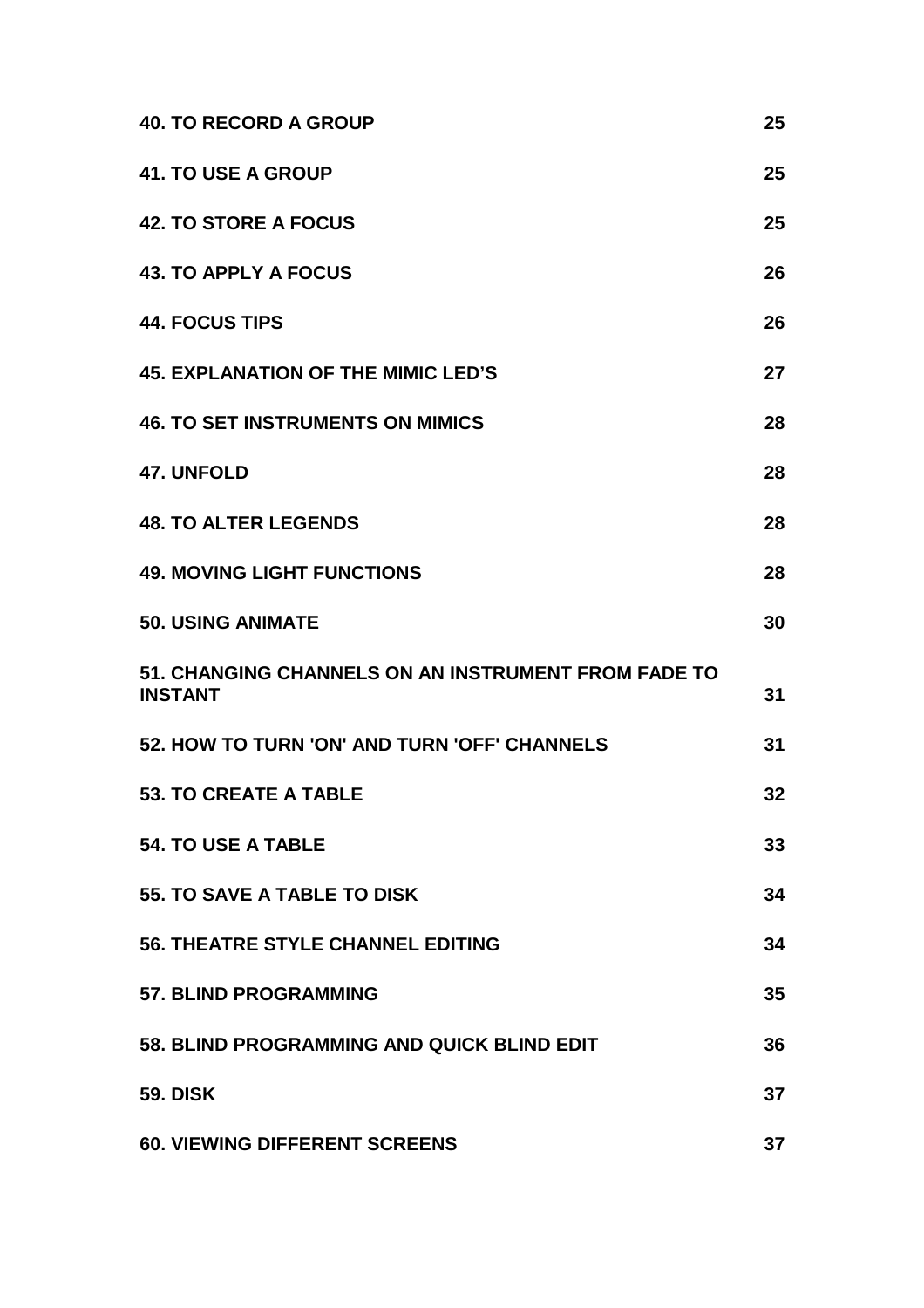| <b>61. TO CHANGE ACTIVE SCREEN</b>                                              | 38 |
|---------------------------------------------------------------------------------|----|
| <b>62. THE STAGE REMOTE</b>                                                     | 39 |
| <b>63. USER SETTINGS AND PREFERENCES</b>                                        | 41 |
| <b>64. USING THE GRAPHIC TABLET</b>                                             | 42 |
| 65. KILLING DMX CHANNELS IN AN EMERGENCY AND THEN REVIVING<br><b>THEM AGAIN</b> | 46 |
| <b>66. SERVICE OPTIONS</b>                                                      | 46 |
| <b>67. UPGRADES</b>                                                             | 47 |
| <b>68. CHANGING FROM EL SCREEN TO VGA CRT</b>                                   | 47 |
| <b>69. POWER UP MESSAGES</b>                                                    | 48 |
| <b>70. TO LOAD SOFTWARE FROM DISK INTO FLASH MEMORY</b>                         | 48 |
| 71. ADDITIONAL EL OR CRT SCREENS AND DRIVER BOARDS                              | 49 |
| <b>72. PATCHING LTP CHANNELS FOR DIMMERS</b>                                    | 51 |
| 73.                                                                             | 51 |
| <b>73. HELP</b>                                                                 | 52 |
| <b>74. AUTO FUNCTIONS IN A CHASE</b>                                            | 53 |
| <b>75. KNOWN PROBLEMS IN VERSION 3 SOFTWARE</b>                                 | 54 |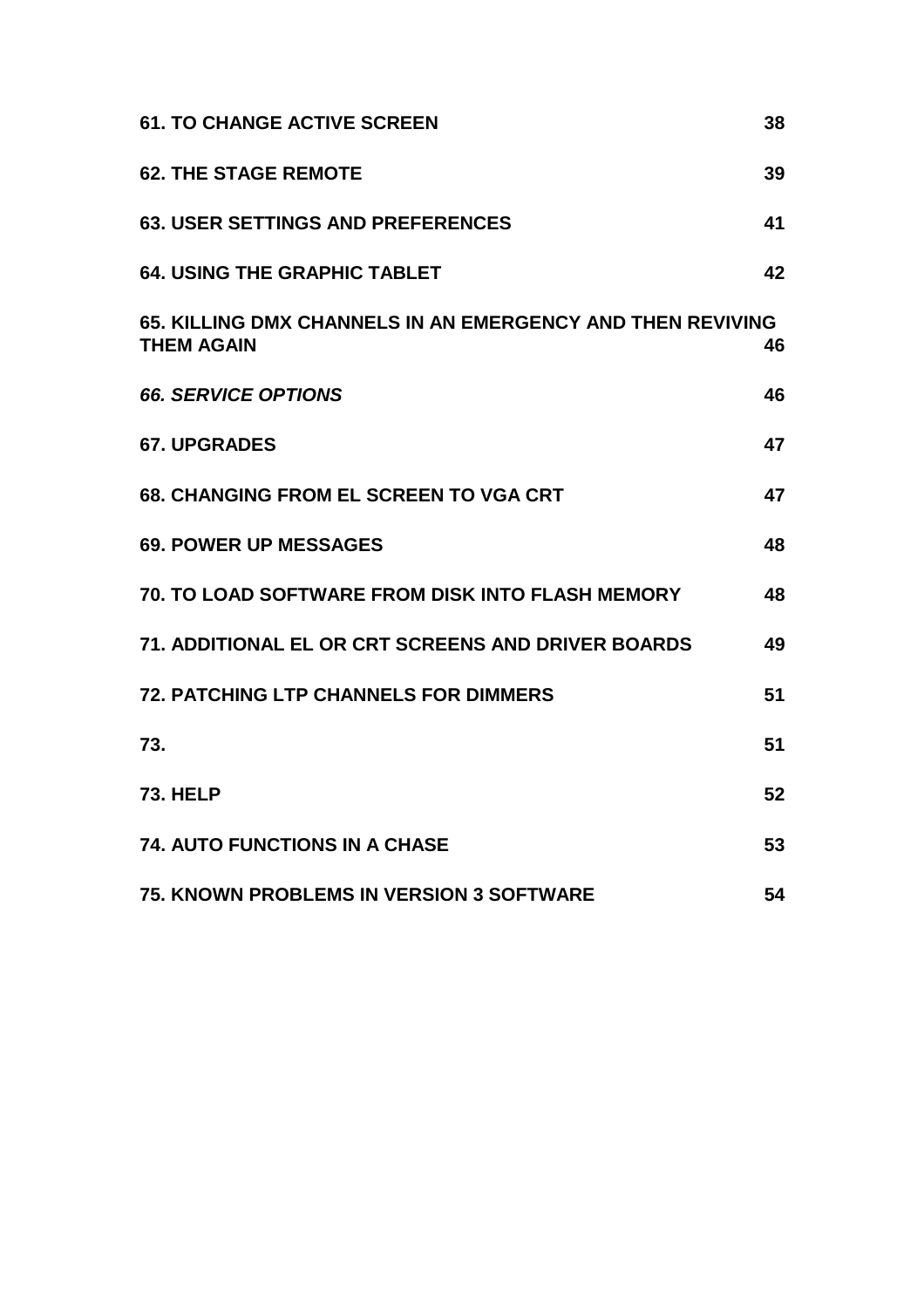### <span id="page-6-0"></span>**1. OVERVIEW**

The Avolites DIAMOND II uses the latest technology to create a lighting and moving light control desk with features unequalled elsewhere. Combining the qualities of a traditional 'preset' lighting control desk, with all the advantages of programming directly from the preset faders, together with powerful theatre editing, using a keypad to select channels and set levels.

Eight rotary wheels allow easy control of moving light parameters, either directly, or using look up tables, which, for instance allow selection of colour by name. The desk resolves what is required to actually make an instrument select that colour.

When patching instruments you need only select the DMX line and number, then press a button to place the instrument. Again the desk resolves how channels are actually allocated with its personality system.

The ANIMATE moving light function allows creation of complicated effects at the touch of a few buttons, where previously hours of programming would be required. These effects can then be edited to make them uniquely yours.

The moving light TRACKING function allows easy positioning of instruments, with automatic orientation of instruments - no need to reverse PAN or TILT - and allows the wheels to operate in *true* up-down and left-right of stage.

The optional GRAPHIC TABLET enhances these features allowing 'follow spot' type operation of a number of moving lights, colour mix and selection of groups, focuses, gobos etc.

### **2. BEFORE TURNING ON**

Before you turn the desk on make sure the power-supply is selected to the correct mains voltage. Failure to do this may cause permanent damage! The voltage selector is near the mains inlet plug. Prior to turning the desk on you should also connect the video screen. This may be either a solid state 'EL' screen, or a VGA CRT screen. The EL screen will be found in the middle desk drawer together with its support rod and cable.

### **3. CONVENTIONS USED IN THIS MANUAL**

- A dot like this indicates that you what follows is an instruction on what to do. Indented text like this describes the result of what you are doing or gives additional information on the previous instructions.
- ♦ A diamond like this is used to show that there are a number of options and you have to select one of them or give an explanation to a number of items.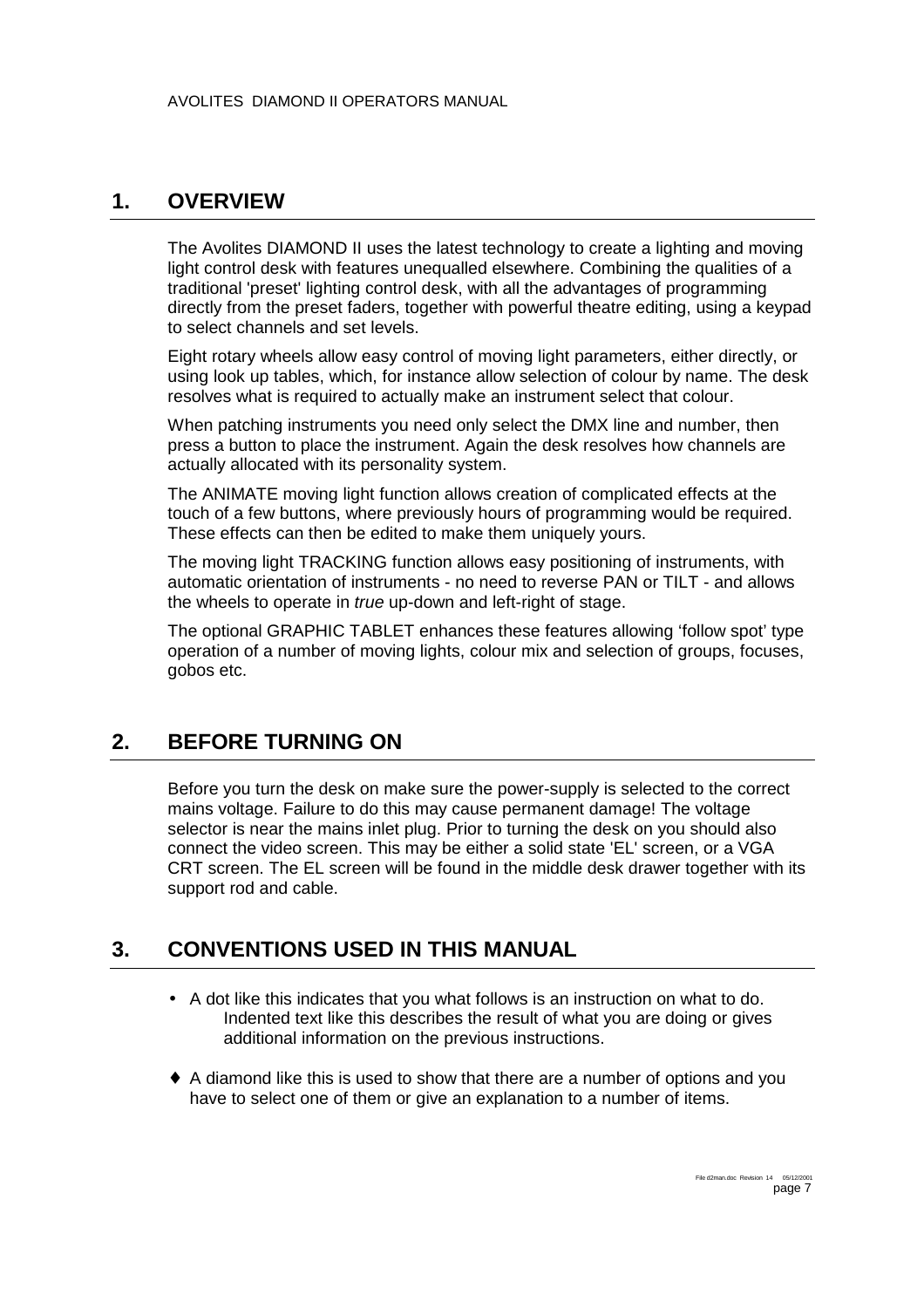<span id="page-7-0"></span>[A] Square brackets like these indicate the name of a button, in this case button A on the program panel.

### **4. THE KEYSWITCH**

The KEYSWITCH which is mounted to the right of the program panel or above the master faders depending on the serial number of your desk.

#### **RUN MODE**

When the Key is in RUN mode no programming is allowed, this may be considered the *SAFE mode.*

#### **PROGRAM MODE**

When the Key is turned to PROGRAM, memories, chases and sequences may be recorded, the patch may be changed and disk operations are allowed.

#### **SYSTEM MODE**

The third position of the Key is SYSTEM, when the key is in this position you may enter the diagnostic and service options.

### **5. PATCHING**

Before any dimmers or instruments can be controlled you must first patch the DMX output. Until a channel is patched it is not shown on the screen, LED mimic or output.

#### **DETAIL ON HOW THE PATCH WORKS**

- ♦ The Diamond II patch works in two ways, firstly the HANDLE (a preset fader and the swop/add button associated with it) is patched internally, then the DMX channel is patched.
- ♦ This is all done automatically but an understanding of this will help should you have to alter the patch later on.
- ♦ The internal patch number is used by the desk as a reference, by doing this it is possible to change handles or change DMX numbers without having to change the contents of memories recorded which would be difficult because memories can reference items such as focuses and tables.

### **6. EASY START DIMMER 1:1 PATCH**

A quick dimmer 1:1 patch can be created with the following key sequence.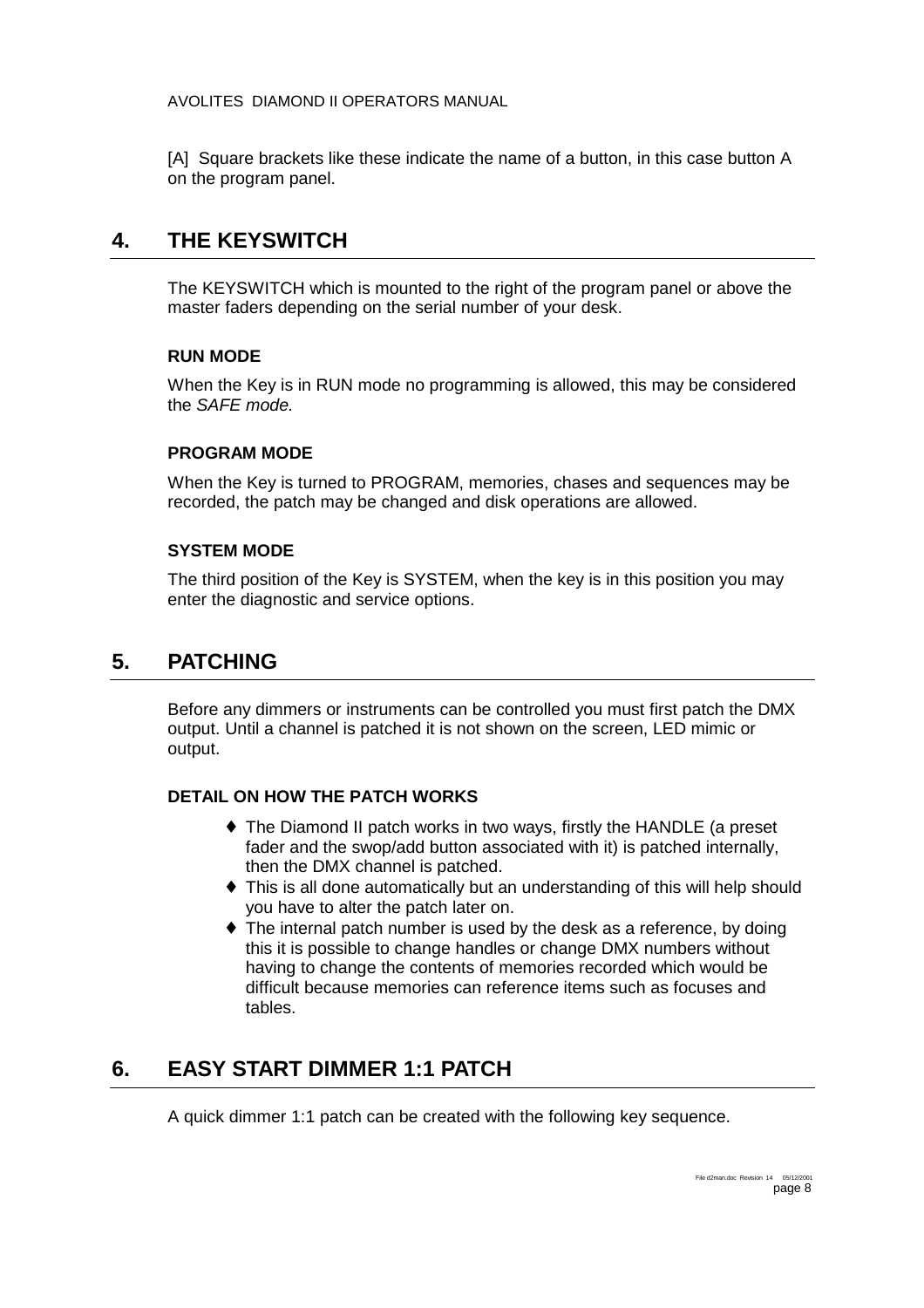- <span id="page-8-0"></span>• Turn the key to SYSTEM.
- Press [A] then [F] then button [C].

After this all memories chases etc. will be erased and the desk will be ready for programming.

The first 180 dimmers will be patched onto faders 1 to 180 in that DMX order, using DMX line 1.

# **7. WIPE ALL AND SELECTING THE NUMBER OF HTP CHANNELS REQUIRED**

A WIPEALL restores the desks memory to the factory settings, removing any programming you may have done. Do a backup onto disk if you wish to keep previous programming.

When doing a WIPE ALL you will be prompted to enter how many HTP channels you will require.

You require 1 HTP channel for each dimmer, remembering that each moving light requires one dimmer channel. It is always best to allow a few more HTP channels than you actually require since this number cannot easily be changed. The maximum number of HTP channels is 450 and the minimum is 1.

You can view the number of HTP channels, LTP channels, and how many are in use by selecting CHANNEL STATISTICS from the VIEW menu.

You set the number of HTP channels after doing a WIPE ALL. To do a wipe all do the following.

- Turn the key to SYSTEM
- Press button [A], SERVICE
- Press button [F], WIPE ALL
- Press button [A], EXECUTE WIPEALL

Once you press this you are past the point of no return! A wipe all has been done, however you must now configure the desk regarding the number of HTP (dimmer) channels you require. This may be in the range of 1 to 450. All the remaining channels are allocated as LTP channels. (If you require more than 450 dimmer channels see the section on LTP FADE channels.)

- Enter the number of dimmer channels you require, or if you require 180 press [ENTER]
- Turn the key back to RUN or PROGRAM as required.

### **8. PATCHING FROM SCRATCH**

Before patching you may wish to do a DISK Backup and WIPE ALL. The WIPE ALL will erase everything so make a disk if you wish to keep previously programmed information.

#### **To make a DISK backup.**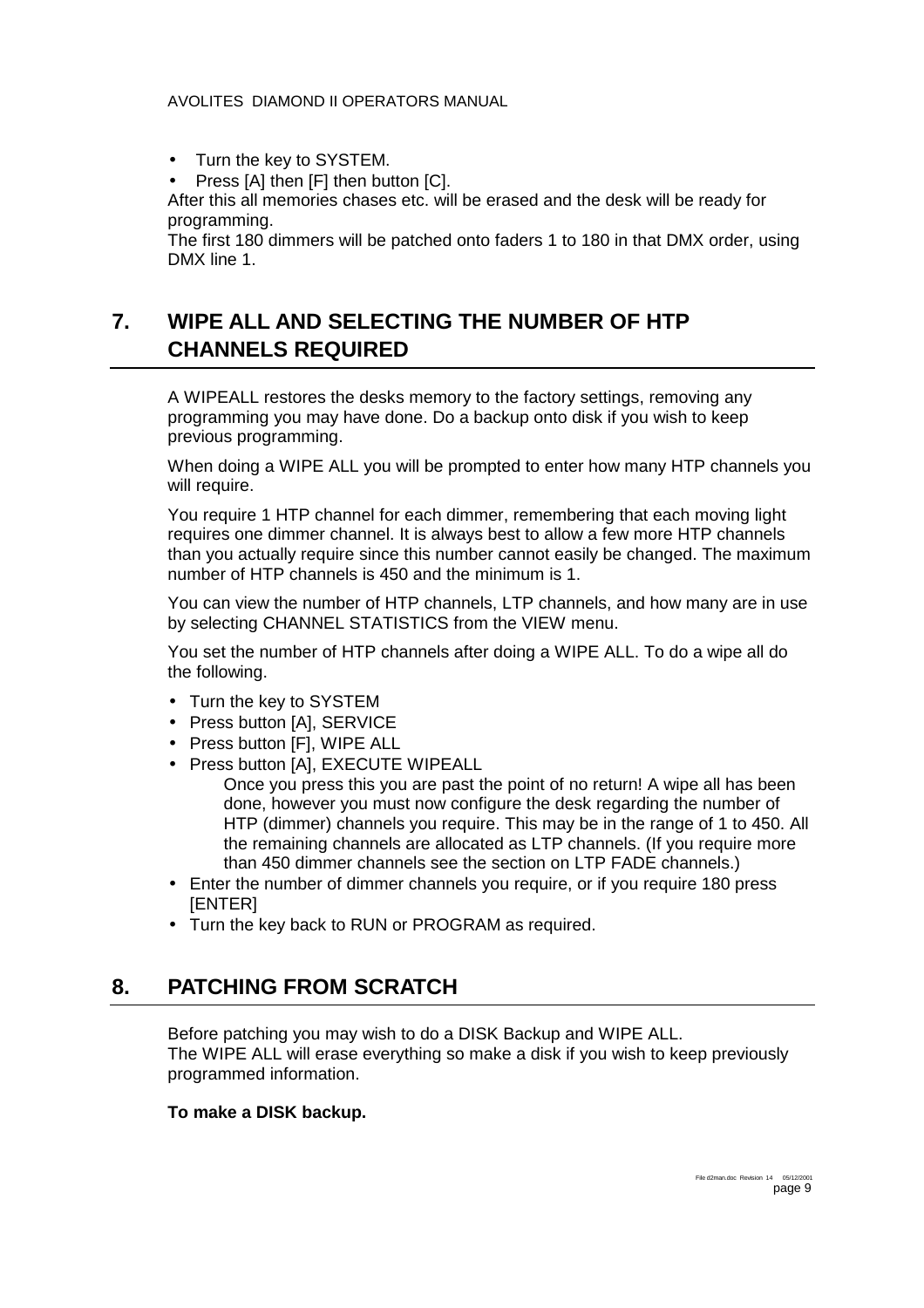- <span id="page-9-0"></span>• Place a blank formatted disk in the disk drive.
- Press the [DISK] button.
- Now press button [A], SAVE TO DISK.
- Now press button [F], CONFIRM. See section [59](#page-36-0) for more information on the disk system.

#### **Now do a WIPE ALL by turning the KEY to SYSTEM.**

- Press button [A] marked SERVICE.
- Then press button [F] marked WIPE ALL.
- Finally press button [A] marked CONFIRM WIPEALL. You are now prompted on the main screen to enter the number of HTP channels required. This can be any number between 1 and 450. By default the desk will assign 180 HTP channels.
- Enter the number of HTP channels or press ENTER to use the default of 180.
- Turn the key back to PROGRAM.

#### **To start patching instruments or dimmers**

- Press [PATCH]
- Then press the [Bank 1] button.
- The menu on the built in screen now prompts Select a DMX line 1..8
- Select a DMX line by pressing 1..8 on keypad. For 1024 channel desks only two DMX lines are available, so only 1 and 2 are valid button presses.

The menu now prompts

- [A] Dimmer
- [B] Choose an Instrument
- **[C]** Intensity LTP
- [D] Reduction
- [E] Delete Pending Dimmer
- [F] Invert a channel

You are now ready to patch dimmers or instruments and the following sections describe how to do this.

### **9. PATCHING DIMMERS**

Use this function for patching a generic dimmer. - Meaning a simple dimmer channel. When using Colour Changers and instruments requiring a separate dimmer use the CHOOSE AN INSTRUMENT patch option. This allows the use of focuses, tables and other moving light features.

#### **PATCHING A DIMMER**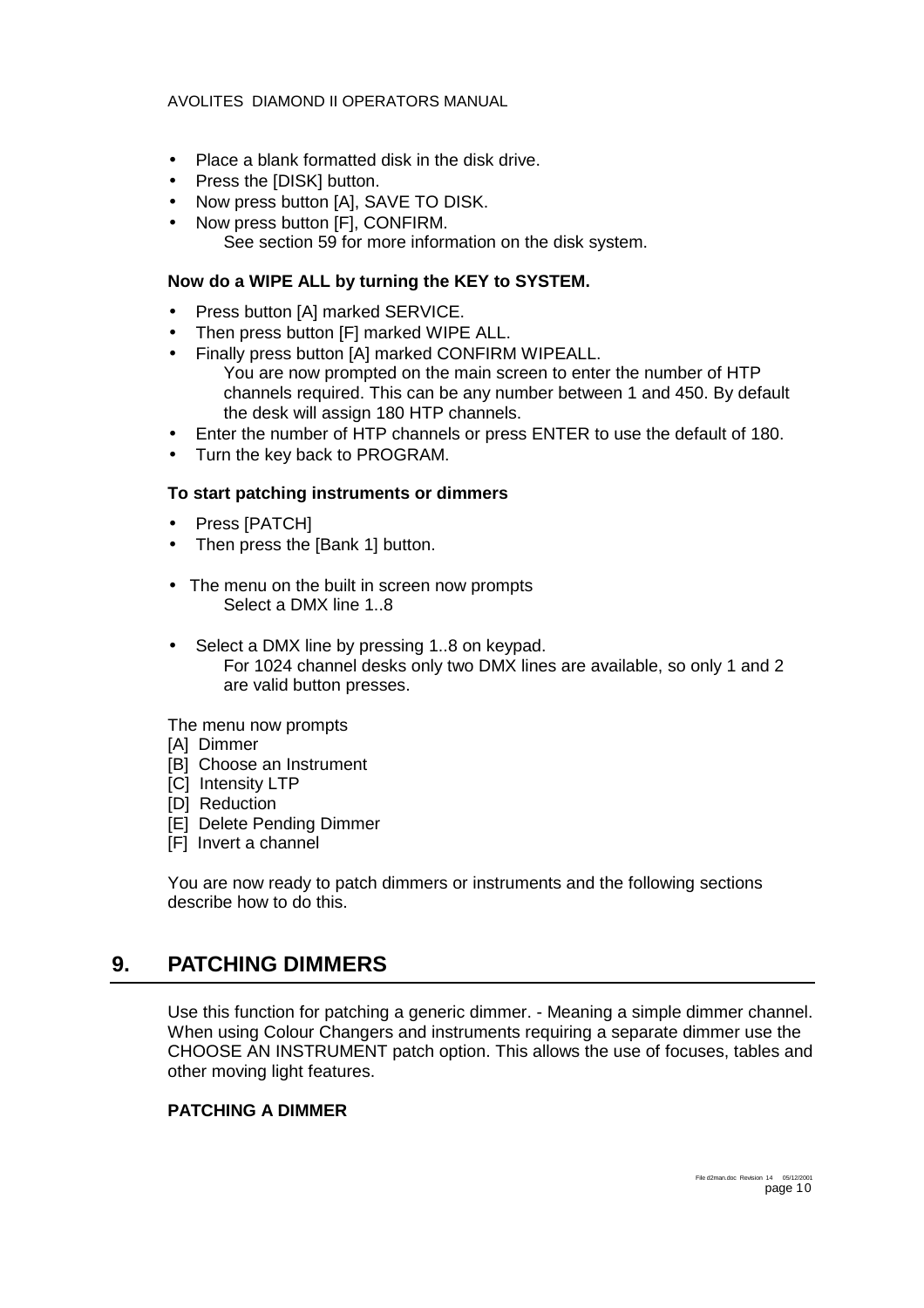- <span id="page-10-0"></span>• From the patch menu press button [A] marked DIMMER. You are now presented with the first free DMX number working upwards from DMX 1, on the line you selected. You may use this number or select a different DMX number from the [KEYPAD].
- Press a preset fader [SWOP] button to patch the dimmer. You may immediately use the fader to bring up that dimmer.

The ADD and SWOP buttons are now ready to be used to patch another dimmer. Take care not to press one of these by accident whilst you are patching.

Whilst patching you may also set the dimmer curve and the dimmer patch level.

- Press button [A] marked LEVEL, before pressing the SWOP button as above. A menu requesting a the level is presented.
- Press [ENTER] the set the level required from the [KEYPAD]. The patch level is now shown next to button A on the screen. This level is kept for patching future dimmers until you alter it.
- Setting the dimmer curves.
- Press button [B] from the dimmer patch menu, marked CURVE.
- The curve numbers and descriptions are listed on the LCD screen.
- Select the curve number you wish to use.
- Press [EXIT] to leave the patch system.

# **10. TO PATCH INSTRUMENTS (ANYTHING WHICH IS NOT A GENERIC DIMMER)**

- From the patch menu press button [B]. A list of instruments is now provided on buttons [A]..[F] button [G] allows more instruments to be presented. If you have a system disk in the disk drive instruments will be read from this. If there is no disk in drive a list of instrument types already patched will be presented. (This is faster than reading the disk.)
- Select the required instrument by pressing its associated button. Various information is then presented on the LCD screen about the instrument.

The desk now calculates the first free DMX slot working down from DMX512. You may use this or select a new number from the [KEYPAD].

Select the correct preset bank. Normally this will be bank 1. The instrument can be patched on any of the 12 banks giving the ability to control 2,160 instruments. generally it is simpler to only use bank 1 unless you require control of large numbers of instruments..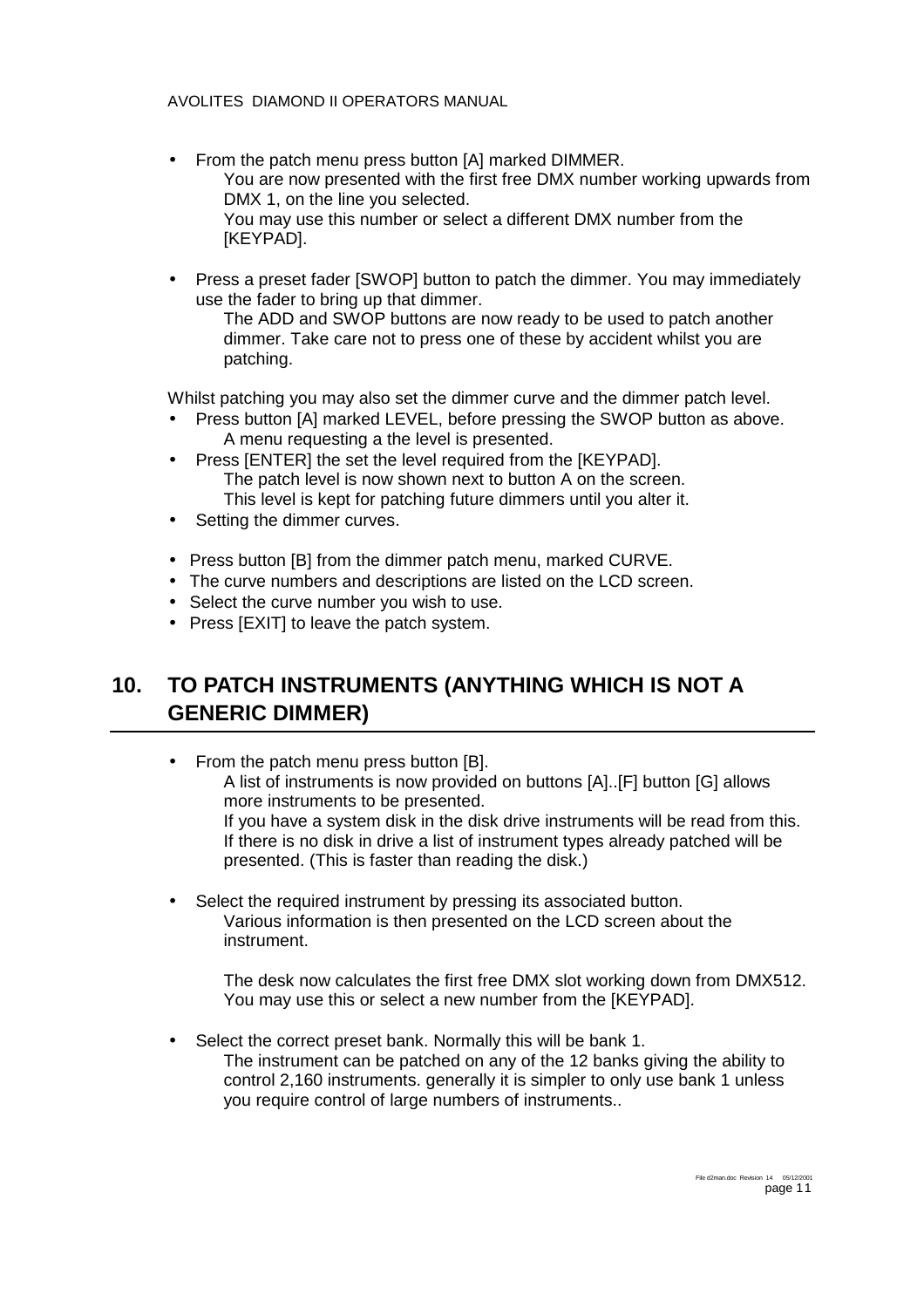<span id="page-11-0"></span>• Finally press a preset fader [SWOP] button to patch the instrument.

### **11. PATCHING INSTRUMENTS WHICH USE A SEPARATE DIMMER.**

When an instrument requires a separate dimmer channel, such as the Vari\*light VL5, a special dimmer channel is allocated as the instrument is patched. This is called a PENDING DIMMER.

A pending dimmer is allocated to ensure all channels associated with an instrument are connected together, so tables and preset focuses are recalled correctly. When a dimmer is subsequently patched, with the PATCH DIMMER option the pending dimmer is converted into a real dimmer channel.

Typical examples of instruments which patch PENDING DIMMERS are colour scrollers, moving yokes, the VL5's etc.

See section 14 for details of how to delete a PENDING DIMMER.

### **12. TO PATCH AN INTENSITY LTP CHANNEL**

The Intensity LTP channel allows control of dimmers but on a LATEST takes Precedence basis, rather than HIGHEST takes precedence. This will make all fades DIPLESS even between memory masters, however only one memory master can control a channel.

### **13. TO CREATE A REDUCTION FADER**

- From the patch menu press button [D].
- Now on the [KEYPAD] select the DMX number you wish to have reduction applied to.
- Select the correct preset bank. We recommend bank 12.
- Finally press a preset [SWOP] button.

### **14. TO DELETE A DIMMER WHICH HAS BEEN PATCHED WITH AN INSTRUMENT**

#### **DELETE A PENDING DIMMER**

When an instrument such as a scroller is patched, an HTP channel is also patched. This is called the PENDING DIMMER. At some later time the PENDING DIMMER can be exchanged for an actual dimmer channel.

Since these PENDING DIMMER channels reduce the number of available HTP channels you may wish to delete them if you do not need to associate a dimmer channel with the instrument.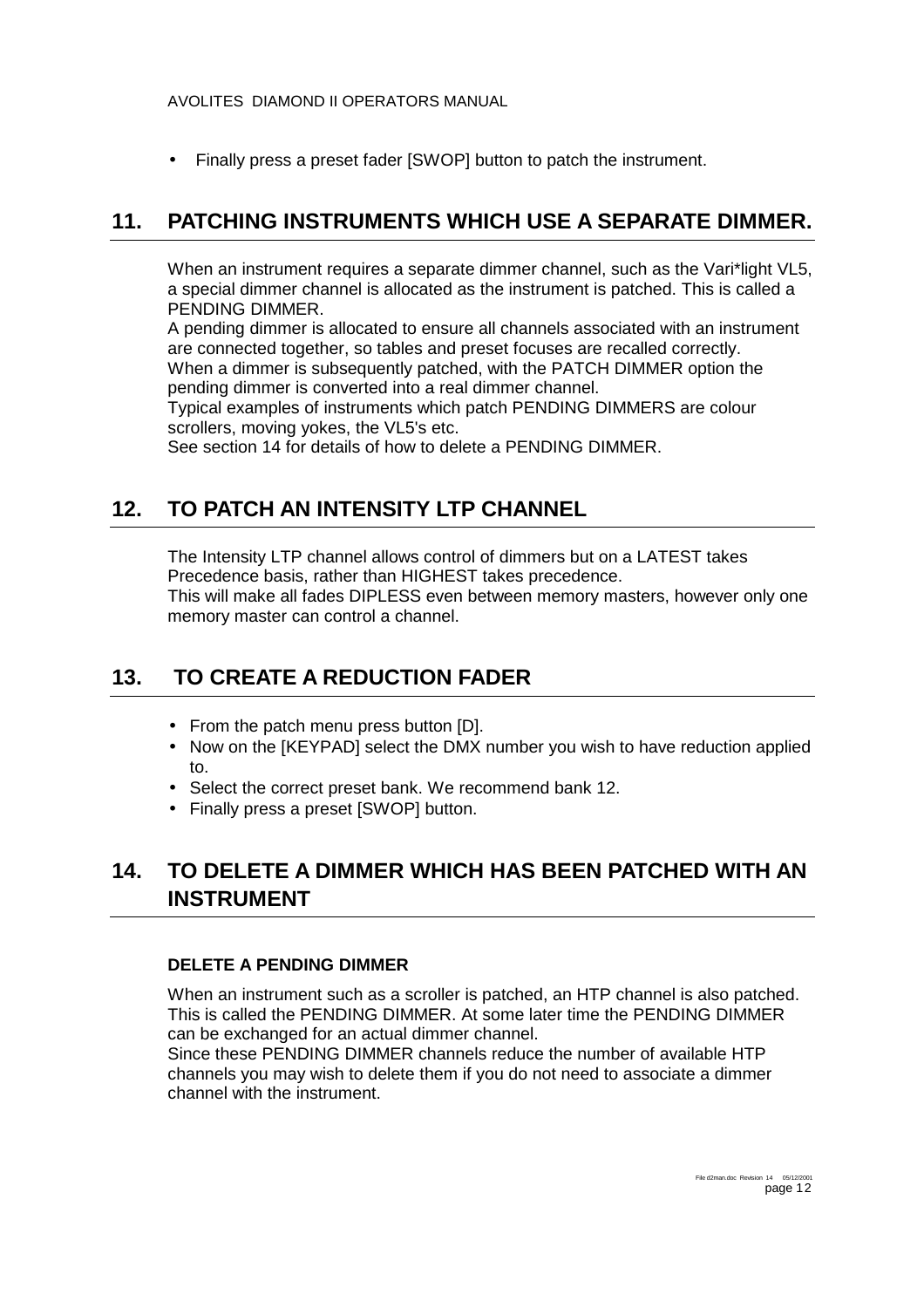#### <span id="page-12-0"></span>**To delete a PENDING DIMMER.**

- Press button [E], delete a pending dimmer.
- Press the confirm button.
- Finally press the preset fader SWOP button.

**WARNING** Use this function with care since once the dimmer is deleted from the instrument the only way to put it back is to delete the whole instrument, then repatch it.

If you should have to do this then only delete one instrument at a time and immediately repatch it, failure to follow this sequence may result in previously programmed memories not working with that instrument since the internal channel will number will be lost

### **15. TO INVERT A CHANNEL**

This function is not available until version 4.

### **16. CHANGING PAGE**

The Yellow page select buttons are arranged in two columns. The left hand column is the page bank and the right hand column the index into the page.

#### **To select page 35**

- Press the left column [3]
	- This will light up and the right column LEDs will go out
- Then press the right hand column button [5] This will light up

#### **To change from page 35 to page 38**

Press the right hand button [8]

#### **To go forward or back one page**

Press the grey [NEXT PAGE] and [LAST PAGE] buttons.

### **17. SETTING THE PAGE SIZE (BLOCK SIZE)**

It is often useful to have the same memories or sequences on every page. In previous Avolites consoles this was achieved by setting the block size, or recording the memory into every page with the page cue lock on.

The DIAMOND II has a more powerful way of locking memories which allows any memory or sequence to be locked on all pages.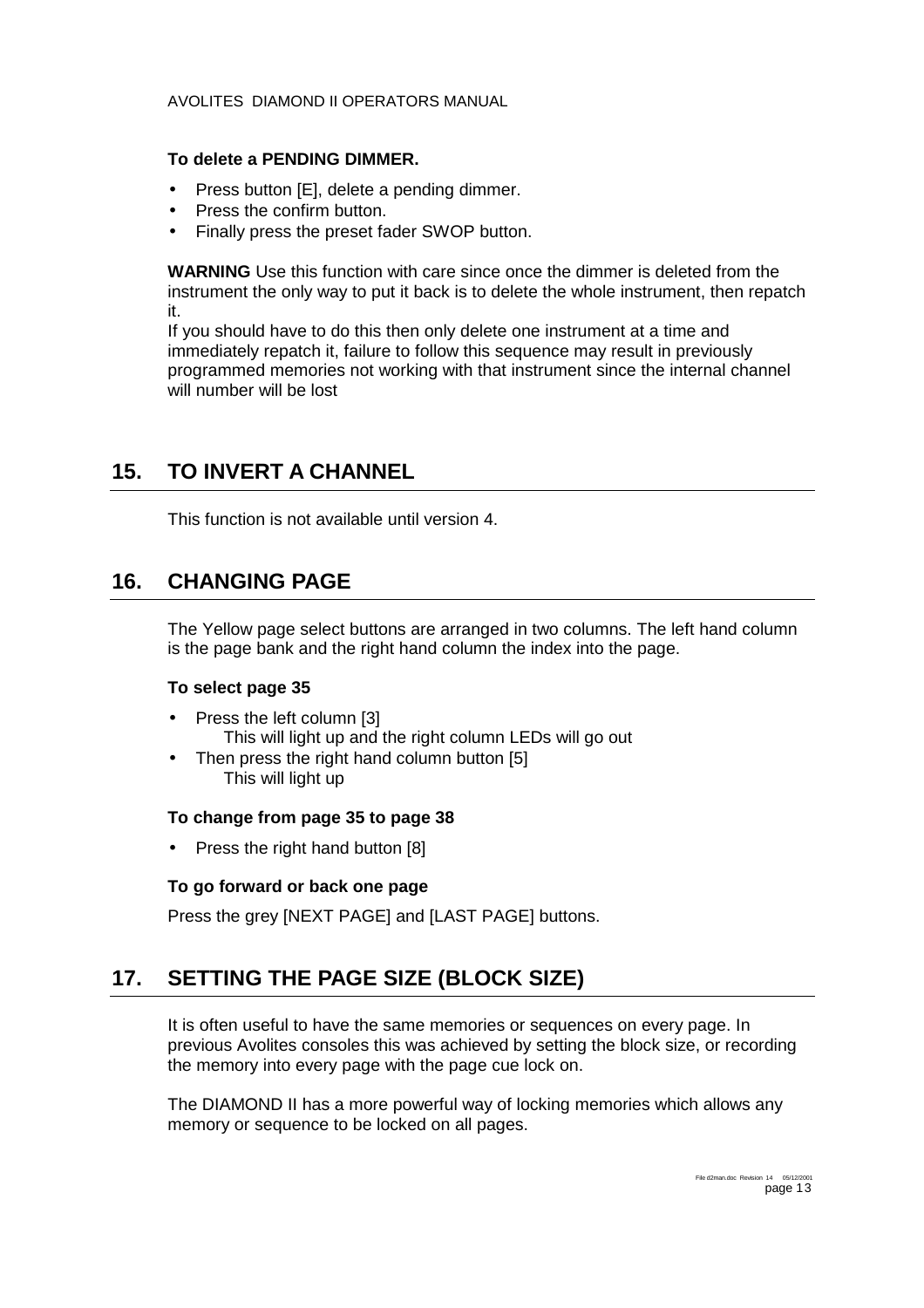- <span id="page-13-0"></span>First turn the key to SYSTEM.
- Then press button [F] marked LOCK MASTERS. Any locked memories are shown by flashing LOCK on display above the memory fader.
- Pressing [GRAB] locks or unlocks a memory or sequence. If necessary select the page which contains the memory you wish to lock, then press the [MEMORY FADER SWOP] button.

### **18. INSERT AND DELETE WITH LOCKED MASTERS**

Locked masters are jumped over when INSERTING and DELETING.

Locked memories may be DUPLICATED as normal, the duplication will NOT be locked.

Edits made on a locked master will appear on all pages.

### **19. THE PROGRAMMER**

The PROGRAMMER is the name given to the internal part of the console which contains edits, it may be thought of as a special memory playback. It is special because it has total priority on any channels which it contains in such a way that a channel contained in the programmer cannot be controlled from a normal playback.

#### **A channel is placed in the programmer in one of the following ways:-**

- ♦ By moving a fader in PROGRAM or TAKE-OVER RUN mode
- ♦ By selecting a channel on the keypad AND moving its associated wheel.
- ♦ By selecting an instrument and recalling a FOCUS.

Channels controlled by the programmer are indicated on the output screen with an 'm' between the channel number and its level.

#### **A channel can be removed from the programmer by:-**

- ♦ Pressing its wheel control ON button until both the RED and GREEN LEDs are off. This may require one, two or three button presses.
- ♦ Double pressing the channels [ADD] button. This clears all the channels for that instrument.
- Double press the [CLEAR] button. THIS CLEARS EVERY CHANNEL IN THE PROGRAMMER.

Turning the key to RUN, with the run mode set to NORMAL, again this clears all channels in the programmer.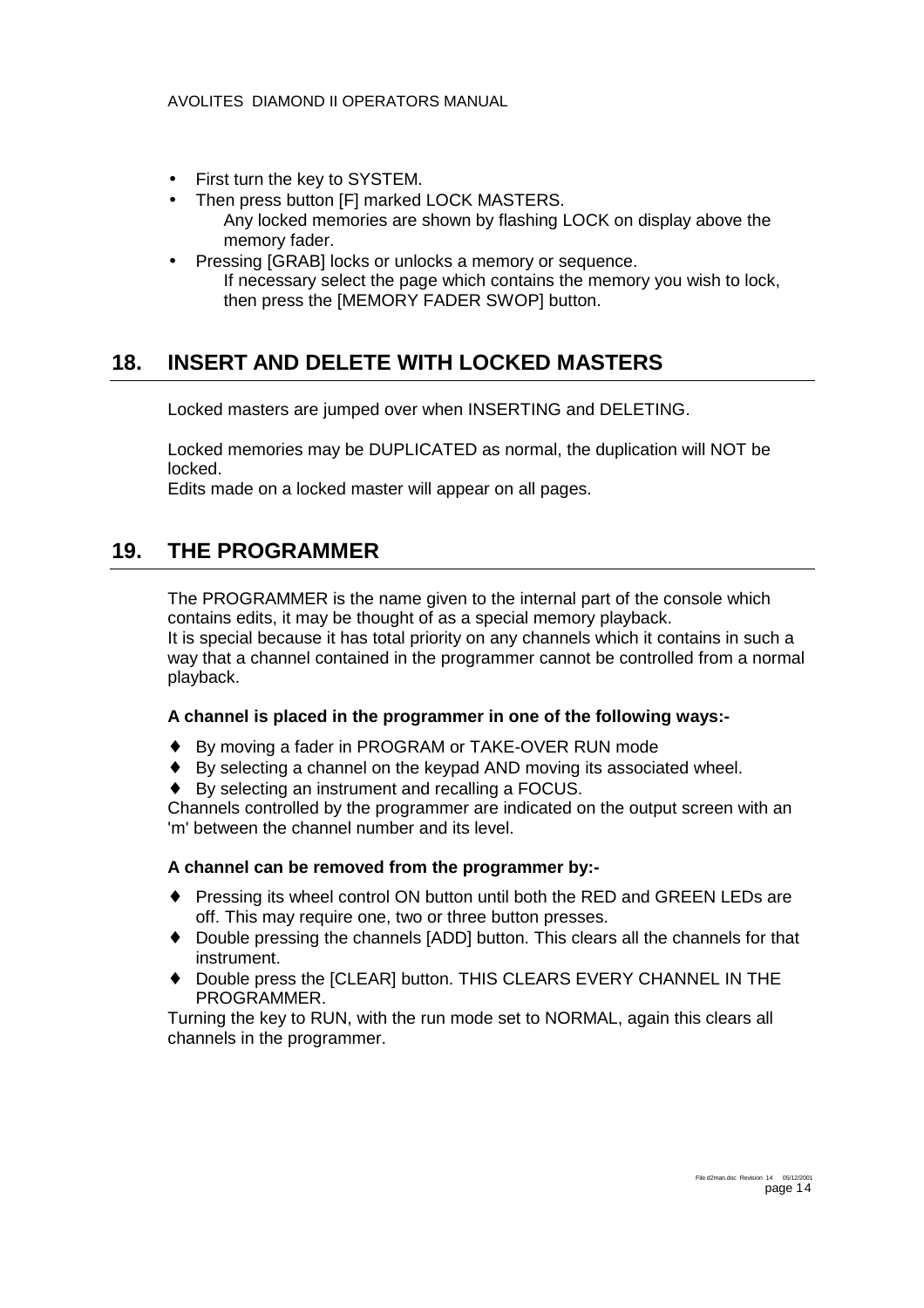### <span id="page-14-0"></span>**20. TO PROGRAM OR EDIT A MEMORY**

- Set up the memory on the presets, with the Grand Master, Preset Master and Memory Master at full.
- Press the **[MEMORY]** button.
- Press [MEMORY FADER SWOP] button

#### **To see the memory**

- Put the Memory fader to full.
- Double press [CLEAR].
	- This clears the programmer.
- Lower the preset faders.

The next section explains the CLEAR function in more detail.

# **21. EXPLANATION OF CLEAR**

Clear releases channels from the wheels, or empties the programmer. Since the programmer has maximum priority, before you can see any of your programmed memories the programmer muse be cleared.

To clear the programmer double press [CLEAR].

To release channels from the wheels press [CLEAR] once.

### **22. WHICH CHANNELS ARE RECORDED**

- ♦ Dimmer only channels (i.e. those patched with the patch dimmer option) are recorded on a 'what you see is what you get' - if the lamp is on stage it will be recorded.
- ♦ LTP channels are only recorded if they are in the PROGRAMMER.

For further information on LTP channels see section [63](#page-40-0) item 5 on, record by channel, instrument or all channels.

# **23. TO SET THE FADE TIME FOR A MEMORY**

• Press [TIMES]

• Press [MEMORY FADER GRAB] above the memory to set the time on The Set time menu now appears.

Use the keypad to enter the various times which are [A] Wait up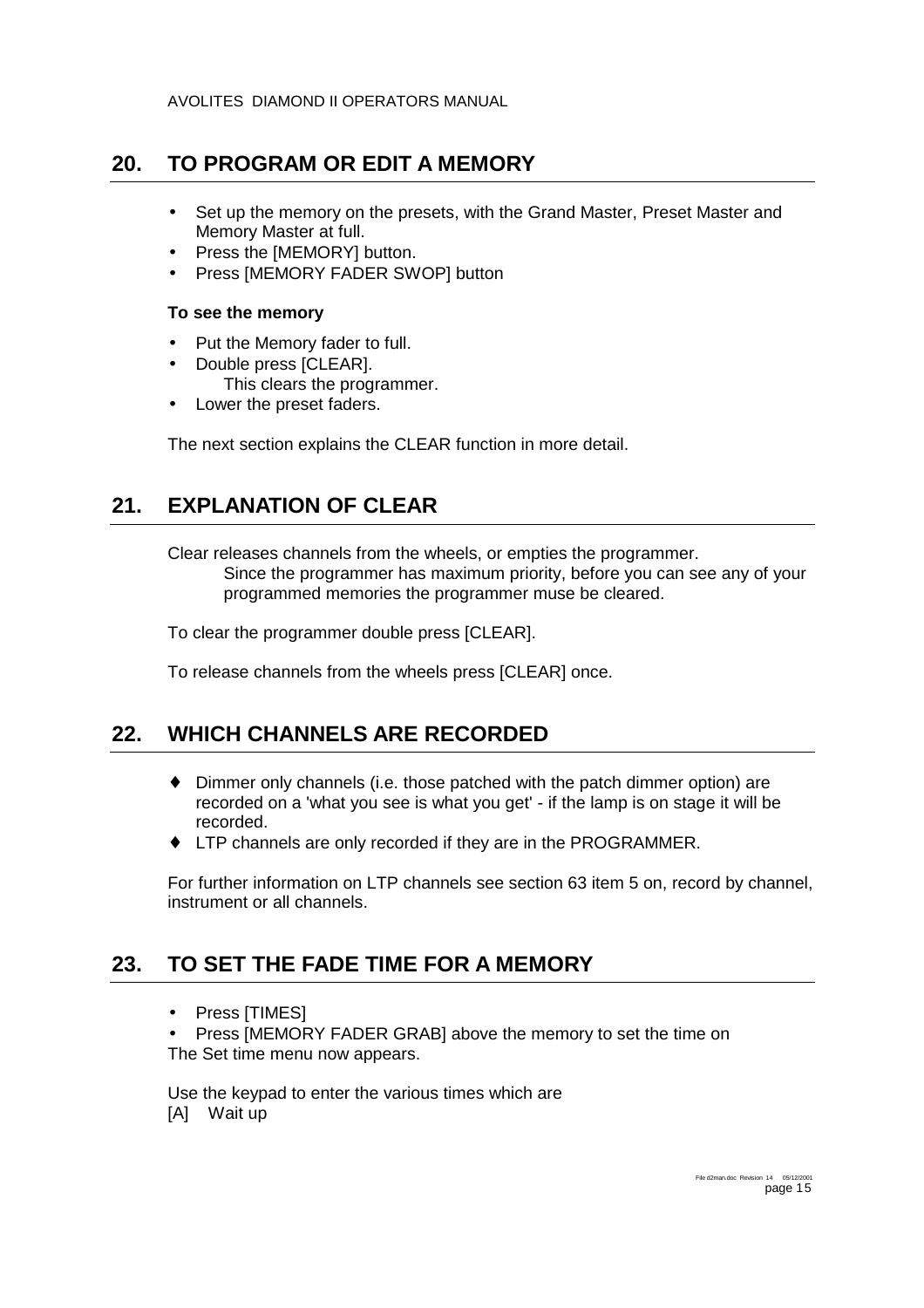- <span id="page-15-0"></span>[B] Wait down
- [C] Fade up
- [D] Fade down
- $|E|$  LTP fade
- [F] LTP wait

For times longer than 60 seconds use the decimal point.

For example, to set the Fade up time to 1.5 minutes, press the following buttons.

- [1]
- [.] [.] (The first '.' is for parts of a second, and the second is for minutes)
- [3] [0]
- $\bullet$  [C]
- To save the new setting press [ENTER]

When a fade is running under a fader the top four characters of the display alternate between the legend and FADE.

• If you wish to use fade down times select memory mode 2. The following section describes memory modes.

### **24. SETTING THE MEMORY REPLAY MODE**

Memories may be created so they replay in a number of different ways. This is called the MEMORY REPLAY MODE or just MEMORY MODE.

You can check which memory mode has been recorded onto a memory by pressing, and holding, the MEM MODE button on the page and chase select panel. The memory mode is then displayed above the playback faders.

#### **The MEMORY MODES are**

**MODE 0** This is the basic memory. It may have a fade up time but not a fade down time.

HTP channels are controlled by the fader level.

LTP channels are triggered as the fader moves above zero.

This mode has the fastest SWOP and ADD button responses.

♦ **MODE 1** This allows fade up and fade down times. HTP channels fade up when the fader is moved in the up direction and down when the fader is moved in the down direction.

LTP channels are triggered when the fader moves above the trigger point. The trigger point can be set from the user settings..

Use this mode when you wish HTP channels to fade up and down to time as you move the fader.

♦ **MODE 2** This memory mode allows the fader to control the LTP channels, HTP channels are controlled in the same way as MODE 1. LTP channels follow the fader movement, as the fader is moved up they will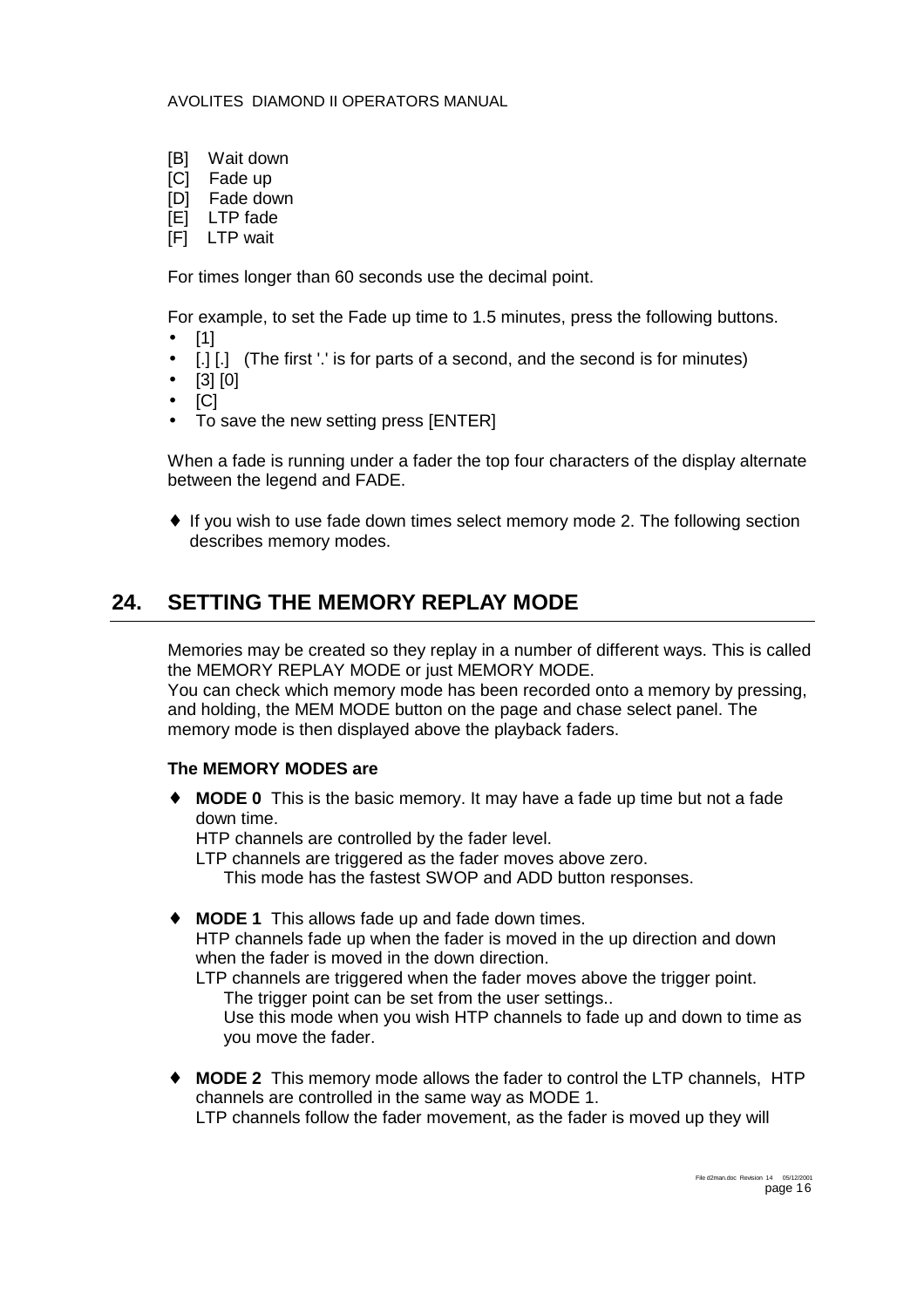move from whatever position they are towards the new position. If the fader is moved down they will move back to the original position.

Use this mode to control LTP channels with the fader. Useful if you wish to change between two colours, or move to a particular pan and tilt position and then back again.

*When using this mode you should make sure that any fade is complete before changing direction of the fader, otherwise the instruments may not return to the correct position.* 

♦ **MODE 3** This is a CROSS FADE mode for HTP channels.

This mode allows a memory master to become a cross fade master. as the memory master moves above the trigger point.

The output from the desk is taken as the source state and all other memory masters are then made inactive. These stay so until they are moved to zero. The fade on the MODE 3 master now follows the fader position, or its times, like MODE 1 crosfading from the source state to the new memory. If the fader is moved down the fade will move down to the original source.

Once the fader reaches full, it is made into a normal memory master, as opposed to a cross fade master, and fading it down fades out the memory, leaving the stage in blackout.

Use this mode to fade everything to a new state with a dipless cross fade. This includes any running chases etc. which will stop and must be restarted by moving the relevant fader to zero.

The memory mode is selected after the [MEMORY] is pressed but before the memory is recorded by pressing the [MEMORY SWOP] button. The following section describes how to change or view the memory mode.

New memories default to mode 0 unless the mode is specified.

Using the ADD with memory modes.

The ADD and SWOP buttons mimic fader movement in that pressing the ADD button causes is equivalent to moving the fader up.

The SWOP button is similar in that it controls the faders, and so lowers them, using the times provided, except in mode 3.

In mode 3 the SWOP and ADD buttons do the same thing, on releasing them the stage will fade to black.

In all memory modes using a time the fader level controls what percentage of the time will run.

For example if a fader with a 10 second fade time is stopped at 50%, the timer will perform a 5 second fade. When the fader is moved to full, the fade will continue over 5 seconds.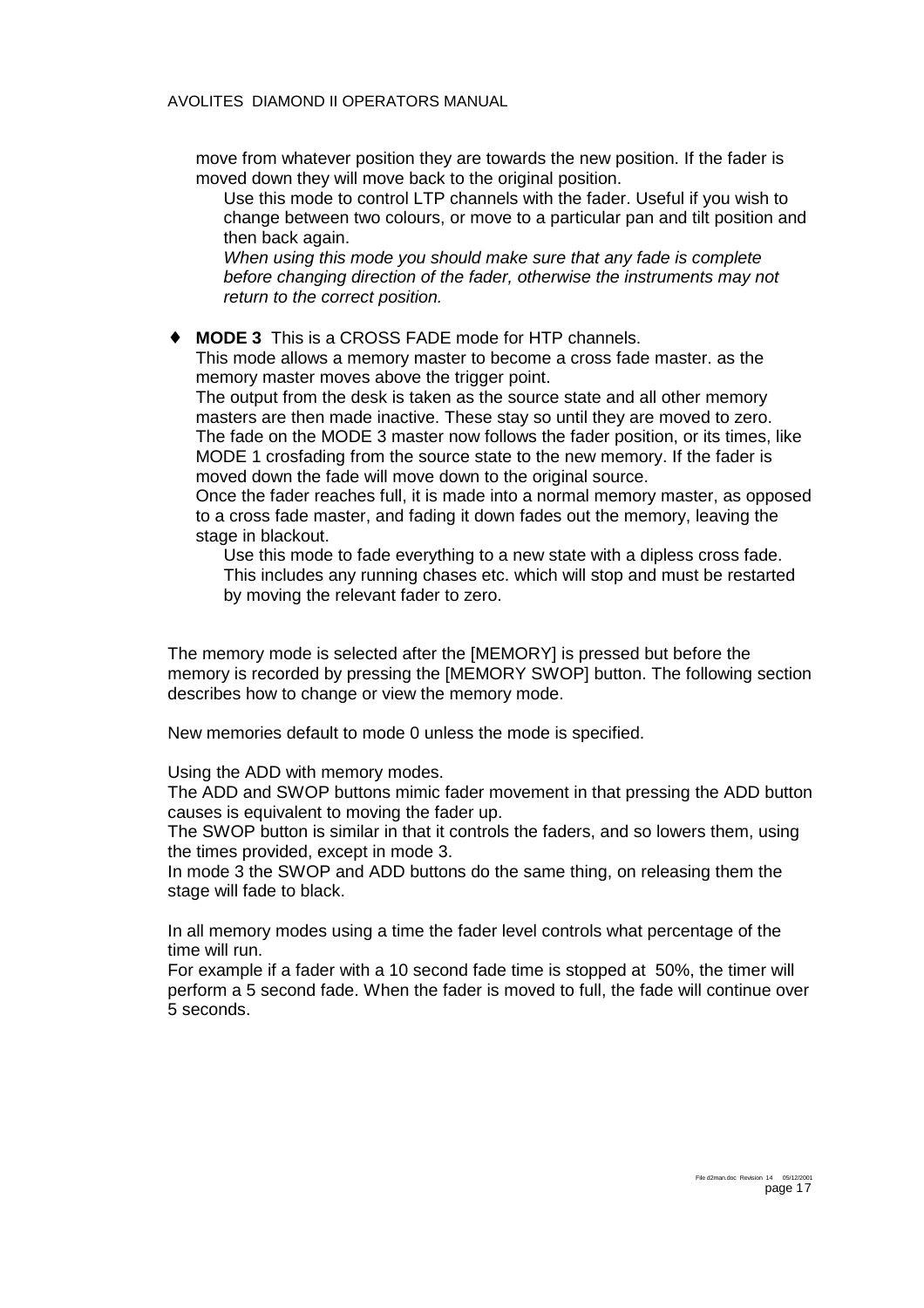### <span id="page-17-0"></span>**25. TO VIEW, SELECT OR CHANGE THE MEMORY MODE**

You may view the memory mode selected by pressing the MEMORY MODE button. (This is to the left of the to the tens page select button select button 1.)

• Put the memory master to full and take out all other memory masters and the preset master.

(This ensures that no other channels will be recorded into the memory.)

• Press [MEMORY] button.

The screen shows a list of modes available.

Select the mode number on the [KEYPAD]. Finally press the [MEMORY FADER SWOP] button.

### **26. TO PROGRAM A CHASE**

- Press [CHASE]
- Press a [MEMORY FADER SWOP] The chase is automatically connected to SEQUENCE CONTROL 1 and the SWOP led flashes.
- Set up each step using the presets, wheels and include function. Section [20,](#page-14-0) programming a memory, explains the detail of programming each step, which is identical to programming a memory.
- Press the [MEMORY FADER SWOP] button to record the step.
- Continue creating steps and recording them until the chase is built. Steps may be edited and added later as required.
- Press [CHASE] to finish programming the chase.

You may wish to press the [CLEAR] button to release any channels held in the PROGRAMMER.

Before recording a chase on top of an existing chase the old chase MUST be first deleted. (See section [36](#page-21-0) on Delete.)

During programming a chase you may change page freely to include any other memory or chase step.

# **27. TO SET A CHASE SPEED, USING THE KEYPAD**

- Press [TIMES]
- Press [MEMORY FADER SWOP]

The times menu is then presented.

Type the times required using buttons A..F to assign the times, then press [ENTER].

The above will change all step times unless they have been assigned an individual time making that step a COMPLEX STEP.

♦ Steps which have individual times are called COMPLEX STEPS.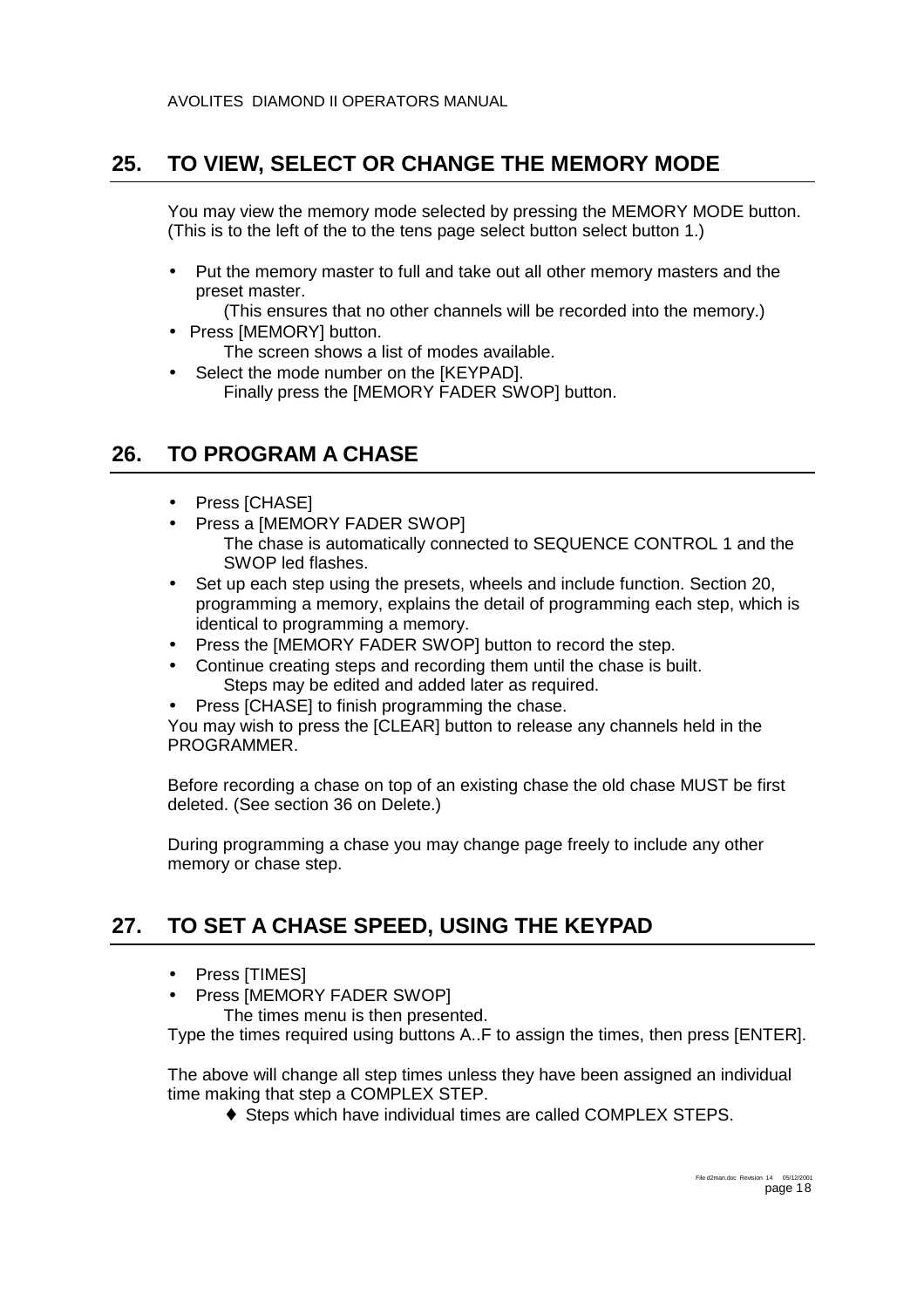<span id="page-18-0"></span>♦ Steps which have not been assigned individual times are called SIMPLE **STEPS** 

### **28. TO SET A CHASE SPEED USING A WHEEL**

First connect a chase to one of the chase playback controls as follows:-

- Press [SEQUENCE CONTROL CONNECT] (above the playback controls) Memory faders controlling a chases are indicated by the SWOP LEDs flashing.
- Press [MEMORY FADER GRAB] to connect the chase.

The chase is now connected. (The GRAB button is used to connect the chase, because accidental SWOPS whilst connecting a chase can have disastrous results during a show!)

To change the speed

• Turn the wheel associated with the playback. The display shows the amount of time added or subtracted from each step time.

Each unit shown on the display is 1/40 second. For example if you move the speed wheel so it displays +20 each step will have 1/2 second added to it.

To set any individual cross fade parameter

- Press [SPEED] on the sequence control. The first press allows alteration of the cross fade percent for all three sets of timers. (Fade Up, Fade Out and LTP).
- Press [SPEED] again to change each individual parameter in turn.

NOTE A 100% cross fade means no wait time, a 0% cross fade means there will be no fade - the scene will snap.

The display on the playback indicates which time is being adjusted.

To save the modified times

- Press [SAVE SPEED]
- Then press [SEQUENCE CONTROL GRAB].

### **29. TO SET AN INDIVIDUAL STEP TIME, MAKING IT A COMPLEX STEP**

- Press [TIMES].
- Press a [CHASE CONNECT] button. The Times menu is then presented.
- 
- Set the times as required.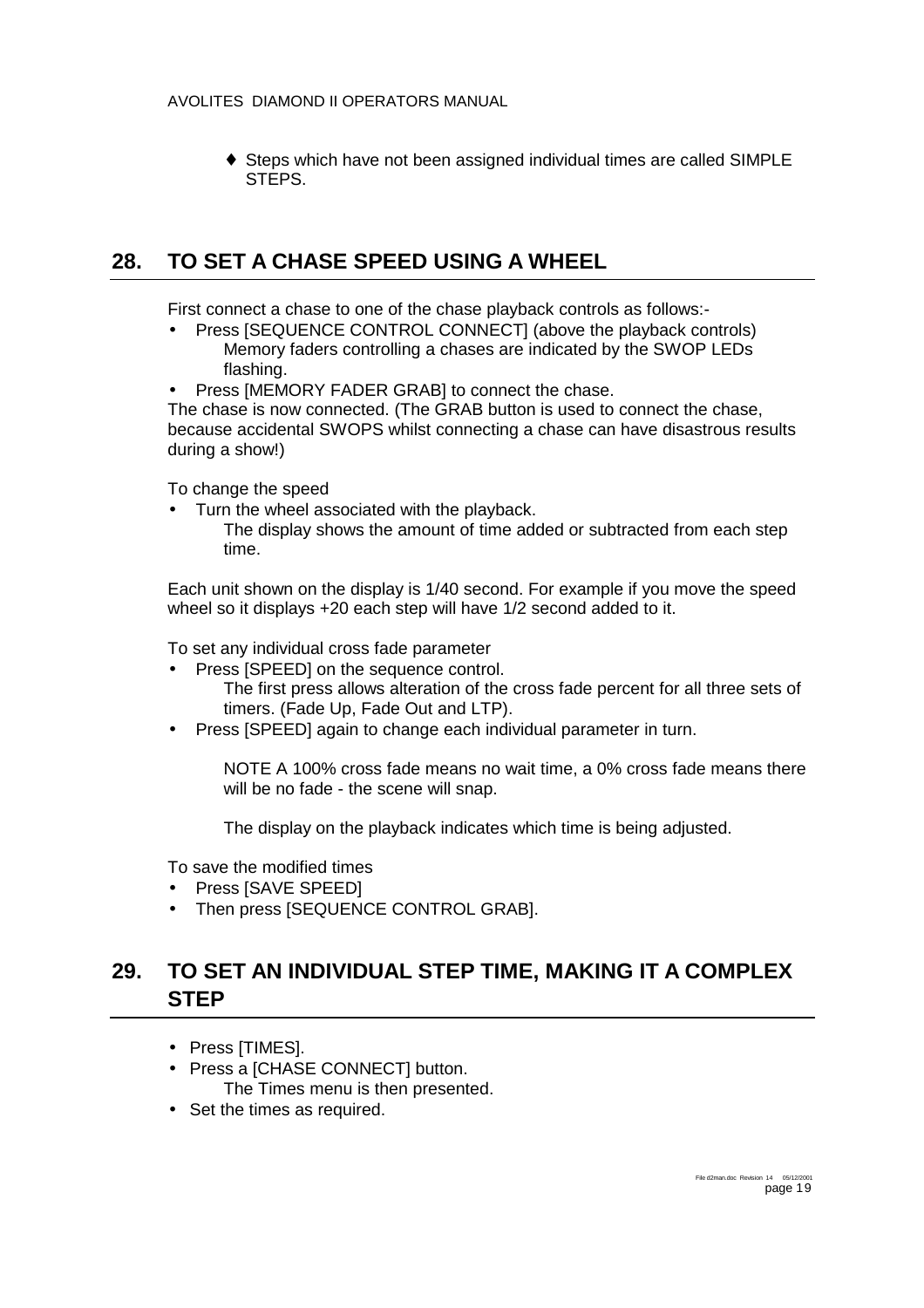Note that new times will be stored into the step that is LIVE at the moment [ENTER] is pressed.

<span id="page-19-0"></span>Once a step time is altered in this way the step is then called a COMPLEX STEP. This means that its times will no longer be altered by the speed wheel or by adjusting the chase speed using the keypad.

### **30. TO CHANGE A STEP BACK TO USING SIMPLE TIMES ONCE IT HAS BEEN MADE A COMPLEX STEP.**

- Press [TIMES].
- Press a [CHASE CONNECT] button. The Times menu is then presented.
- Press the [ML MENU] button , button [H].
- Press [ENTER].

# **31. TO EDIT A CHASE STEP**

Chase steps may be edited either by UNFOLDING the chase (see section [47\)](#page-27-0) or the live step on a connected chase may be edited as follows.

- Stop the chase on the step you wish to edit. Edit the state as if editing a memory.
- Press [MEMORY] button.
- Now press the [CONNECT] button.

The state is now recorded.

### **32. TO EDIT THE TIMES OF THE LIVE STEP ON A CONNECTED CHASE OR SEQUENCE.**

- Stop the chase or sequence.
- Press the [TIMES] button , then press the [CONNECT] button. The times menu is now displayed.
- Set the times as described in section [23.](#page-14-0)
- Press [ENTER] to record the new times.

### **33. TO GO TO ANY CHASE STEP**

- On the [KEYPAD] select the step number.
- Press the [CONNECT] button. This step is now made the NEXT STEP.
- Press the [GO] button to fade into the step. Alternatively press the forward arrow button to SNAP into the step.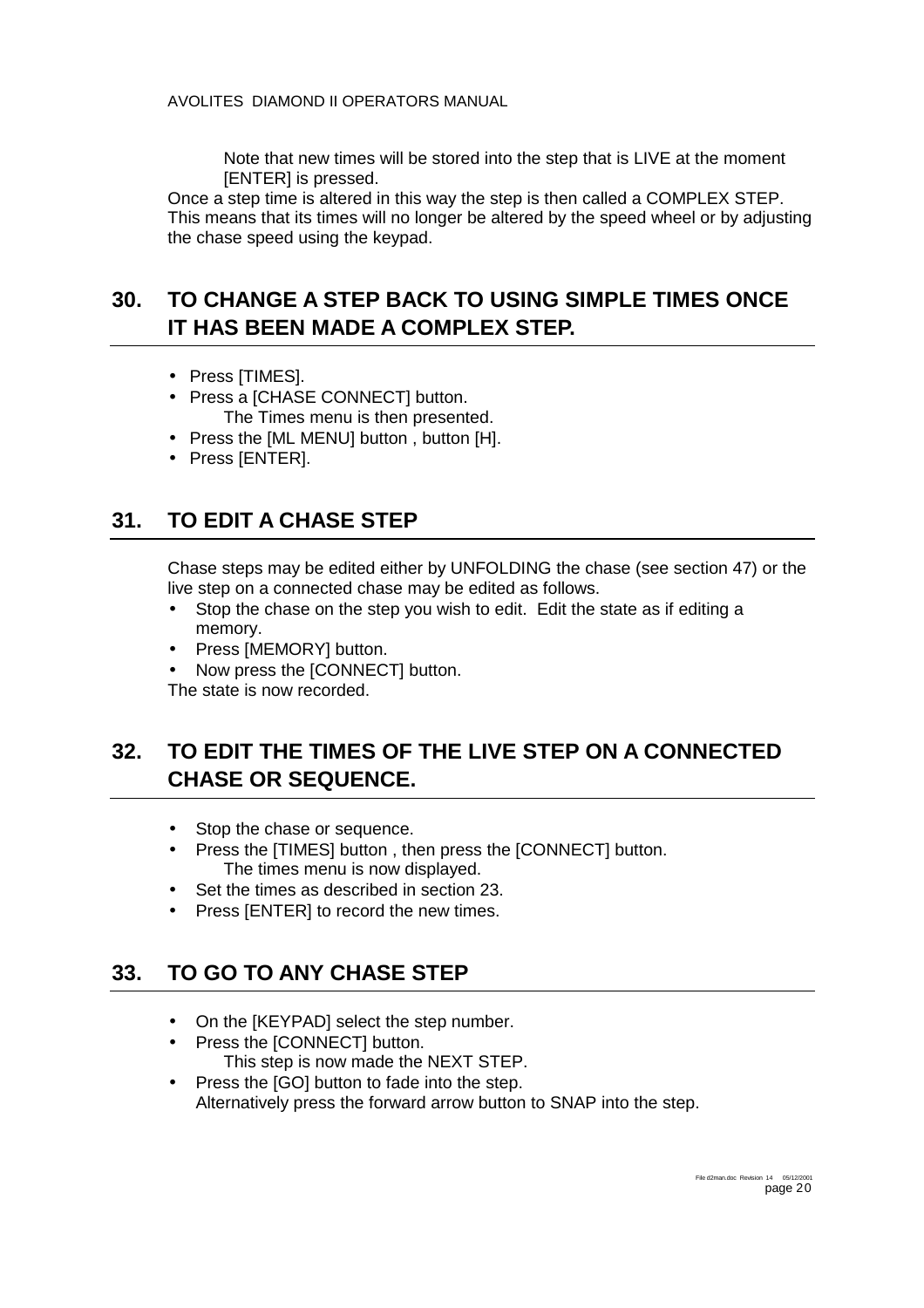<span id="page-20-0"></span>It may be useful to view the sequence steps on the screen, to do this:-

- Press [VIEW],
- Followed by the [CONNECT] button.

The screen tracks the NEXT step.

The LIVE and NEXT step are identified on the screen.

### **34. SETTING THE CHASE PARAMETERS**

Pressing button [A], CHASE PARAMETERS, from the program menu allows setting and storing a number of chase parameters for the chase connected to CHASE CONTROLLER 1.

Note You must have a chase connected to access the Chase Parameter functions.

When button A is pressed the following menu is presented:-

- [A] STACK SCRIPT
- [B] SAVE DIRECTION
- [C] NORMAL (random)
- [D] STOP ON FINAL STEP YES (no)
- [E] ALL LINKS ON (off)
- [F] MORE

Press [EXIT] to leave the chase parameter menu.

NOTE There is no need to press enter to store changes, these are stored as each button is pressed.

#### **STACK SCRIPT**

See section [74](#page-52-0) for details on script files.

#### **SAVE DIRECTION**

The SAVE DIRECTION option allows the chase to replay in the given direction whenever it is loaded.

#### **NORMAL or RANDOM**

The NORMAL/RANDOM option allows steps to be replayed in random order.

#### **STOP ON FINAL STEP**

The STOP ON FINAL STEP option allows a chase to stop on the last step. You may then press GO or move the fader down then up again to re run the chase.

#### **ALL LINKS ON or OFF**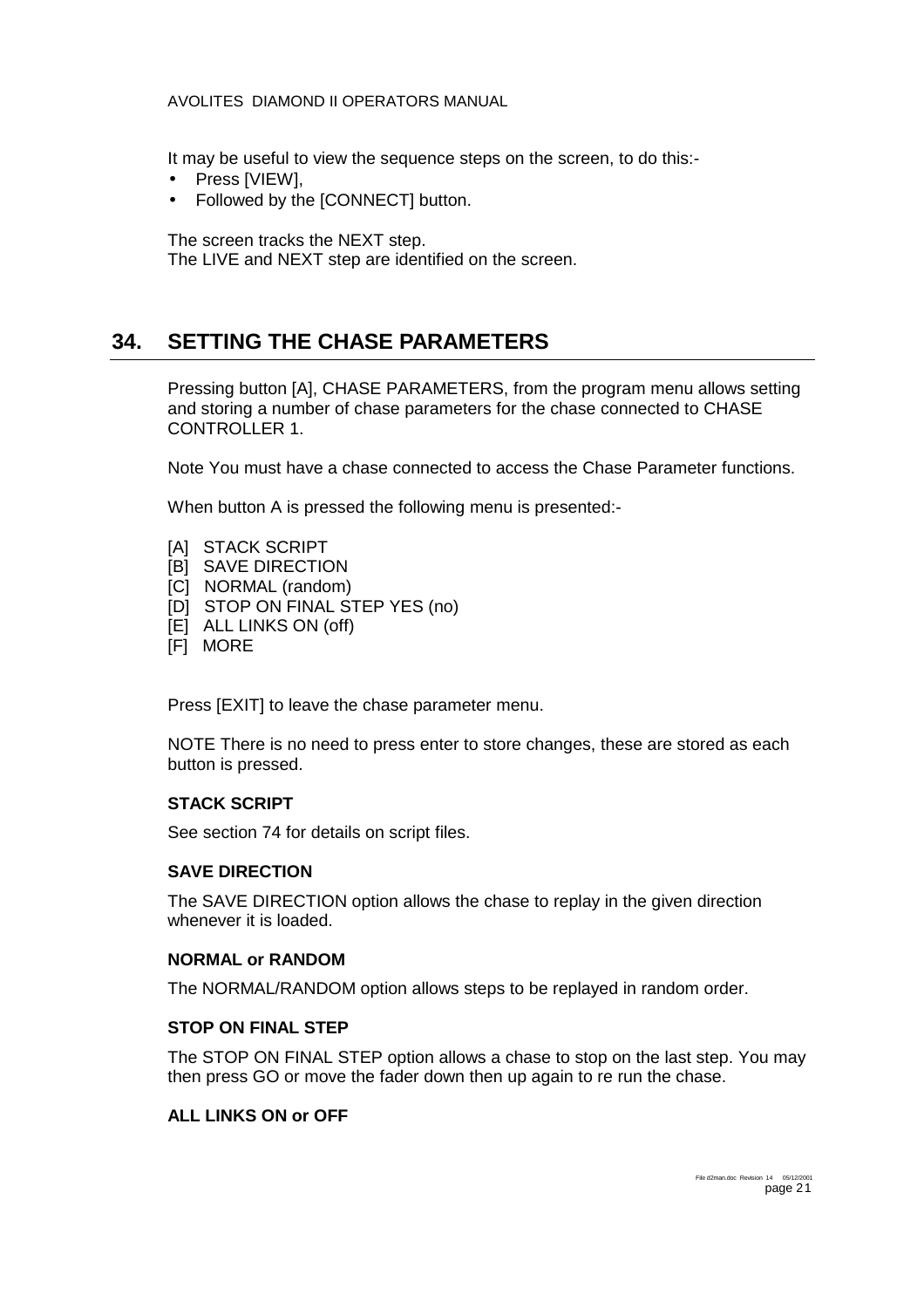<span id="page-21-0"></span>ALL LINKS ON (off) allows a fast method of turning all the links to ON or OFF. This may be considered as making a chase into a theatre sequence.

#### **MORE**

When MORE is pressed the following options are presented:-

[A] FADER WILL RELOAD CHASE

or FADER STOPS GO TO START CHASE or FADER STARTS and STOPS CHASE

[B] WAIT AND FADE FOR ALL STEPS or SKIP FIRST WAIT TIME or SKIP FIRST WAIT AND FADE TIME

Press button [A] or [B] to scroll round each of these options. Press [EXIT] to leave the menu.

### **35. INCLUDE**

Include allows the contents of any memory or chase step to be added into the PROGRAMMER.

#### **To include a memory, into the programmer ready to be recorded into a new memory or chase step.**

- Press the [MEMORY FADER GRAB] button from the top program menu.
- Record the memory in the normal way.

#### **To Include a chase step**

- Stop the chase on the correct step.
- Press the [MEMORY FADER GRAB] button.

When including a memory or chase step, LTP channels will be turned 'ON', as if set by the wheels, and HTP channels will be set as if moved by the preset faders.

### **36. DELETING**

**To DELETE a MEMORY, CHASE, FOCUS or GROUP**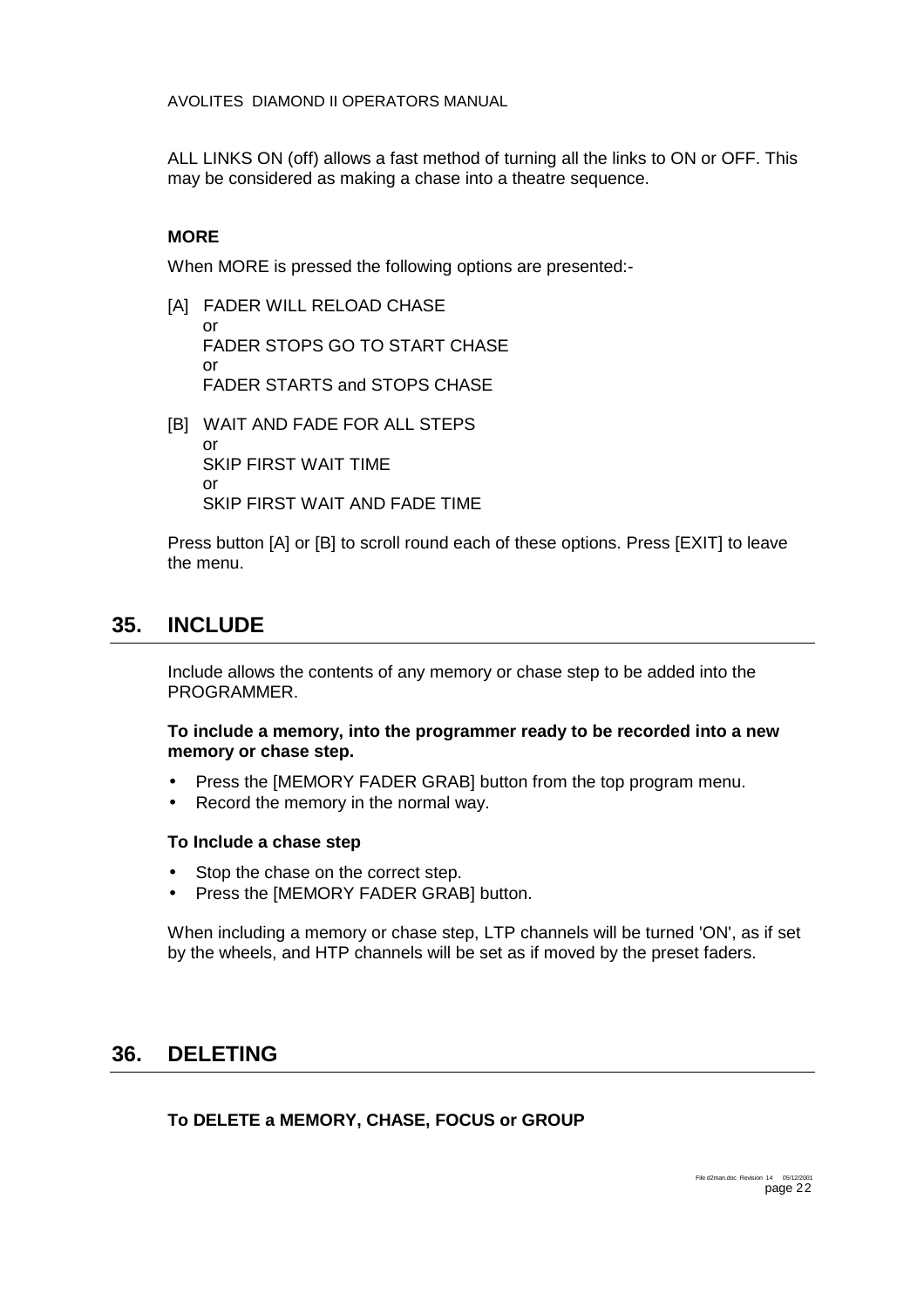- <span id="page-22-0"></span>• Press [DELETE]
- Press a [MEMORY FADER GRAB] twice to remove an existing Memory or CHASE.

After the first press a prompt will appear requesting the same grab to be pressed to confirm the delete.

#### **To Delete a FOCUS or GROUP**

Press the appropriate GROUP or FOCUS button. A second button press will be required to confirm the delete.

To DELETE a CHASE step

- Unfold the sequence by pressing [UNFOLD]
- Followed by the [MEMORY FADER GRAB]. The chase steps are now displayed across the page. If there are more than 30 steps these may be accessed by pressing [NEXT PAGE].
- Now press [DELETE].
- Press a IMEMORY FADER SWOP] at the position you wish to delete.

#### **To Close a GAP between two memories on a page**

- Press [DELETE]
- Press [MEMORY FADER SWOP] on the memory fader containing the gap to be removed.

All memories/chases to the right will be shifted one memory fader. Memory fader 30 will either be blank, or if you have previously sent a memory off the end of a page it will contain this.

If some memories are locked (see section ) these will stay fixed. Other memories will jump over these faders.

### **37. INSERT**

You can use INSERT to insert a new chase step, or a new memory on a page.

#### **To INSERT a MEMORY on a page.**

- First press [INSERT]
- Then press a [MEMORY FADER SWOP]

Care should be taken to ensure fader 30 is free or this memory will be lost off the page.

If a memory is lost off the end of a page, this may be recalled by deleting a gap on that page or another page. Up to 30 memories may be pushed off the end of a page, after this they will be deleted in 'first in first deleted' order.

You can think of the pages as 30 wide with an additional 30 slots to catch any memories that fall off!

### **To INSERT a CHASE STEP**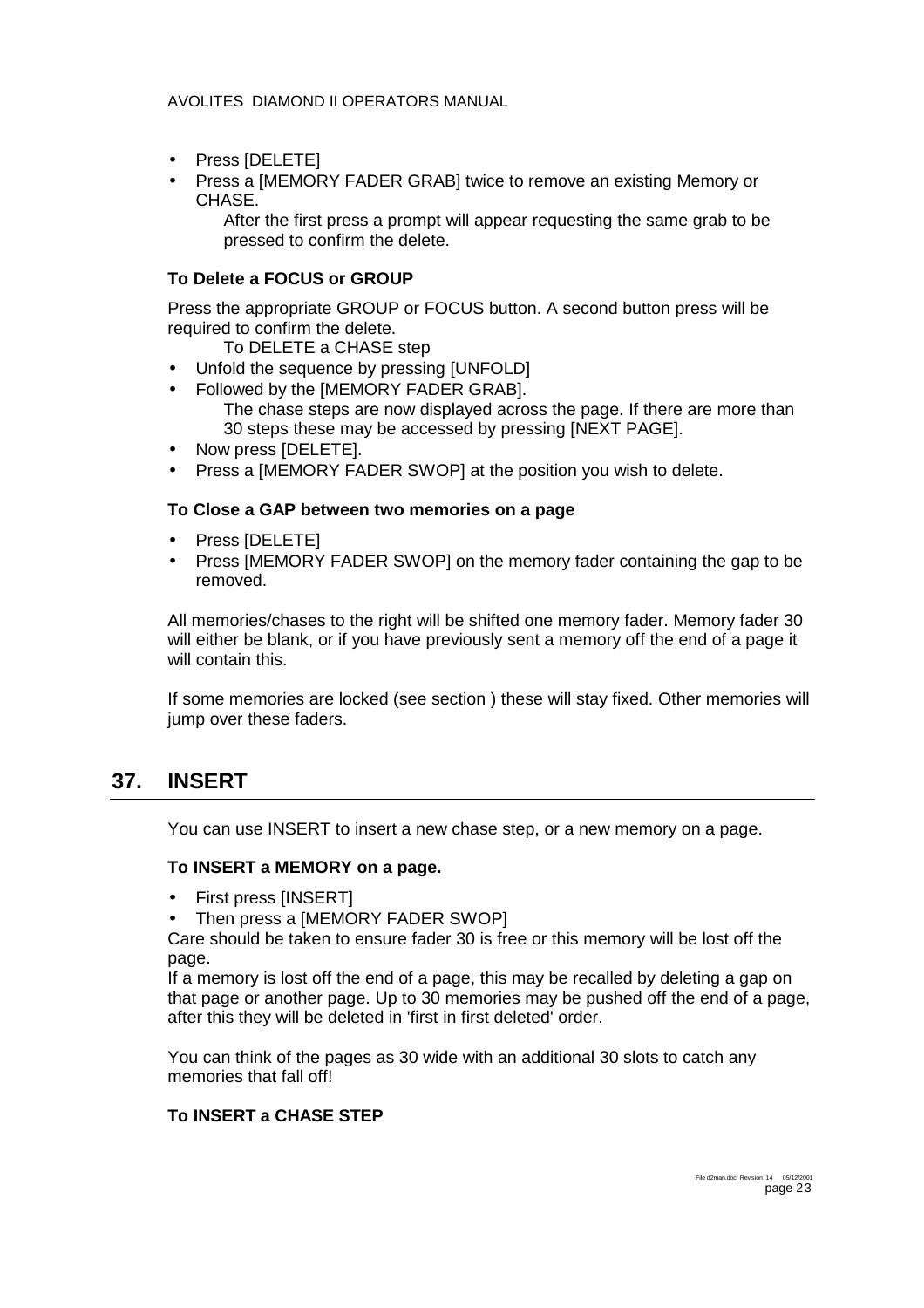- <span id="page-23-0"></span>• First UNFOLD the chase or sequence, by pressing [UNFOLD]
- Then press the IMEMORY FADER SWOPI on the chase you wish to unfold.
- Press [INSERT]
- Press the [MEMORY FADER SWOP] at the point you wish the new memory to be inserted.
- Record the new memory as required and set the times if necessary.
- Press [UNFOLD] to refold the sequence.

### **38. LINKING AND DUPLICATING MEMORIES AND CHASES**

#### **Explanation of LINK and DUPLICATE**

A linked memory or chase allows the same memory or chase to appear on any number of pages. Editing any one of these, causes ALL the others to change. In other words only ONE store actually exists and this is loaded whenever it is required on a page.

A duplicated memory is a copy of the original and there no further association between them.

#### **To DUPLICATE a memory**

Think of this like a photocopier. The master memory is duplicated and after that there is no connection between the two. So either the original or the duplication can be changed without effecting the other. It is very useful to DUPLICATE a memory or a chase or sequence before editing it so there is always a 'backup' to go back to should you wish.

- Press [DUPLICATE]
- Press and HOLD the memory [MEMORY FADER ADD] you wish to copy from.
- Select the page you wish to copy to, if necessary.
- Press the memory [MEMORY FADER SWOP] you wish to copy to.

The legend on the destination memory display is updated with a new legend. (The formula for this is page \* 100 + position in page. For Example if you duplicate to page 4 memory fader 12 the default number will be 412.)

#### **TO LINK a memory**

- Press and HOLD down the grey [MEMORY FADER ADD] button you wish to link from.
- Select the correct page as necessary (whilst still holding the ADD button).
- Press a blue [MEMORY FADER SWOP] button.

The legend appears in the memory fader display indicating a link has been made.

You may delete the original memory if required, this will leave the new memory.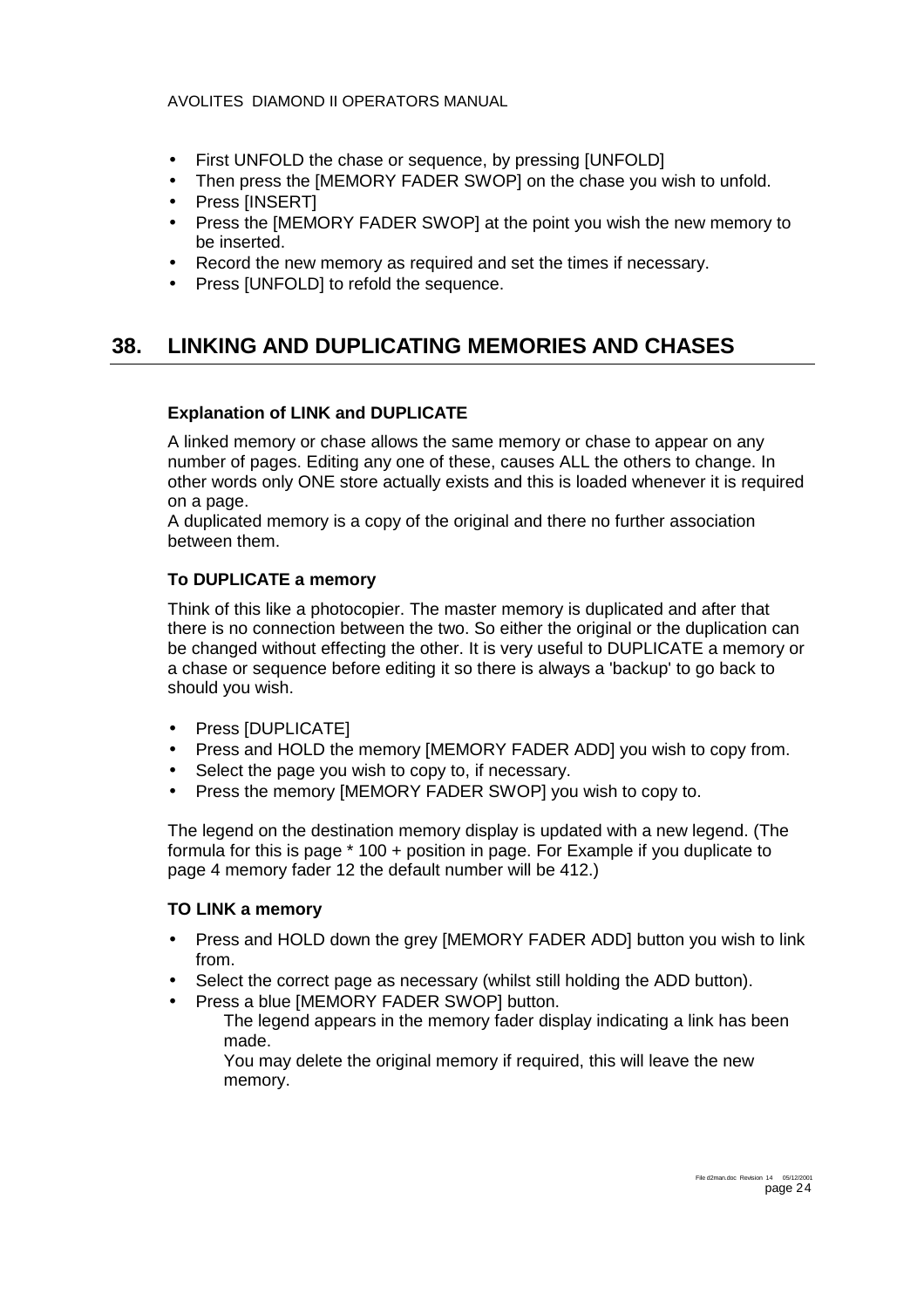<span id="page-24-0"></span>Using the above method it is very easy to move memories from one page to another or put them in the correct order on a page.

NOTE Chase steps cannot be linked, you must use DUPLICATE.

### **39. TO CONNECT TO THE SEQUENCE CONTROL**

- Press the blue [CONNECT] button above the sequence control. Its led will flash, so will any programmed sequences or chases.
- Press a [MEMORY FADER GRAB] button.

The displays above the sequence control will light and indicate which sequence and step is connected.

### **40. TO RECORD A GROUP**

• Select the instruments you wish to place in the group by pressing channel [SWOP] buttons.

These will light up if the preference is set to show INSTRUMENTS on mimics, see section [63](#page-40-0) section 9.

- Press [RECORD GROUP]
- Press a GREY channel [ADD] button. If the a GROUP is already recorded you must press the button a second time to confirm the overwrite.

NOTE Setting the 'mimic on instruments' through the preference menu to display selected instruments may be helpful in seeing which instruments will be stored in the group.

### **41. TO USE A GROUP**

• Press a grey channel [ADD] button previously recorded as a GROUP. The instruments in the group will be selected to the wheels.

### **42. TO STORE A FOCUS**

• Set up the FOCUS using the wheels. Check that attributes required in the focus are turned ON, this is shown by either the RED or GREEN led being ON. Also check any attributes NOT required in the focus are turned OFF.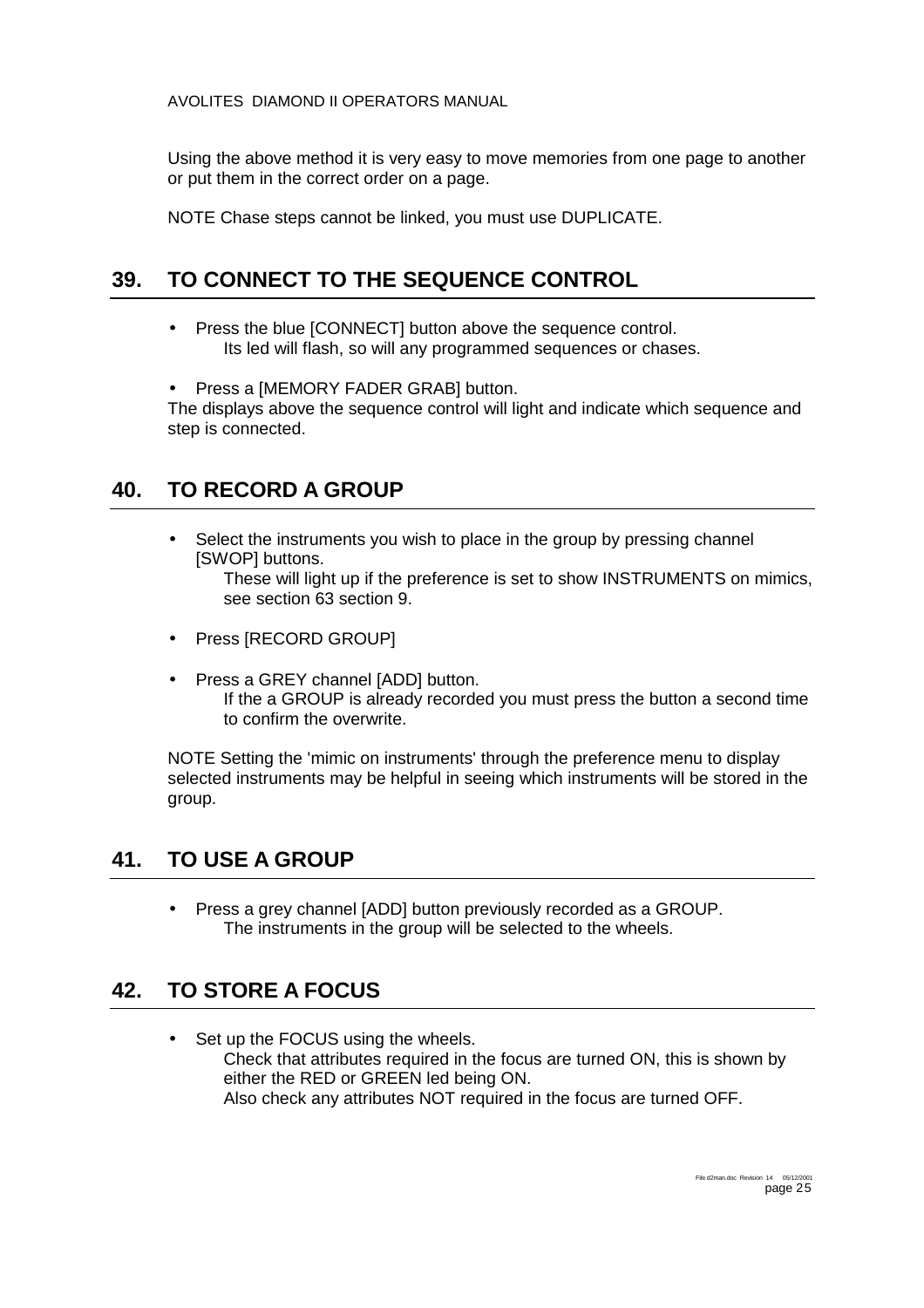- <span id="page-25-0"></span>• Press the [STORE FOCUS] button.
- Press a channel [ADD] button. If the focus was previously recorded you must confirm the overwrite by pressing the ADD button again.

The focus is now recorded.

### **43. TO APPLY A FOCUS**

- Select instruments by pressing channel [SWOP] buttons or using a GROUP.
- Press a previously recorded [FOCUS] button.

### **44. FOCUS TIPS**

What follows is a number of tips and additional information given to us or observed by us from Diamond II users. The common thread is that preplanning will make programming much faster and so more enjoyable.

Focuses give a quick way of applying a value to an instrument channel. But they also allow an easy way to modify memories at a later time without having to adjust the actual memory. This is especially useful for pan and tilt.

The reason for this is that when a memory is replayed which contains a focus, the information is recalled from the focus itself.

A focus can hold any information except HTP dimmer levels. However in most cases it is easiest to only record one type of information into each focus. That is a colour focus only contains colour information, not pan and tilt or gobo etc.

Each instrument can have different values for each channel in a focus. This is useful for analogue colour changers which may require different values for each changer to make it go to the same colour. You can program a focus for each colour and use these for colour selection. Further if you have to swop a changer, which then requires different values simply reprogram the focuses and all memories will be correct.

It is also OK to mix instrument types within a focus, so a RED focus can be made for scrollers, and moving lights. Pan and Tilt positions can be made for a mixture of different instrument types as well.

When making position focuses consider using the 3D tracking, discussed later. This makes it very easy to position all instruments on one place on the stage.

Examples for focuses are:-

Position - Holding only PAN and TILT information for each instrument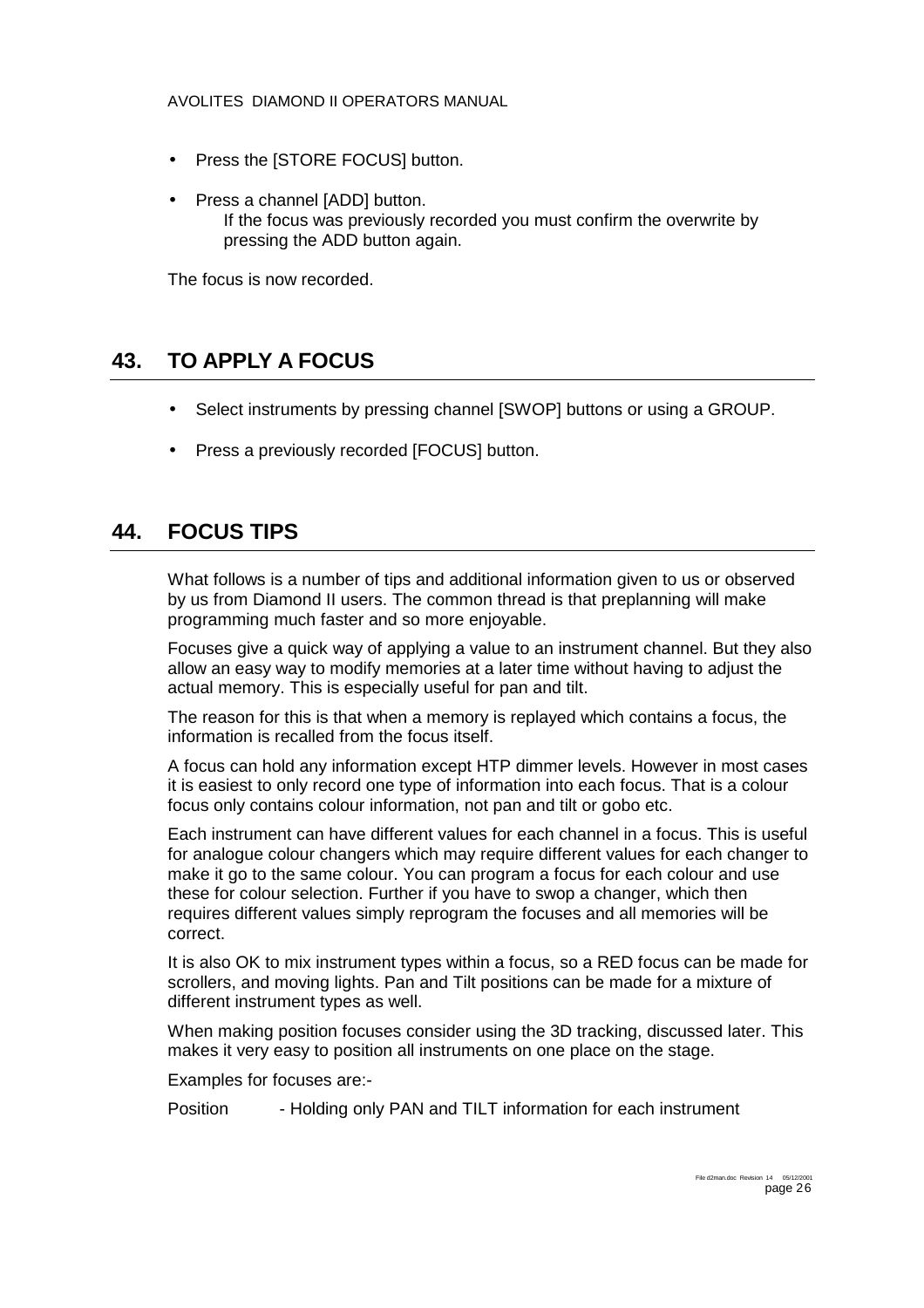<span id="page-26-0"></span>Colour - Holding only colour information, can be a mix of colour wheels, and colour mix if the instrument supports this.

Gobo - Holding gobo information, whilst these don't normally change, putting gobos on focus buttons makes selection very easy.

Focus - This may be useful to put on focuses if you expect the instruments to change height during a tour. Again having some this on buttons makes selection easy.

Consider how focuses are placed on the desk, some preplanning here will make future programming easier. (Putting all the colours near each other)

Mark the desk up AS YOU PROGRAM, don't leave it to later, or like me you will have forgotten which focus is on which button.

With PAN and TILT focuses its a good idea to keep a list of where they are focused in DETAIL. This makes it much easier later to reprogram, which may be a number of days away.

Some designers like to use focuses during a show. RUN MODE - TAKEOVER is designed exactly for this. If you wish to work in this way, consider where you place the focuses from a real time operational point of view.

A Tip on GROUPS. - If you intend to use focuses during a show using Takeover mode, consider making GROUPS up. Some operators have made three or more buttons recall the same group to make it easier to hit one of them.

### **45. EXPLANATION OF THE MIMIC LED'S**

In PROGRAM mode the mimics can be used to either show

- ♦ Dimmer level
- or
- ♦ Instruments in the programmer (and so will be recorded).

When 'instruments are selected on the mimics' the following applies:-

- ♦ **LED OFF** indicates the instrument will not be recorded.
- ♦ **LED DIM** means the instrument has had an attribute adjusted and so will be recorded.
- ♦ **LED BRIGHT** means the instrument will be recorded and is under the control of the wheels.

User Preference 9 allows changing between dimmer level and instruments on the mimics.

In NORMAL RUN mode the LEDs work in 'dimmer level mode'.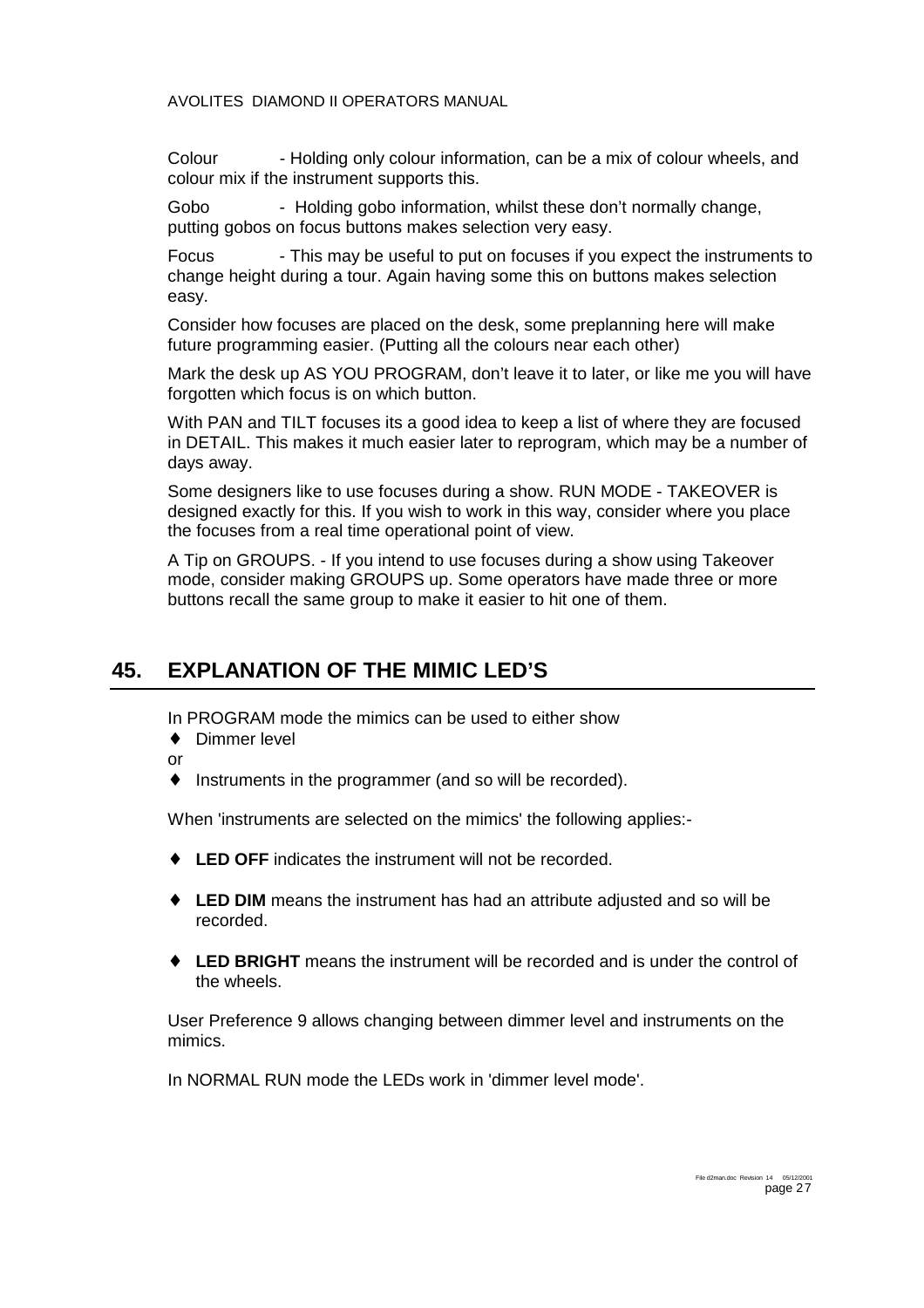### <span id="page-27-0"></span>**46. TO SET INSTRUMENTS ON MIMICS**

- Press [B] from the top program menu.
- Use the UP arrow to select preference 9.
- Use the RIGHT arrow to select INSTRUMENTS ON MIMICS. (Pressing the right arrow button again will select DIMMERS ON MIMICS.)
- Press [F] to leave the preference menu.

### **47. UNFOLD**

Unfold is unique to the Diamond II. It allows testing of a sequence with parallel access to 30 steps at a time. Any step can be altered and instantly viewed.

#### **To UNFOLD a CHASE**

- Press the blue [UNFOLD] button.
- Press a [MEMORY FADER SWOP] button.

The chase is now unfolded across the page.

You may edit steps, insert steps, and alter step times.

#### **To set a TIME on a MEMORY or UNFOLDED sequence step**

- Press the [TIMES]
- Press a [MEMORY FADER SWOP] button The times menu is now presented.

### **48. TO ALTER LEGENDS**

In program mode type on the QWERTY keyboard.

Use the ENTER, CURSOR, TAB and HOME buttons to move quickly to another display.

There is no need to press enter, since legends are saved as they are typed.

### **49. MOVING LIGHT FUNCTIONS**

A number of special functions are available from the [M.L. MENU] button.

When M.L. MENU is pressed the following options are available:-

- [A] LOCATE FIXTURE
- [B] FLIP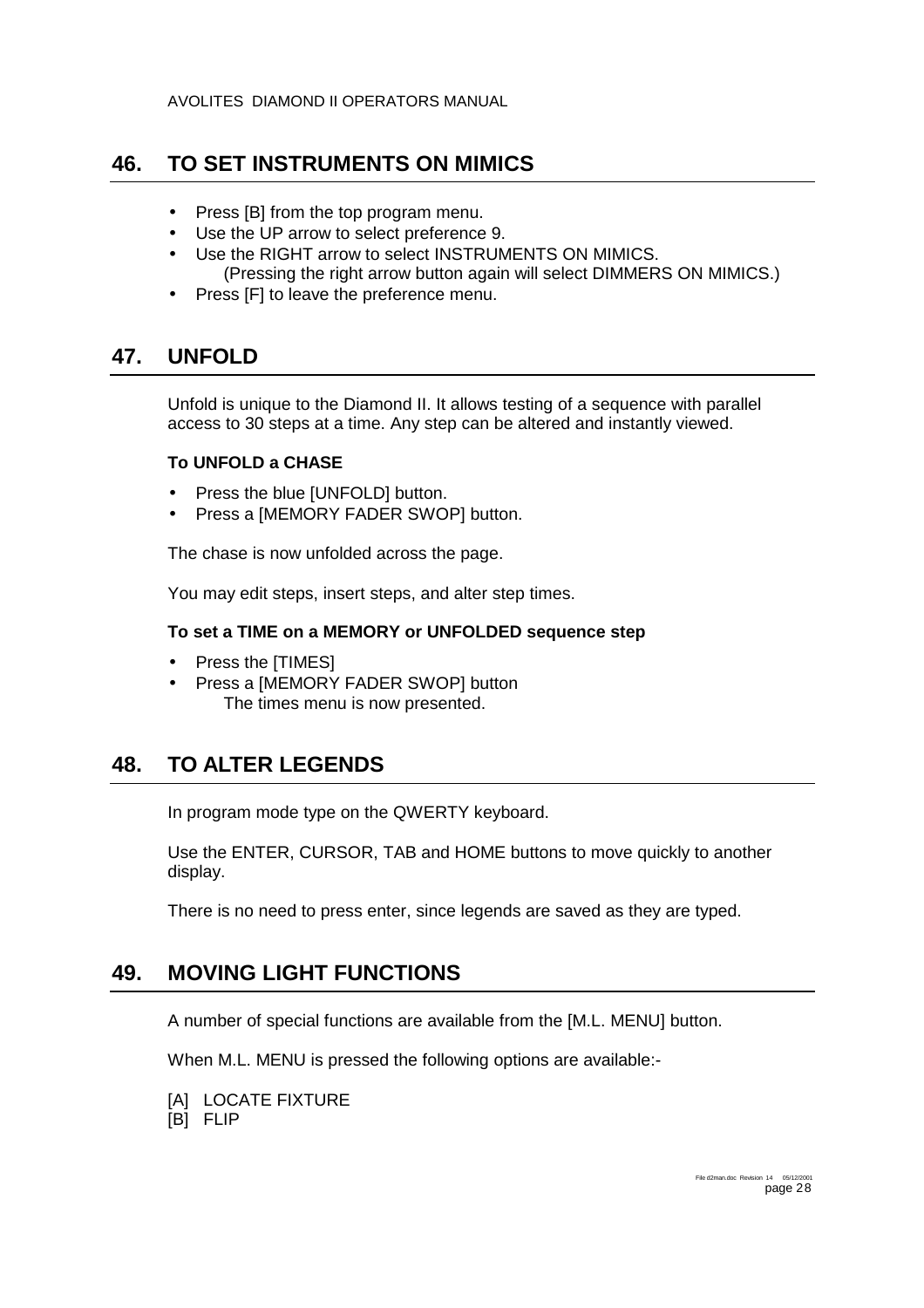- [C] ANIMATE
- [D] OFF
- **EL UNTOUCH**
- [F] DEFINE THE STAGE

These are described in the next sections.

#### **LOCATE FIXTURE**

This allows instruments to be positioned on the stage in white, no gobo, and positioned at 50% pan and tilt. NO CHANNELS ARE TURNED ON WITH LOCATE OR PLACED IN THE PROGRAMMER. It simply moves the instrument to a known position.

#### **IMPORTANT NOTE**, Locate fixture:-

- ♦ DOES NOT turn the dimmer on, this must be done manually by moving the fader up.
- ♦ DOES NOT turn any of the LTP channels on these must be turned on by moving a wheel or pressing the ON/OFF buttons.

It simply gives a starting position for building a scene. It may be thought of as a neutral position.

#### **FLIP**

This is for use with moving yoke instruments. Since with these it is possible to have two pan and tilt positions which point at the same position on the stage. Pressing [FLIP] moves the selected instruments to the alternative pan and tilt position.

#### **ANIMATE**

This function automates programming of moving lights to produce circles, waves etc.

When ANIMATE is pressed a second menu is presented. Select the pattern you require from this and follow the prompts.

A sequence created with animate may be edited with unfold as required. The section on Animate describes the functions in detail.

#### **OFF**

Pressing this turns all attributes selected to the wheels to the OFF state. The dimmer level is also set to 0%.

#### **UNTOUCH**

This clears the programmer of any changes on the instruments selected, as if they had not been selected.

#### **DEFINE THE STAGE**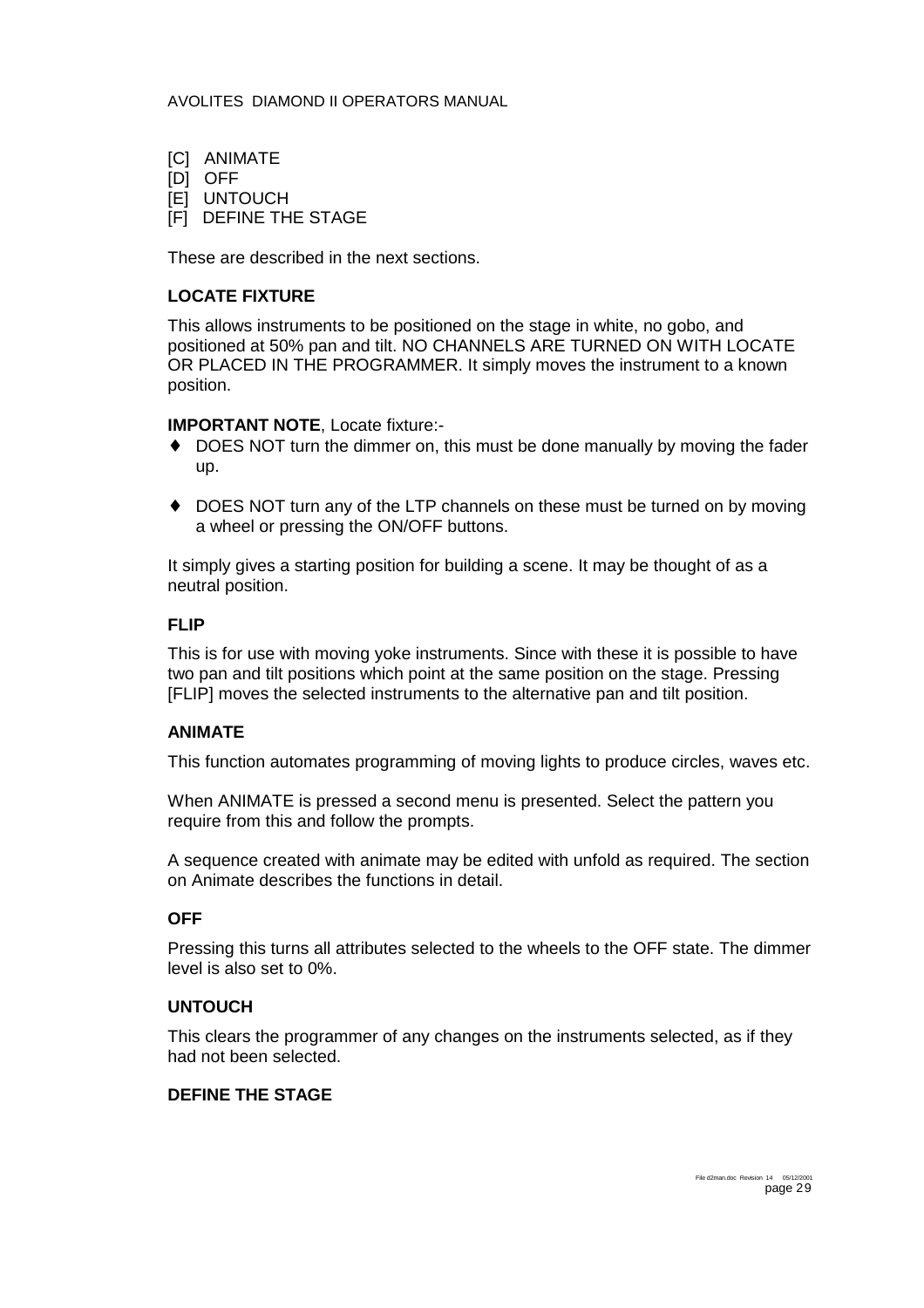<span id="page-29-0"></span>This selects a menu that allows the stage to be defined to enable the moving light tracking system.

### **50. USING ANIMATE**

Animate is a simple function allowing the most complicated sequences to be automatically built allowing you to try out ideas.

Enter Animate by pressing [ML MENU] from the program menu, then pressing the [ANIMATE] soft button.

You are then presented with the following options:-

- [A] CIRCLE
- [B] MEXICAN WAVE
- **ICI BUILD**
- [D] ALTERNATE
- [E] BALLY-HOO

#### **USING CIRCLE**

To create a circle on the stage you place the beams on two points on the circumference of the circle.

The further apart these are the bigger the circle will be.

Tips:-

Make the PAN movement and the TILT movement equal to draw a perfect circle, otherwise an ellipse will be drawn.

#### **BUILD**

Build moves the instruments from one position to the next in turn 'building' on the last step.

For example, if the first position had all instruments pointing down stage and the second position has all the instruments pointing up stage then step 1 moves the first instrument up stage step 2 moves the second instrument up stage , leaving the first instrument pointing up stage and so on.

The order you select the instruments in determines the order in which instruments will move in.

The final step moves ALL instruments back to the first position. Tips:-

Delete the final step and use bounce to move reverse the sequence.

#### **ALTERNATE**

Alternate is the same as BUILD except each step 1 moves an instrument and step 2 moves it back.

Again the order you selected the instruments in is used as the running order. Tips:-

Delete the even number steps to make a wave effect. This is very fast and easy if you UNFOLD the sequence.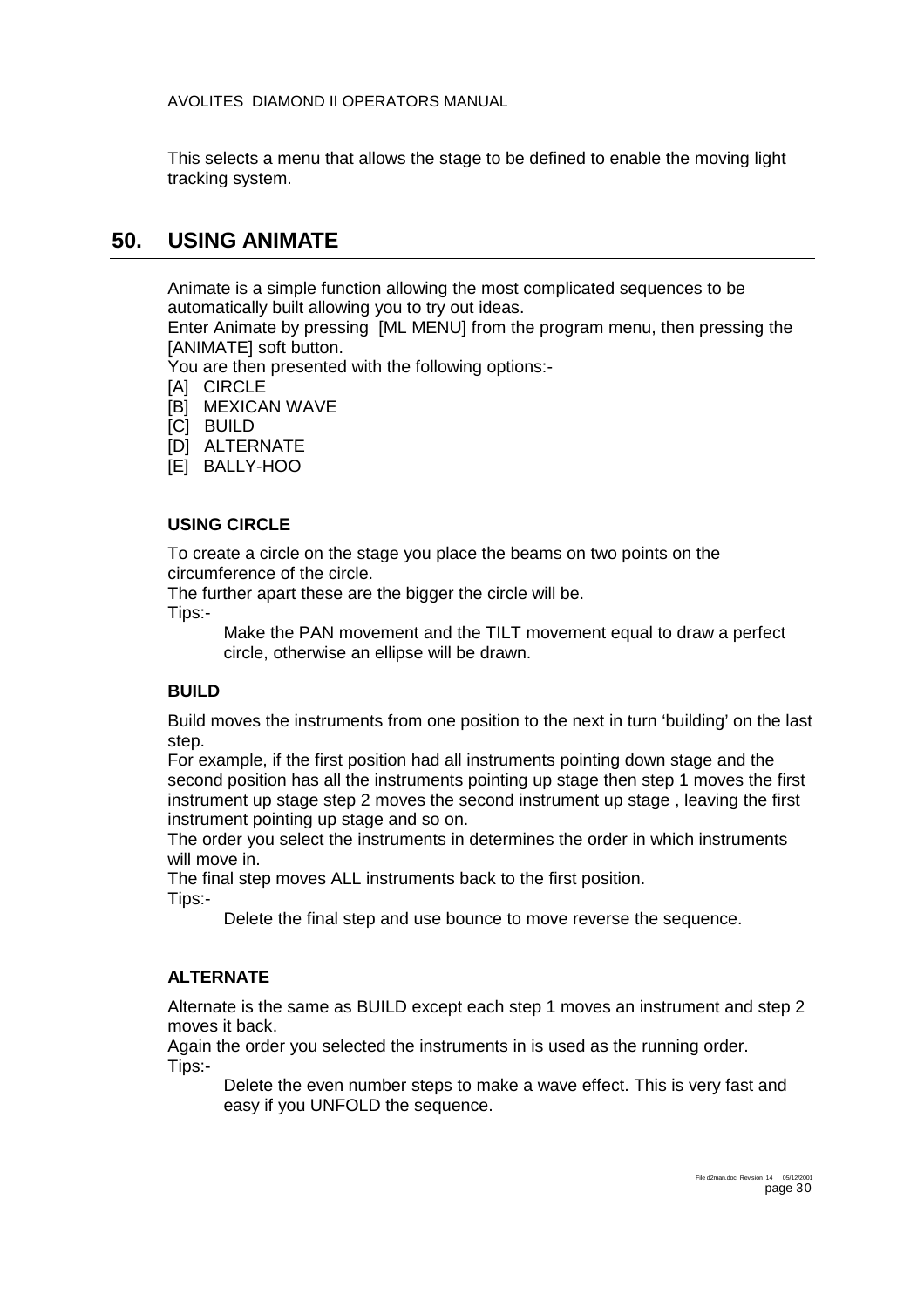### <span id="page-30-0"></span>**51. CHANGING CHANNELS ON AN INSTRUMENT FROM FADE TO INSTANT**

LTP channels can be selected to fade or be instantly output. This is because some parameters you may not wish to fade, for example GOBO whilst others such as colour mix channels should fade. Different lighting designers prefer different combinations of options and some instruments can also control internally the fade using a speed channel. It does not make sense for internally controlled channels to be faded by the desk.

It is easy to experiment and decide how you would like each channel to respond.

#### **TO SET A CHANNEL TO FADE OR BE INSTANT:-**

- Clear any selected channels or instruments by pressing [CLEAR] twice.
- Press [PATCH]
- Select line 1 by pressing 1.
- Press button [G] marked FADE OR INSTANT.
- Select an instrument of the type you wish to alter a channel on. The LCD screen now shows how each channel is configured.
- Press the ON/OFF button associated with the channel to change its mode. If when you press the button fade/instant does not change there is a table under that channel. You must change the individual parameters. Change the BANK and set the individual parameters.
- Press EXIT to finish.

# **52. HOW TO TURN 'ON' AND TURN 'OFF' CHANNELS**

### **ON, OFF, TOUCHED and UNTOUCHED**

We have used a number of terms to describe a channel status. These are:-

- ♦ TOUCHED, this means the channel is in the PROGRAMMER and so will be recorded.
- ♦ ON, this means the channel will be recorded.
- ♦ UNTOUCHED, this reverses 'TOUCHED' by removing the channel from the programmer. However if it is an LTP channel it will not change in level until another memory is output. If it was an HTP channel it will immediately be output from any active memory masters.
- ♦ OFF, this is used when recording to turn a previously recorded channel to OFF

#### **To turn a channel OFF**

- Select the instrument to the wheels.
- Press the [ON/OFF] button on the attribute you wish to turn 'OFF'. Press this once or twice, until just the GREEN led is on.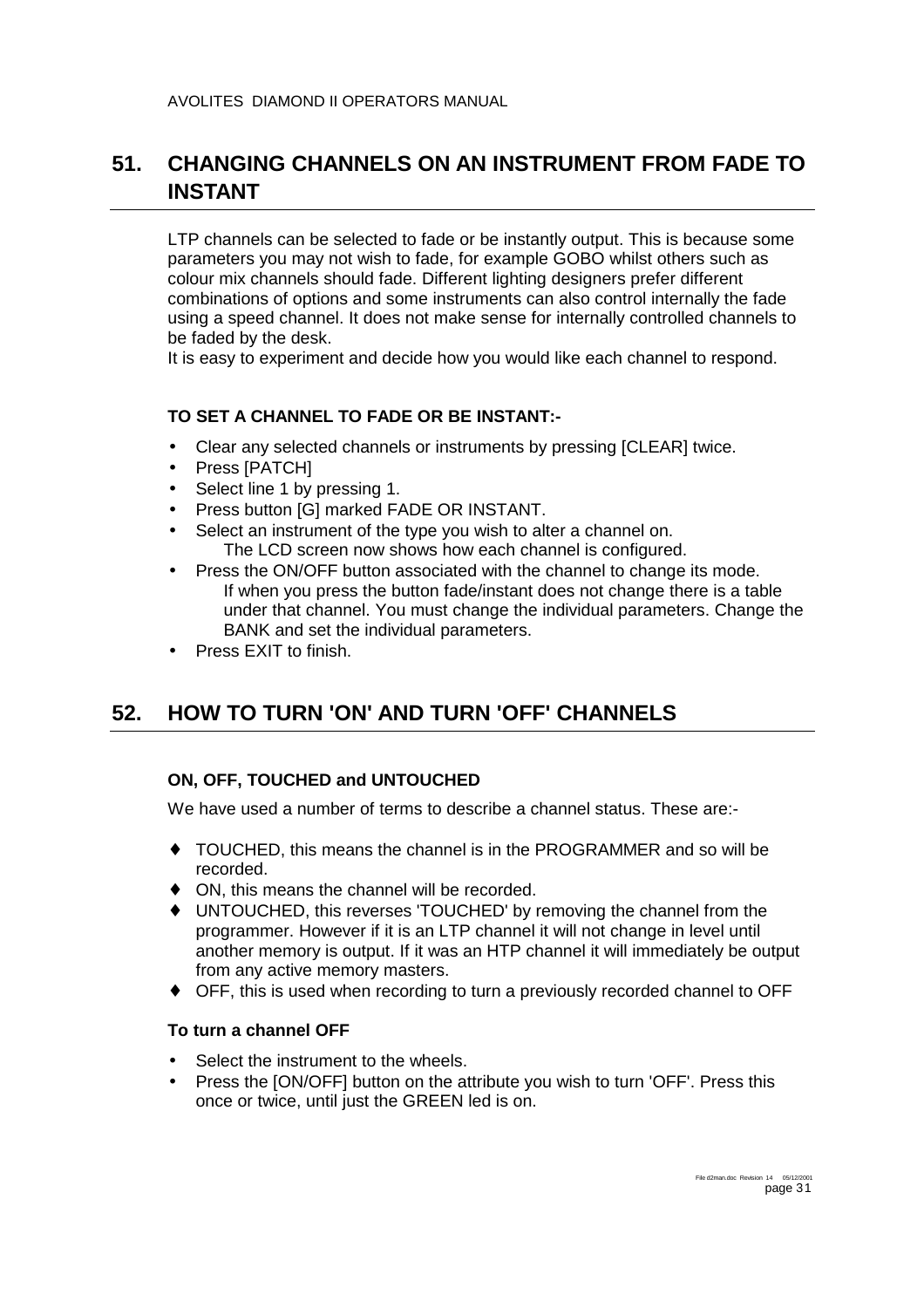<span id="page-31-0"></span>• The ON/OFF button actually cycles through three states, 'ON', 'OFF', 'UNTOUCHED' before returning to 'ON' again. The state of the attribute is shown by the RED and GREEN LEDs, as follows:-

 $RFD$  on  $GREFEN$  off  $=$  channel 'ON'  $RED$  off GREEN on = channel 'OFF'  $BOTH$  off  $= 'UNTOUCHED'$ 

When a wheel is moved the channel turns on automatically.

You may also turn all the channels associated with the selected instruments by using the OFF function under the ML menu.

#### **ALIGN**

The [ALIGN] button is used to make all selected channels equal in value to the FIRST CHANNEL SELECTED.

For Example. If you have a number of colour changers, all set to different colours and you select ALL of them to a wheel, then move the wheel they will all move in proportion to each other. If you then press [ALIGN] they will all change to the colour of the FIRST selected instrument.

### **53. TO CREATE A TABLE**

Tables allow you to recall a number of levels for an instrument by name. For example, a colour table allows the use of colour names (dark red for example) rather than actual values.

A Table exists for every instrument, but each instrument may have different values associated with each name. Thus dark red can be created for a scroller and moving light. You then select the moving light and apply dark red, then select the scroller and select dark red.

A table may control a number of physical DMX channels.

#### **To create the table:-**

- Press button [G] EDIT TABLE.
- Press the button [ON] associated with the wheel you wish the table to be on.
- Create the first entry by selecting the appropriate instruments and moving the wheels, for example select the colour changers and move them to colour red, do the same for any moving lights etc.
- On the QWERTY keyboard, type the table entry name.
- Press [ENTER]
- Create the second and subsequent entries in the same way.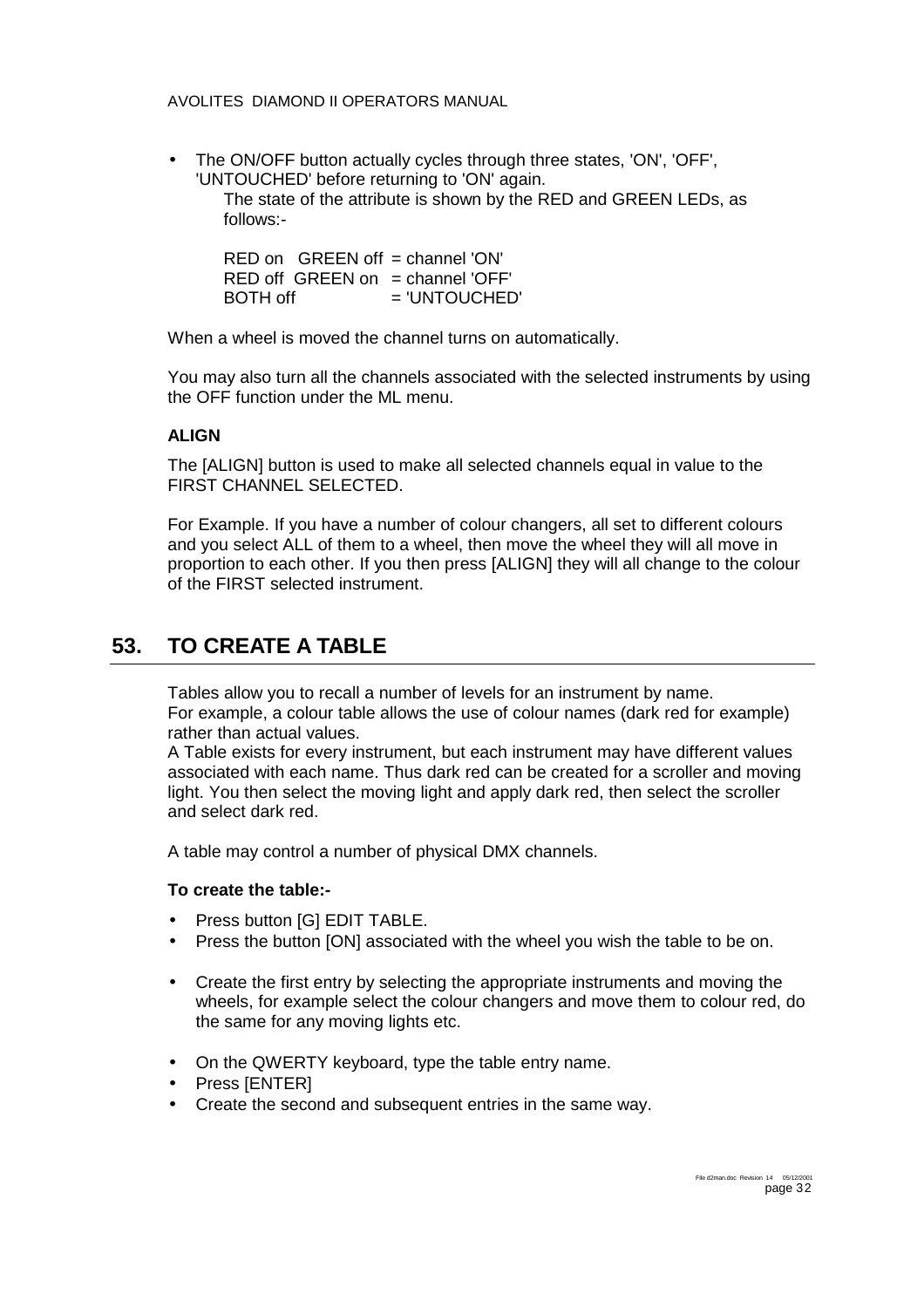<span id="page-32-0"></span>• When you have finished press button [F] marked Finish.

Additional entries to tables can be added at any time by following the above method.

Tables are replayed in alphabetical order. Tip: If you would like your entries to be recalled in the order you created them in they should be labelled numerically i.e.: 01 Red, 02 Yellow, 03 Blue, 04 Lee181, etc...

### **54. TO USE A TABLE**

Tables can be recalled in one of two ways, these are using a wheel to step through the table or using the QWERTY keyboard to select an entry.

#### **USING A WHEEL TO RECALL A TABLE ENTRY**

The wheel is used by simply turning it. The first entry in the table is replayed followed by the second etc. For small tables this may be fine but with larger tables it is too slow and the QWERTY method should be used. For example: when using Colorfaders or Vari\*lite VL\*5's, the QWERTY method is very powerful but for Scrolling colour changers the Wheel is faster.

#### **USING THE QWERTY KEYBOARD TO RECALL A TABLE ENTRY**

First you must select which function button between 1 and 8 you wish to use for any particular table.

#### **If the instrument only has ONE table associated with it:-**

Select an instrument which has a table assigned to it.

Press the function button you wish to use on the QWERTY keyboard

#### **If the instrument has a number of tables associated with it:-**

In this case you will be presented with a list of the available tables.

- Highlight the table by using the cursor buttons.
- Press [ENTER] (on either the QWERTY or keypad). From now on whenever you press the function button you will enter the selected table.

#### **To change the table associated with a function button:-**

- Press the function button.
	- The table associated with that button is presented on the screen.
- Press the function button again.
	- A list of tables available is presented

Select the table required using the cursor buttons.

Press [ENTER]. The new table is ready to use.

#### **To select a table entry using the QWERTY keyboard:-**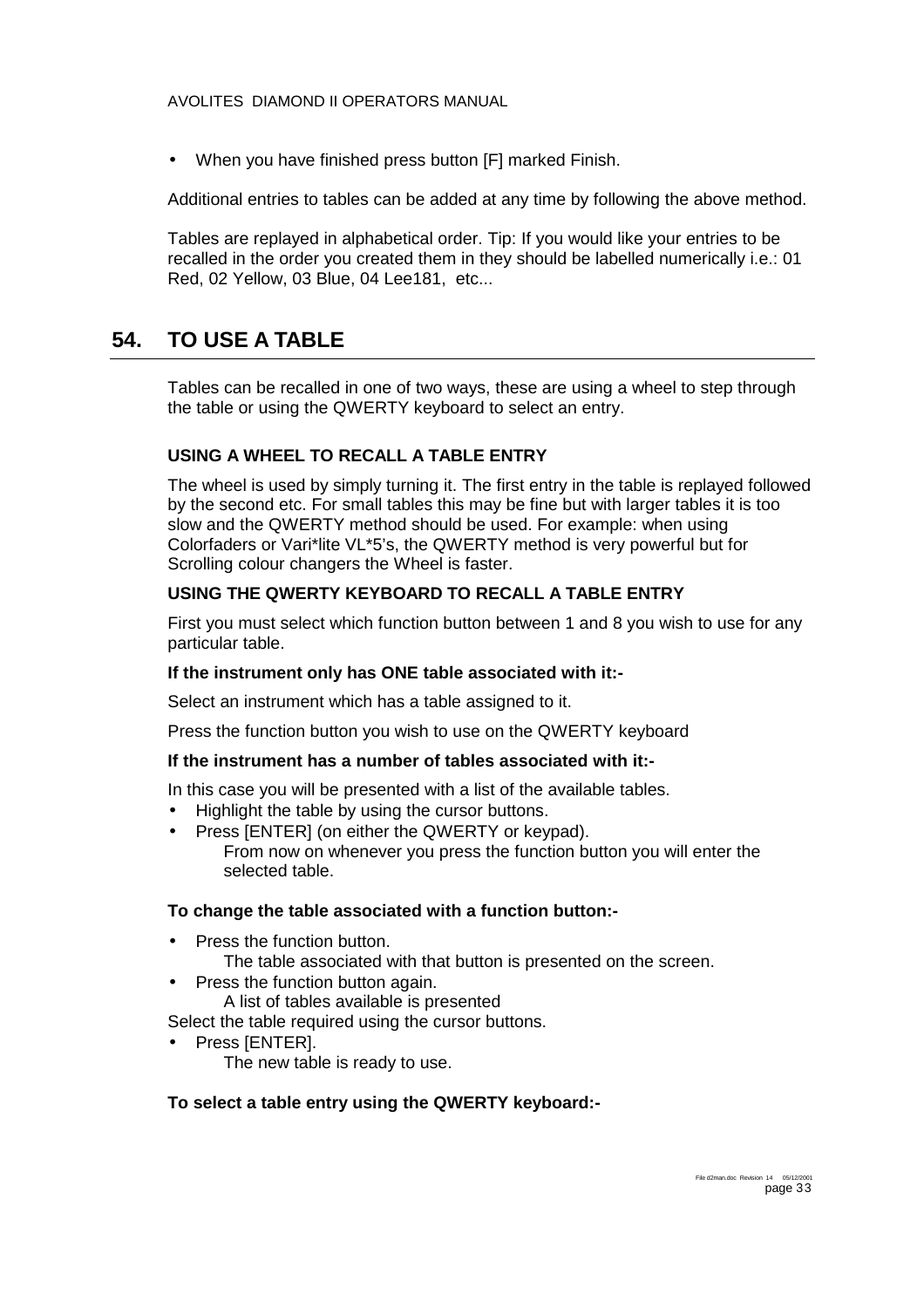- <span id="page-33-0"></span>• Select the instruments. Press the Function button containing the table. The table is listed on the screen.
- Use the cursor buttons to select an entry in the table.
	- You may use the QWERTY keyboard to find an entry in a table. (*Early versions will only sort on the first letter, you must then use the cursor buttons to move to the correct entry).*  You may now press [ENTER] if you know the entry is correct, or you may press the [TAB] button to try the selected entry without leaving the table allowing other entries to be tried.
- Press [ENTER] to set the programmer and leave the table , or press [EXIT] or [ESC] on the QWERTY to abandon.

### **55. TO SAVE A TABLE TO DISK**

Tables are saved whenever a show disk is made, however you may also wish to record a table for future productions.

Do this by saving the personality for an instrument from the disk menu as follows:-

- Press the [DISK] button.
- Press button [C] from the disk menu marked Personality Options. You are now prompted to press an instrument select. This tells the desk which personality you wish to save.
- Press the Instrument ADD button.

If a number of the same type of instruments are patched you can press any ADD button.

# **56. THEATRE STYLE CHANNEL EDITING**

From the keypad you may select channels, groups focuses and apply levels to these.

### **TO INPUT A CHANNEL NUMBER AND APPLY A LEVEL**

From the program menu use the keypad to select the channel number. Once the first numeric on the keypad has been touched the menu will change as follows.

- [A] THROUGH [B] [C]
- [D] PRESET FOCUS or GROUP
- [E]
- [F] AT PERCENT

#### **To select a continuous block of channels**

Use button [A] marked THROUGH and select the second channel.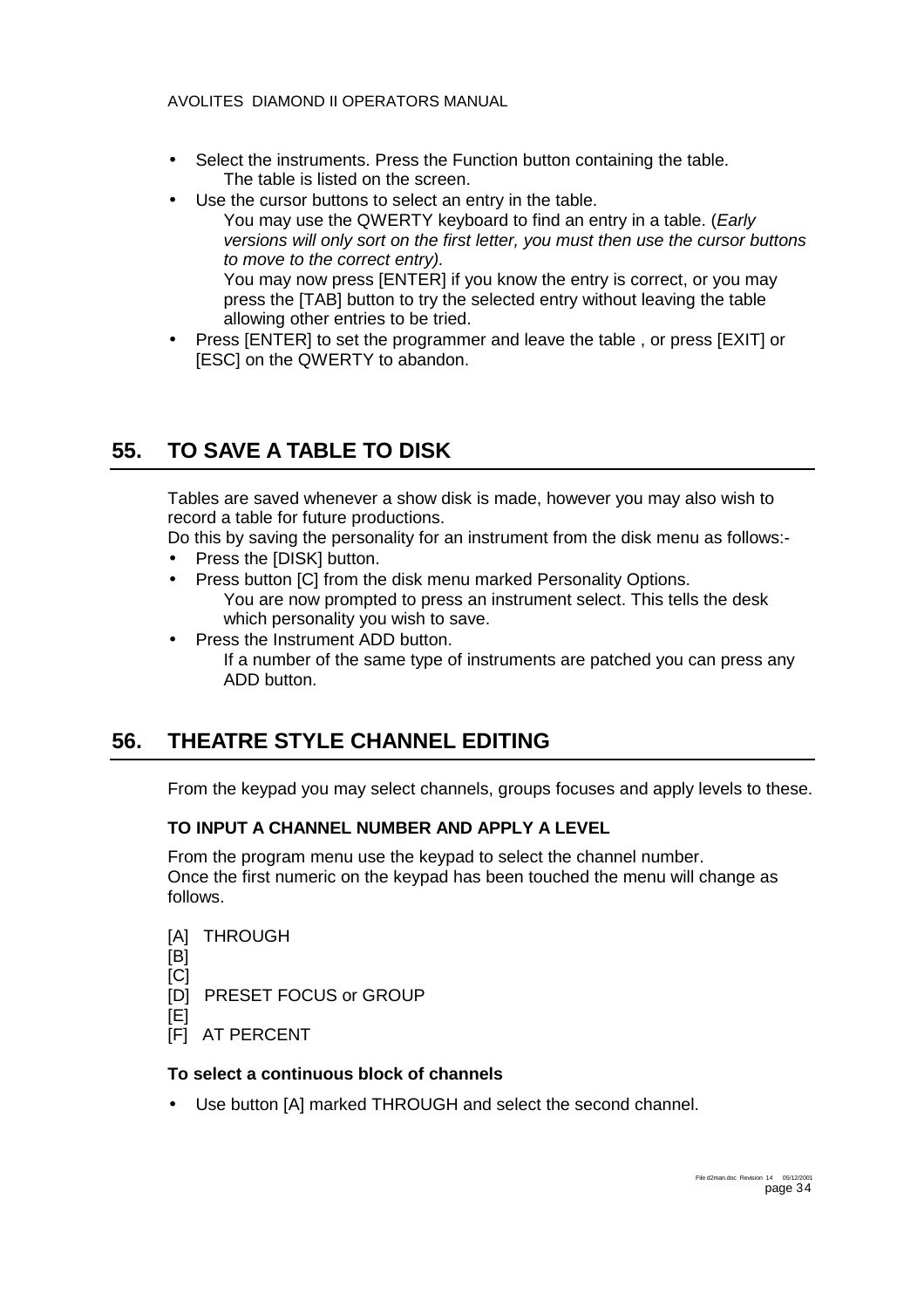#### <span id="page-34-0"></span>**To add individual channels**

Use the [ENTER] button between each channel.

#### **To set the level on the selected instruments**

Move the dimmer level wheel

or

- Use the [AT PERCENT] button
- Follow this with a single numeric. This will set all channels to that number multiplied by 10. To enter the units of level use the [.] on the keypad followed by a numeric.

For example, to set channels 1..10 and channel 53 to 68%

- Press [1] on the keypad
- Press button [A] marked THROUGH
- Press button [1] then button [0] on the keypad
- Press the [ENTER] button
- Press button [5] then button [3] All the channels are now selected.
- Press button [F] marked AT PERCENT
- Finally on the keypad press the following buttons [6][.][8].

As an option to the final step above, you may move the wheel assigned to dimmers.

#### **USING THE KEYPAD TO SELECT A GROUP OR PRESET FOCUS**

- Press button [D] marked GROUP or P. FOCUS
- Select the GROUP or FOCUS on the [KEYPAD]

### **57. BLIND PROGRAMMING**

When BLIND MODE is entered, the PROGRAMMER is electronically disconnected from the desks output in the following way.

- ♦ For HTP (dimmer) channels control is released and given back to the memory playbacks. This may cause the state on stage to change!
- ♦ For LTP channels control is given back to the memory playbacks, but not until a fader moves past a trigger point.

#### **To enter BLIND mode:-**

Press [BLIND].

This disconnects the programmer from the outputs. Channels in the programmer are kept selected, however HTP channels will stop being output. This is important since any channels on the preset will black out when [BLIND] is pressed. (To avoid this happening record the channels on a spare memory master and put this up.)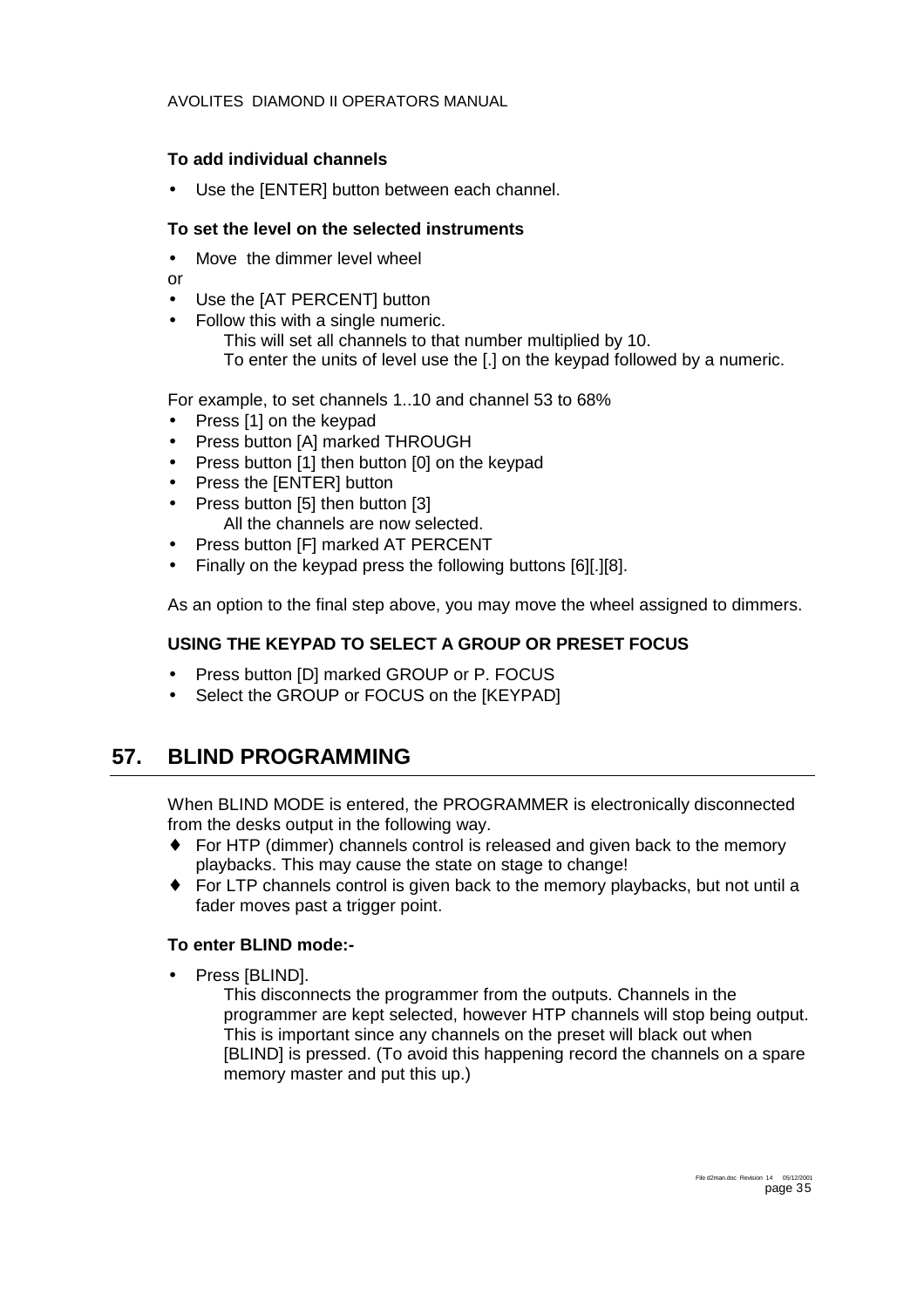<span id="page-35-0"></span>When recording in BLIND mode only channels selected in the programmer will be recorded. If you wish to start from a previously recorded memory use the INCLUDE function to bring any memory into the programmer.

#### **To exit BLIND mode:-**

Press [BLIND].

When you exit blind mode, by pressing [BLIND EDIT], any channels left in the controller will be output to the stage. You may use this to look at any changes before you store them, OR this may be disastrous since lights may suddenly flash up on stage. To prevent this happening double press [CLEAR] before exiting blind mode.

# **58. BLIND PROGRAMMING AND QUICK BLIND EDIT**

Two blind options are provided, QUICK BLIND EDIT and BLIND PROGRAMMING.

Quick Blind Edit is provided when you wish to alter a single memory or sequence step on the sequence connected to Sequence controller 1. Quick Blind Edit requires less button pressing than Blind Programming, but has some restrictions.

Blind Programming is provided to allow alteration of several memories or steps within one session.

When in either BLIND MODE, the PROGRAMMER is electronically disconnected from the desks output in the following way.

♦ For HTP (dimmer) channels control is released and given back to the memory playbacks. This may cause the state on stage to change!

For LTP channels control is given back to the memory playbacks, but not until a fader moves past a trigger point.

♦ *Before entering BLIND ensure the presets are cleared, (all the faders at zero).*

### **To enter QUICK BLIND EDIT**

- Press [QUICK BLIND EDIT], button D on the program menu.
- Press a [GRAB] button to edit a memory, or enter a step number to edit the contents of a step being replayed on sequence controller 1.
	- The screen now previews that memory or step.
- Make any changes you wish, by including memories, or using the keypad and wheels to set levels or the preset faders.
- **Only use the preset faders to remove a channel level, Do not use these to add a level in since when you record the scene the preset will be reconnected to the output and those channels will flash up on stage.**
- Press [ENTER] to record the modified scene.

#### **To enter BLIND PROGRAM mode**

• Press [BLIND PROGRAM].

This disconnects the programmer from the outputs. Channels in the programmer are kept selected, however HTP channels will stop being output. This is important since any channels on the preset will black out when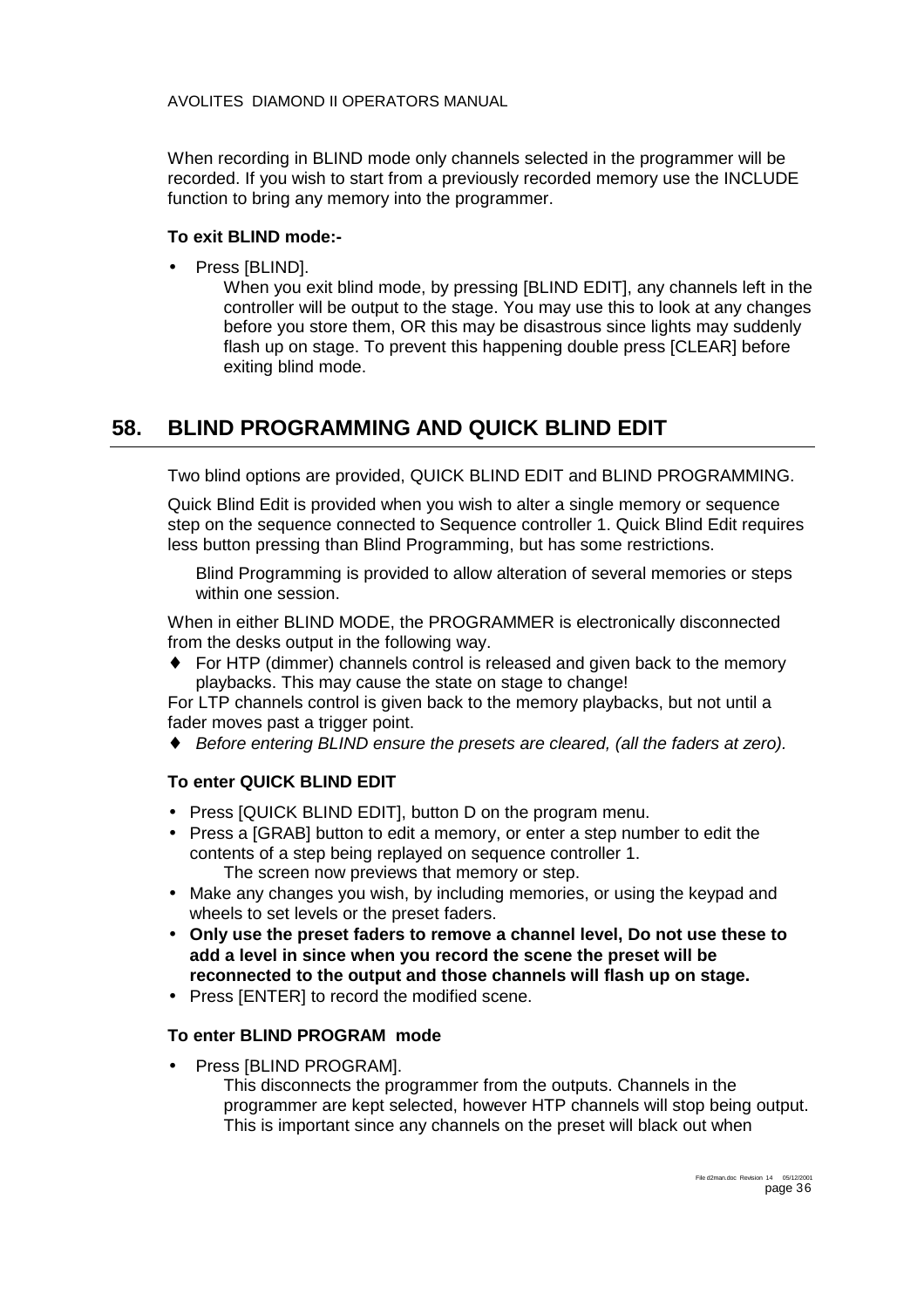[BLIND] is pressed. (To avoid this happening record the channels on a spare memory master and put this up.)

<span id="page-36-0"></span>When recording in BLIND mode only channels selected in the programmer will be recorded. If you wish to start from a previously recorded memory use the INCLUDE function to bring any memory into the programmer, by pressing the memories [GRAB] button.

#### **To exit BLIND mode**

Press [BLIND].

When you exit blind mode, by pressing [BLIND EDIT], any channels left in the controller will be output to the stage. You may use this to look at any changes before you store them, OR this may be disastrous since lights may suddenly flash up on stage. To prevent this happening double press [CLEAR] before exiting blind mode AND ensure any preset faders are set to zero.

### **59. DISK**

Pressing [DISK] allows disk operations. These are menu driven, simply follow the prompts to SAVE, LOAD and FORMAT a disk. The disk format is IBM PC compatible.

### **60. VIEWING DIFFERENT SCREENS**

• Press [VIEW]

A list of different views is presented on the active screen, and on the soft buttons.

- [A] STAGE
- [B] PATCH BY DMX
- [C] CHANNEL STATISTICS
- [D] PATCH BY HANDLE
- [E] GROUPS/FOCUSES
- [F] PAGES
- Press a soft button to select what you wish to view.

#### **THE STAGE SCREEN - DETAIL**

The STAGE screen allows viewing of either dimmer levels or detail about a particular instrument with all the channels shown.

The dimmer may form part of a moving light or be a conventional dimmer such as an Avolites Rack.

At the bottom of the screen is a list starting with DIMMER and then showing each instrument that you have in the patch.

The left and right CURSOR buttons move through this list.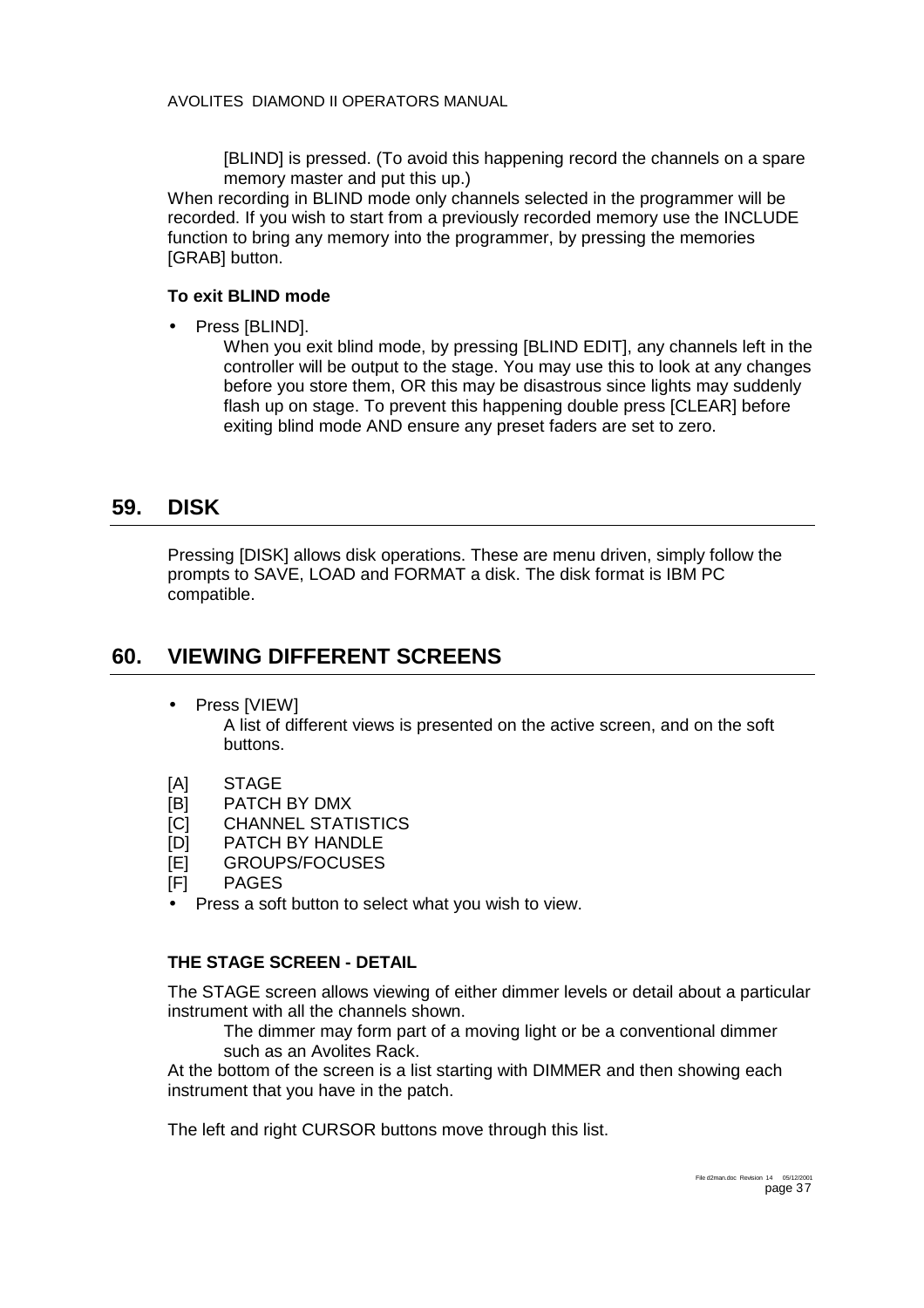<span id="page-37-0"></span>When viewing DIMMERS the screen shows 180 channels. If you have more than 180 dimmers in use pressing the preset select buttons will show subsequent dimmer numbers.

If you CURSOR to an instrument you are presented with the levels being output to the first 10 instruments for each parameter. The dimmer is shown in percentage, the rest are shown as part of the range available to that channel. This is normally 0..255, but for pan and tilt it may 0..2000 if more than 8 bit resolution. (Note that the actual resolution can be up to 16 bit ad defined within the personality for that instrument).To see the next 10 press the up CURSOR button, to see the values for different instruments press the left or right cursor buttons.

#### **CHANNEL STATISTICS**

This option gives information on how many HTP and LTP channels the desk is configured for and how many of these channels have actually been patched. (One HTP and one LTP channel is always used).

#### **GROUPS/FOCUSES**

This screen is similar to the STAGE screen except is shows the contents of a FOCUS or the instruments included in a GROUP.

#### **PATCH BY HANDLE**

This screen allows viewing of what instrument is patched to which handle. (Or preset fader).

Use the cursor buttons to scroll through the handles and the bank select buttons to view each bank.

#### **PATCH BY DMX**

This screen allows you to view what instruments are patched to each DMX channel. Use the cursor buttons to scroll to the correct line and DMX number. The screen also shows what level the DMX channel is being output at and if any reduction is applied

### **61. TO CHANGE ACTIVE SCREEN**

Since the Diamond II can control a number of physical screens with each one showing different information there has to be an easy way of selecting which screen you are in control of.

The active screen is the screen that will be adjusted when a different view option is selected.

All screens are updated and show live information.

- Press and HOLD [VIEW]
- Press button [1] for VDU screen 1 **or** [2] for VDU screen 2.
- Release the [VIEW] button.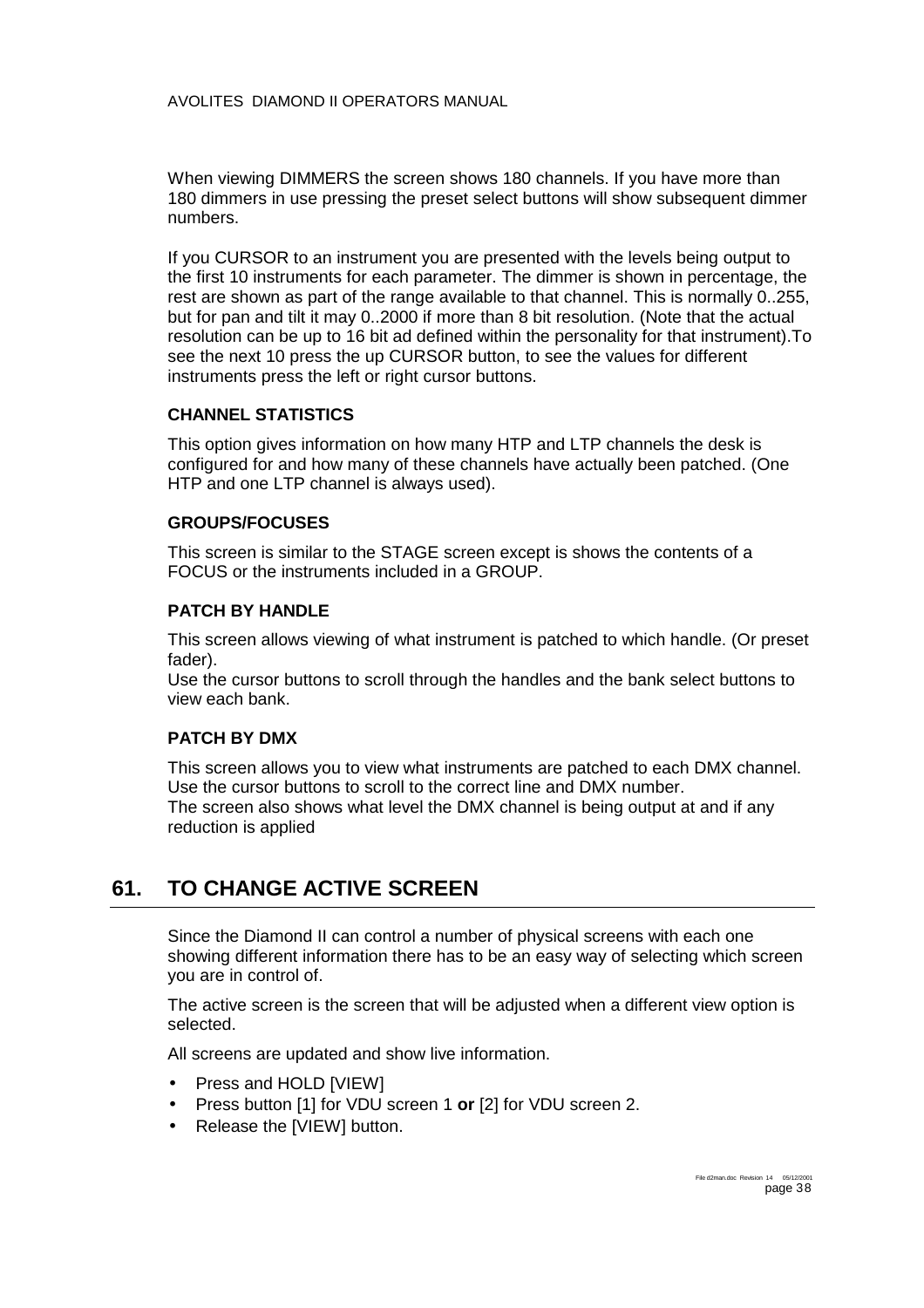### <span id="page-38-0"></span>**62. THE STAGE REMOTE**

The stage remote is connected the desk via a cable with a 25pin D type connector. This may be plugged into either end of the riggers remote, whichever is most convenient. It may be plugged and unplugged at any time.

From the remote you may control a DMX channel or group of DMX channels an instrument, with access to any of the parameters of that instrument and from version 5 software a memory.

- Turn the key to program
- Enter the user preferences menu and set setting number 8 to Riggers Remote
- Connect the Stage Remote When connected the LEDs on the remote will flash
- On the remote press [EXIT] followed by 1,1,1 The LEDs on the remote will now flash twice to show the remote is enabled

From the remote you may now call up DMX channels.

### **To call a single DMX channel**

First select the DMX line number

- Press [1] on the keypad
- Press [BANK] Press 2 for line 2 etc. Once a line is selected it remains selected until you change it.
- Press [DIM]
	- Its LED lights up
- Select the DMX number on the remote
- Press the [AT%] button
- Press a numeric to set the level or press the [AT%] button again for 100%

EXAMPLE, To turn on DMX channel 24 to 100%

- Press [1] on the keypad, followed by
- [BANK]
- Press [DIM] followed by [2] and [4]
- Press [AT%]
- Press [AT%]

### **THROUGH, INSTEAD, NEXT and LAST**

You may create lists of channels to turn on by using the [ENTER] button between each channel number.

Pressing [INSTEAD] will clear all channels. (Setting them to 0%)

[NEXT] and [LAST] work from the last entered channel number, turning off all other channels.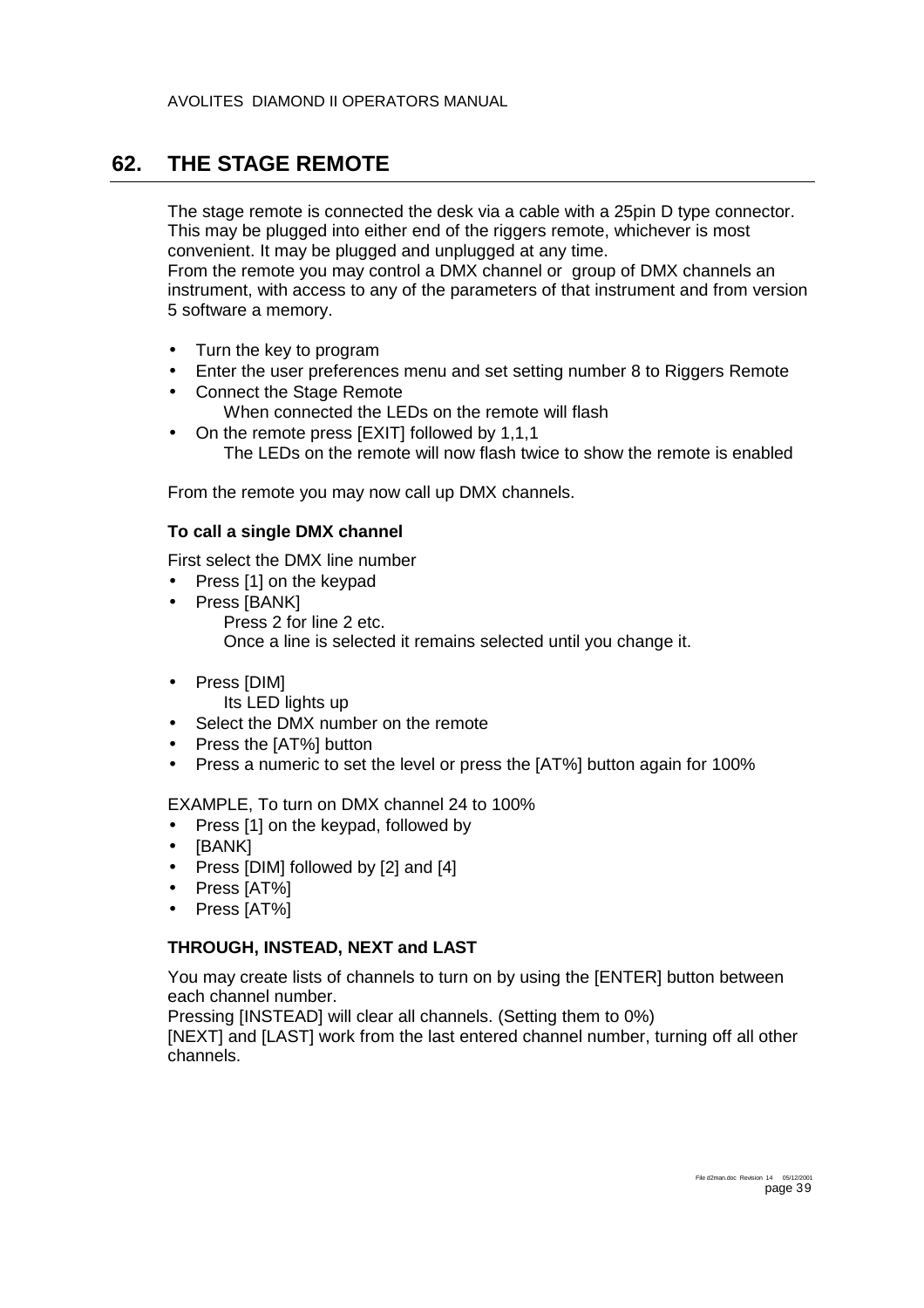♦ NOTE When using the VIEW DMX screen and the [DIM] function the channel levels on the screen will flash indicating that DMX channel is under control of the remote. The level on stage will however be constant.

#### **USING THE REMOTE TO CONTROL A CHANNEL or INSTRUMENT**

- Press the [CHAN] button
- Select the instrument number
- Press AT% as for setting a dimmer
	- The dimmer on the instrument is now turned on

You can now adjust any other parameter for the instrument if you know the wheel number. These are numbered from the top left wheel, with PAN and TILT being wheels 5 and 6 and dimmer being wheel 8. If the instrument stretches across more than one bank then you can change bank by selecting the bank number, then pressing [BANK]. (You must have the CHAN led on to change bank.)

- Select the wheel number
- Press the [+] and [-] button to adjust the level of the wheel.
- You may use NEXT and LAST to step through instruments.

#### **For EXAMPLE controlling attributes of an instrument on the stage remote**

- Patch instruments to (say) faders 51 to 60.
- Select riggers remote on the preference screen (number 8)
- View the instruments on the video screen
- Turn the key to Program.
- On the REMOTE, press [EXIT], [1] [1] [1] The led's on the remote will flash.
- Press[CHAN]
- Press [5], [1]
- Press [AT%], [AT%]
	- The dimmer for that instrument will now be at full
- Press [5], and press [+] several times
	- Each time [+] is pressed the PAN will move
- Press [6] and press [+] several times Each time [+] is pressed the TILT will move press [-] to move TILT in the other direction.
- Finally press [NEXT] to step through instruments.
- ♦ You can use [THROUGH] to select a consecutive block of instruments. You cannot use [AND] with [CHAN]

### **DISABLING THE REMOTE**

- Press [EXIT]
- Then [0], [0], [0] This turns off the remote, preventing accidental operation.

#### **CHECK STATUS**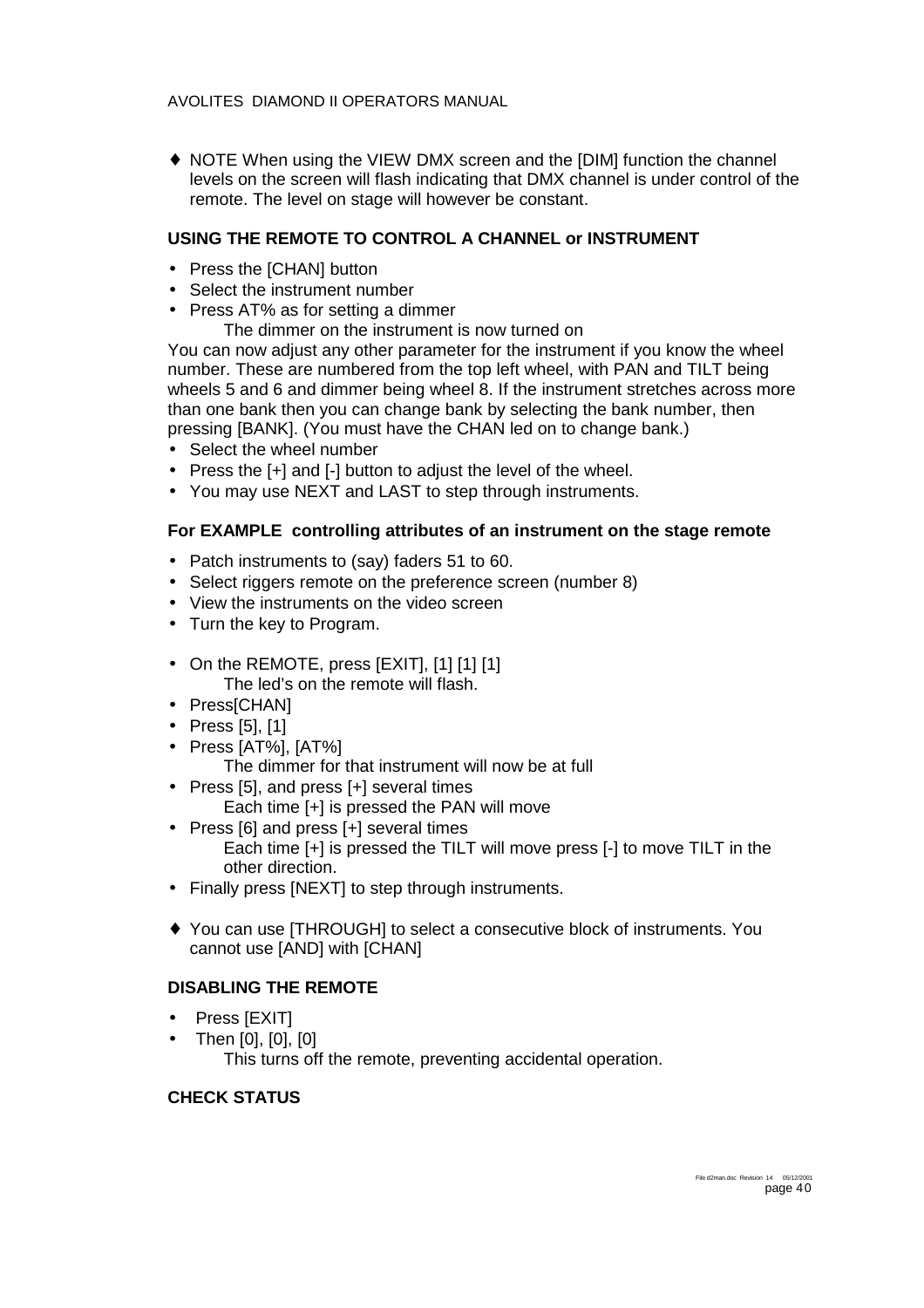<span id="page-40-0"></span>Pressing the bottom left button will give the status of the remote, Enabled or Disabled.

- ♦ If the LED's flash once it is disabled
- ♦ If the LED's flash twice it is enabled

### **63. USER SETTINGS AND PREFERENCES**

To enter the USER SETTINGS menu

- Press [USER SETTINGS]
- Use the up and down arrow to select which setting you wish to alter and the left and right arrow to change the setting. All changes are saved on the show disk.

#### **1 No longer used.**

This option is now under the chase parameter menu and can be set for each shase

#### **2 MEMORY FADER OFF AT <nn**

The value nn sets at what level the memory master will stop a sequence running.

#### **3 MEMORY FADER ON AT >nn**

This level sets at what master level the LTP channels will be output, and at what level a chase or sequence will start to run at.

#### **4 NORMAL RUN/TAKEOVER RUN/2 PRESET**

- ♦ NORMAL RUN makes the preset ADD and SWOP buttons work in a traditional 'rock and roll' way, - the preset ADD buttons bump the channel in and the SWOP buttons solo the channel.
- ♦ TAKEOVER RUN makes the presets, the preset ADD and SWOP buttons and the wheels work as they do when the desk is in program - the ADD buttons become GROUPS or FOCUSES and the SWOP buttons become instrument selects and the preset faders have maximum priority on the output.
- ♦ 2 PRESET MODE allows preset fader bank A and preset fader bank B to be controlled from two memory faders. (This function will not be implemented until software version 4.)

#### **5 RECORD BY CHANNEL/INSTRUMENT/ALL CHANNELS**

This setting sets how Latest Take Precedence Channels (LTP) are recorded.

- ♦ RECORD BY CHANNEL means only channels which have changed in level since clear was last pressed will be recorded.
- ♦ RECORD BY INSTRUMENT means that if any channel on an instrument has changed, then all the channels associated with that instrument will be recorded.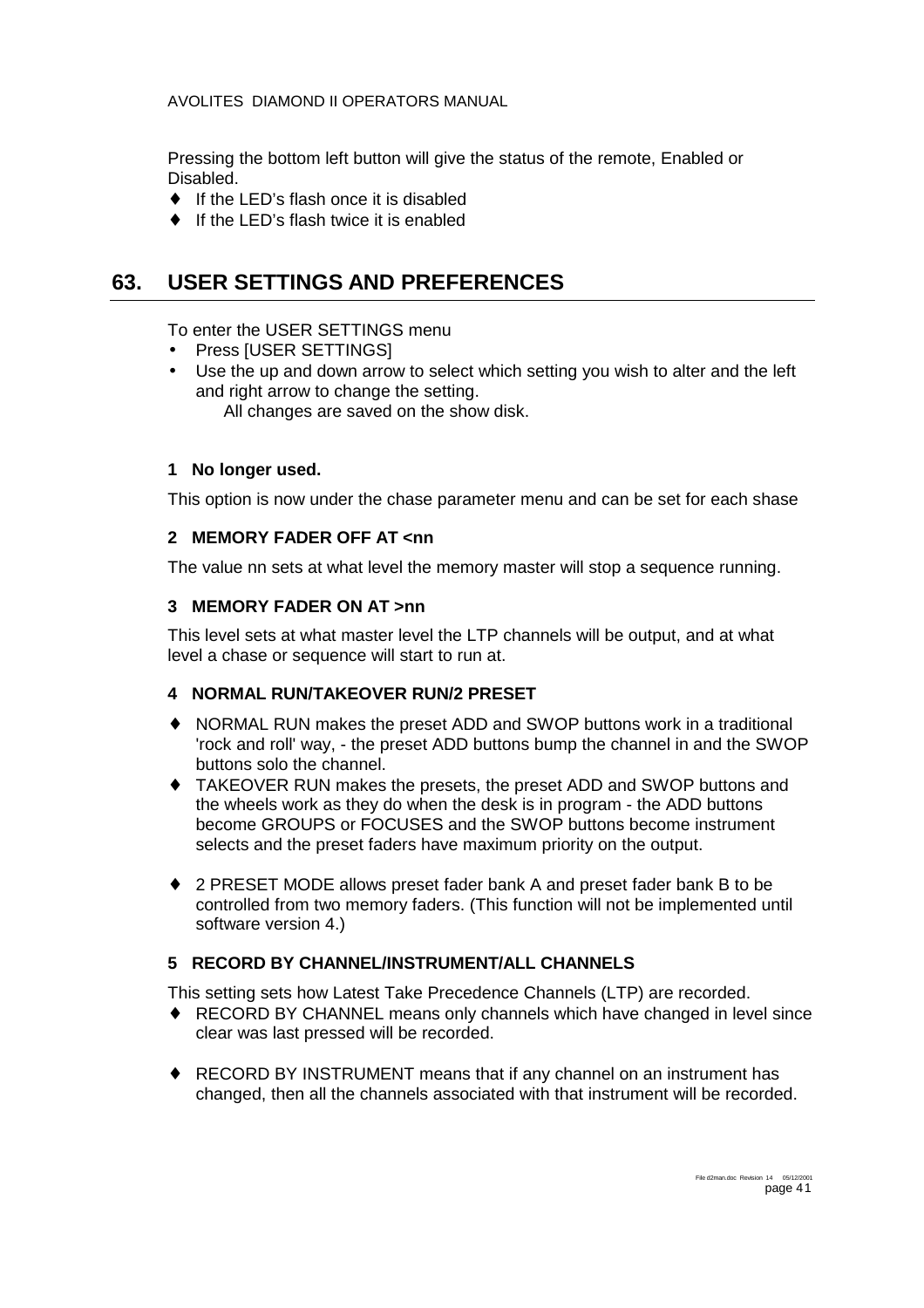<span id="page-41-0"></span>♦ RECORD ALL CHANNELS means that every channel will be recorded. This will use considerable quantities system of memory. The amount of memory available is displayed on the LCD screen as a percentage of the total available.

NOTE HTP channels are always recorded as seen on stage. The above only alters LTP channels.

#### **6 NOT USED**

This option is not used at present

#### **7 KEEP/REMOVE FIRST WAIT TIME**

This option allows the first wait time on a chase to be removed, thus allowing lights to turn on as soon as the fader is moved.

#### **8 TRACKBALL/REMOTE CONNECTED/G-TABLET**

This selects how the serial port should be used - either for a trackball, for the riggers remote or the Graphic Tablet.

#### **9 INSTRUMENTS/LEVEL ON MIMICS**

This allows either the selected instruments to show on the mimic LEDs or the dimmer level to be shown on the MIMIC LEDs.

#### **10 PROGRAMMER HAS PRECEDENCE/CHASE OVERRIDES PROGRAMMER**

This defines what happens when you run a chase to channels in the programmer, and when in CHASE OVERRIDES PROGRAMMER the programmer prioriaty is reduced to below that of a chase. - *Use this with caution when programming a show since you can lose information from the programmer which may have taken a long time to create!* 

### **64. USING THE GRAPHIC TABLET**

#### **The Graphic Tablet allows:-**

- ♦ Positioning of instruments in either FOLLOW SPOT mode or by setting the PAN and TILT mode.
- ♦ Recalling GROUPS
- ♦ Recalling FOCUSES
- Setting the Colour using the COLOUR MIX on the tablet.

#### **To configure the desk to use the graphic tablet:-**

First you must enable the serial port to receive data from the tablet, and align the tablet to the overlay as follows:-

- Turn the KEY to SYSTEM.
- Press button [B] USER SETTINGS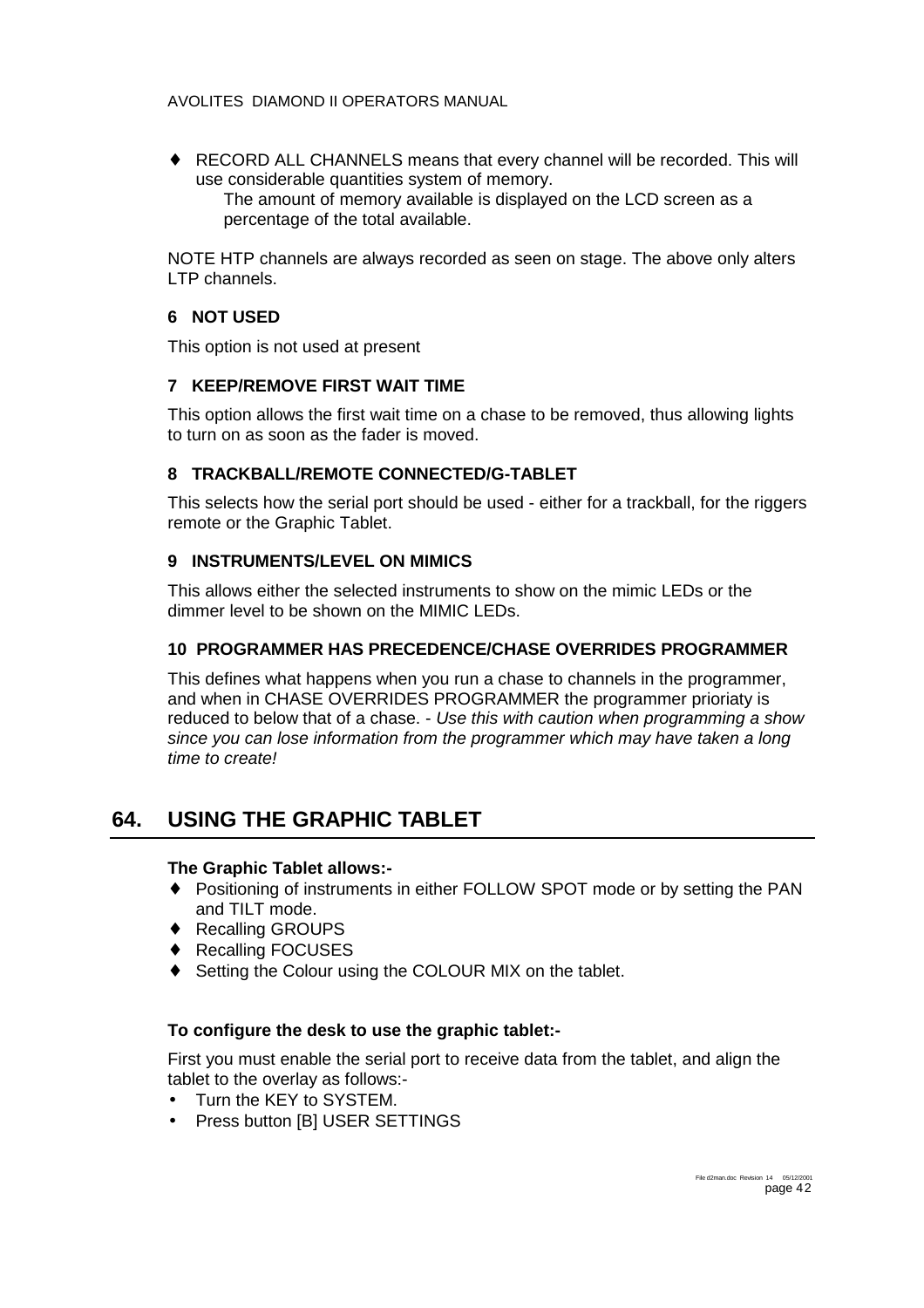- Use the down arrow to select option 8
- Use the right cursor button select G. TABLET CONNECTED.
- Turn the key back to PROGRAM.

#### **To use the Graphic Tablet to control colours:-**

Ensure the configuration procedure has been done as shown above.

- Select an instrument that uses colour mix.
- Click the pen in the middle of the LUMINANCE bar on the tablet.
- Click the pen within the colour box on the Tablet. Experiment with the Luminance and colour box!

#### **To use the Graphic Tablet to control position by setting the PAN and TILT for the instrument:-**

Ensure the configuration procedure has been done as shown above.

- Select an instrument.
- Click and move the pen within the stage box on the tablet. The light will move!

#### **Training Moving Lights for tracking:-**

Before moving lights can be used in Tracking mode the desk must be trained as to where each fixture is within space. This requires marking on the stage a square and pointing each fixture onto each corner, then recording that position.

The square should ideally be centre stage and about 1/2 of the stage size leaving a border around the square equal to about 1/4 of the stage.

- Press button [H], this should be marked ML MENU on the switch.
- Press button [E], marked DEFINE THE STAGE.
- Buttons [A] to [D] are used to record each of the points of the square. Move all the fixtures to the top left corner of the square (looking from the audience to the stage), then press button [A], do the same for each corner, pressing buttons [B], [C], and [D] in turn.

#### *Important notes regarding training:-*

*The PAN value must be different for each of the corners, as must be the TILT value. The difference need only be 1 count.* 

*If you are using moving head fixtures you should make sure they are trained the same way up. Do this by only ensuring the tilt value is kept below 50%.* 

- You can check the positions by pressing button [F], marked recall and then pressing buttons [A], [B], [C] or [D].
- Press [EXIT] to leave the recall function.
- Press [ENTER] to start the desk computing the fixture positions.

It takes about 10 seconds for each fixture and a count down is given on the screen prompt line.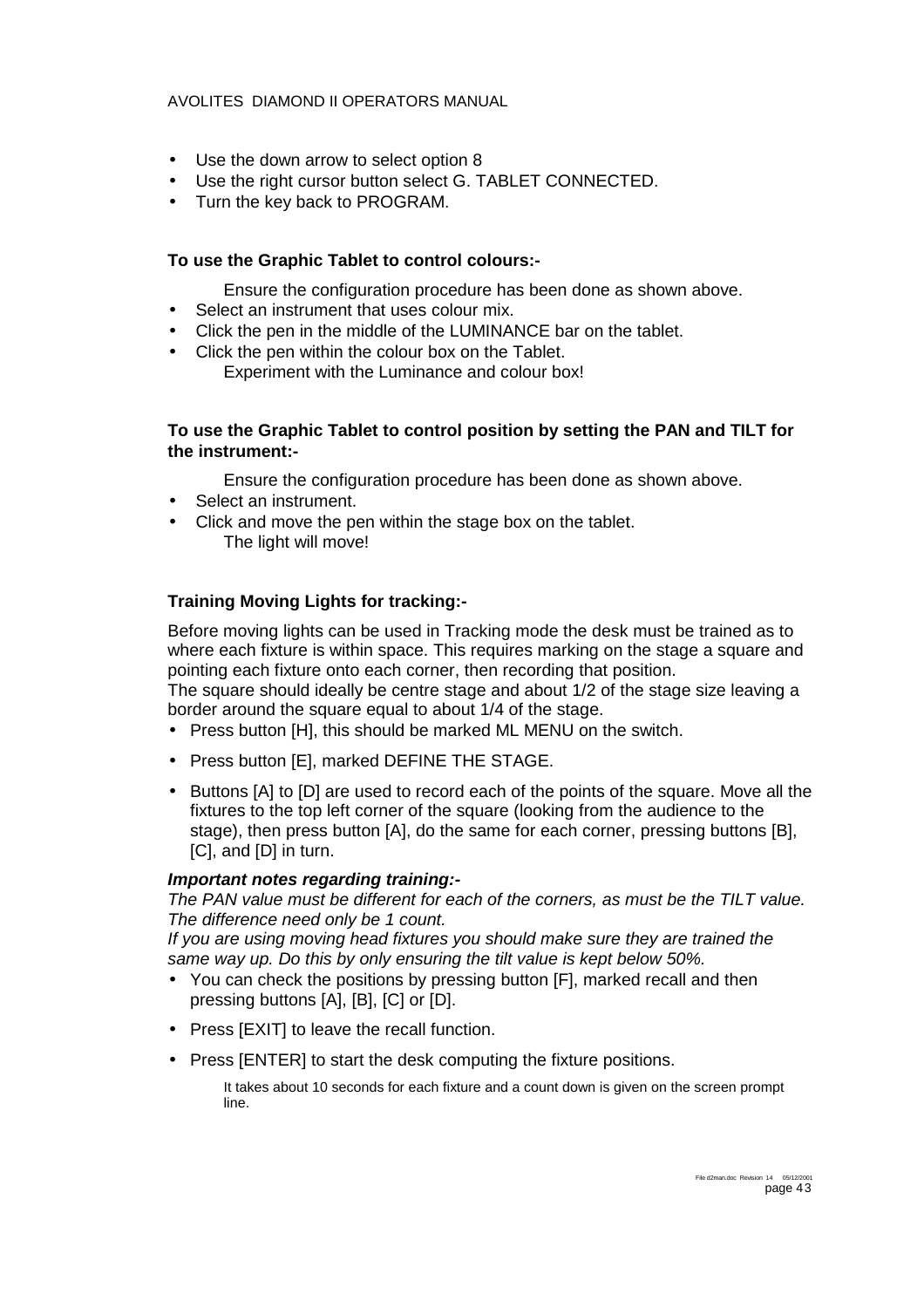#### **Using tracking with the graphic tablet**

- Train the desk.
- Select the fixture or a number of fixtures by clicking on a select button with the button on the stylus held in, or select instruments by using a previously recorced GROUP.
- Click on the [TRACK ON] button on the tablet.
- Drag the stylus on the stage area of the tablet.

By default ABSOLUTE mode is selected. In this mode the tablet stage area represents the stage with the centre of the rectangle being centre of the tablet stage.

When more than one instrument is selected, the to be selected is considered the leader to which other instruments follow.

#### **Using NUDGE to position fixtures**

Assuming you have the fixture in *about* the correct position it is easier to select NUDGE, then drag the stylus within the stage area. Selected instruments will move relative to the initial position of the stylus.

Nudge must also be used if you wish to move a number of instruments keeping the relative position of each fixture to each other. For instance, if a number of fixtures are pointed at the stage to create a circle and you wish to move the whole circle about the stage then use NUDGE. Do not try and use absolute since all the instruments will align themselves so pointing at the same position!

If you are in NUDGE and wish all the instruments to point to the same position on the stage then click on [ALIGN].

#### **GROUPS**

A GROUP is a collection of fixtures which can be selected with a single button press.

#### **Programming a GROUP**

• Select the required instruments.

When using tracking with GROUPS the first instrument selected prior to recording the group becomes the leader.

- Click on RECORD GROUP.
- Click on an empty button (in the range 1 to 180) to store the group.

#### **To use a GROUP**

• Click on the appropriate [GROUP] button.

Once recorded it is a good idea to note which instruments are within a group either on a separate sheet of paper or on the tablet template.

Groups are exclusive, that is only one group can be selected at a time, however a GROUP and additional fixtures can be selected.

#### **NEXT INSTRUMENT**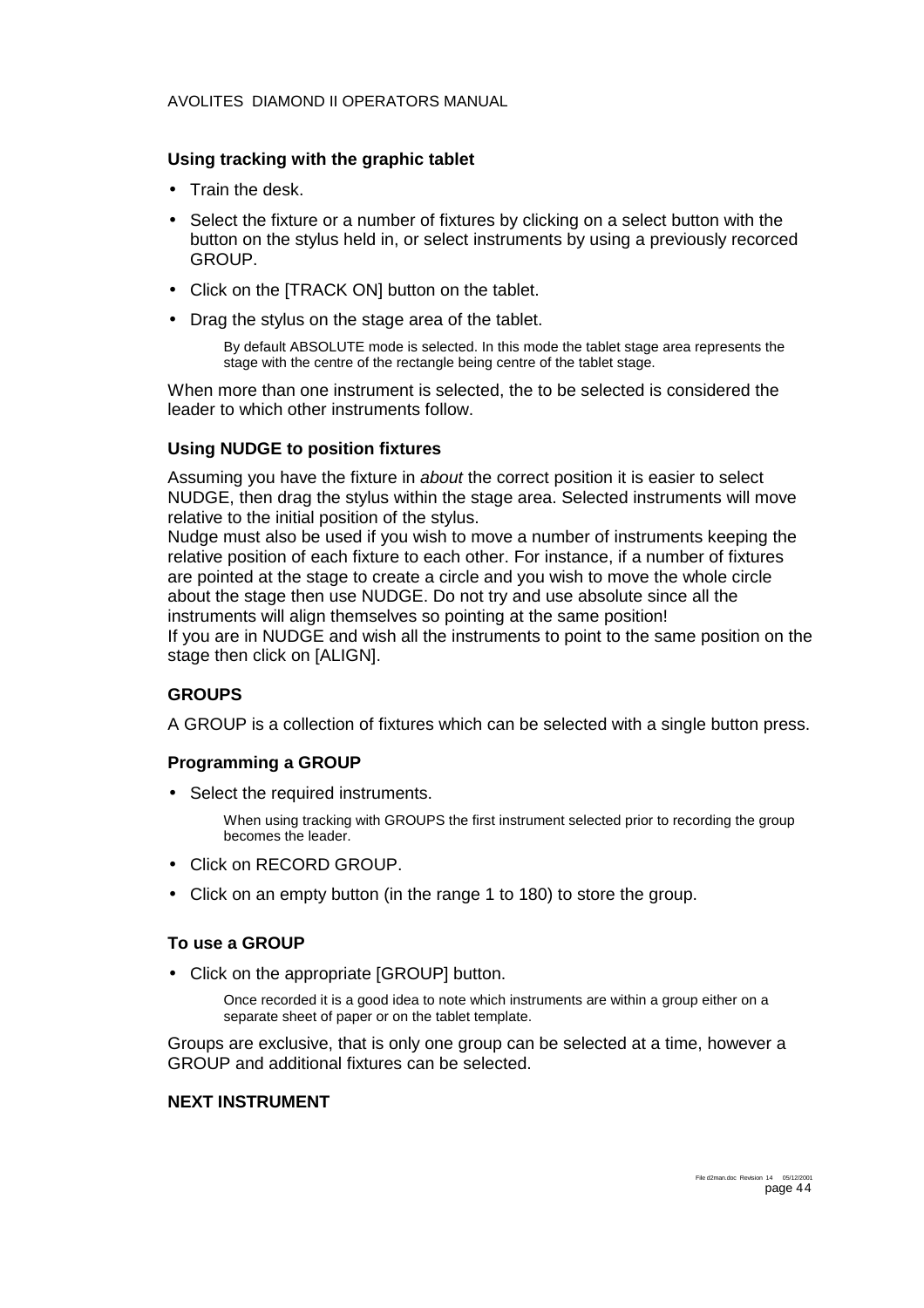This function steps through the instruments selected when a GROUP has been loaded. Instruments are selected in the same order as the instrument selection when the group was first created.

• Click on [NEXT INSTRUMENT]

If you wish to re-select all the instruments again then click on [SELECT ALL].

#### **Programming FOCUSES**

From the Tablet Focuses can be stored. Care should be taken to ensure that you store the correct information into the correct focus.

To store a focus:-

- Click onto [STORE FOCUS].
- Click on an empty button in the range 1 to 180.

#### **Using RECALL FOCUS**

The RECALL FOCUS function gives a safe way of editing position focuses because you can only store the PAN/TILT positions back into the Focus you first recalLED, removing the risk of overwriting the wrong focus.

RECALL FOCUS has a number of associated functions, these are:-

 NEXT FIXTURE LAST FIXTURE STORE PAN/TILT NEXT FOCUS

- Having selected [RECALL FOCUS] you must select particular focus by clicking onto that button.
- All the fixtures in that focus are then selected to the tablet.

If you have selected INSTRUMENTS on MIMICS then the preset LED's will light to show which fixtures are used in the focus.

- If the dimmer is not turned on in the focus you can do this by clicking on [DIMMER] then [F] (full) on the fader.
- You can now move all the fixtures or step through each fixture allowing easy adjustment of each one using the NEXT FIXTURE and LAST FIXTURE. Instruments can also be selected by using the GROUP and FIXTURE SELECT buttons.
- When you have finished editing the focus click on the STORE PAN/TILT button. This will store the focus back into the focus number you first recalLED.
- You can now use the NEXT FOCUS button to select the next focus, or use RECALL FOCUS followed by clicking onto a FOCUS SELECT to select another focus.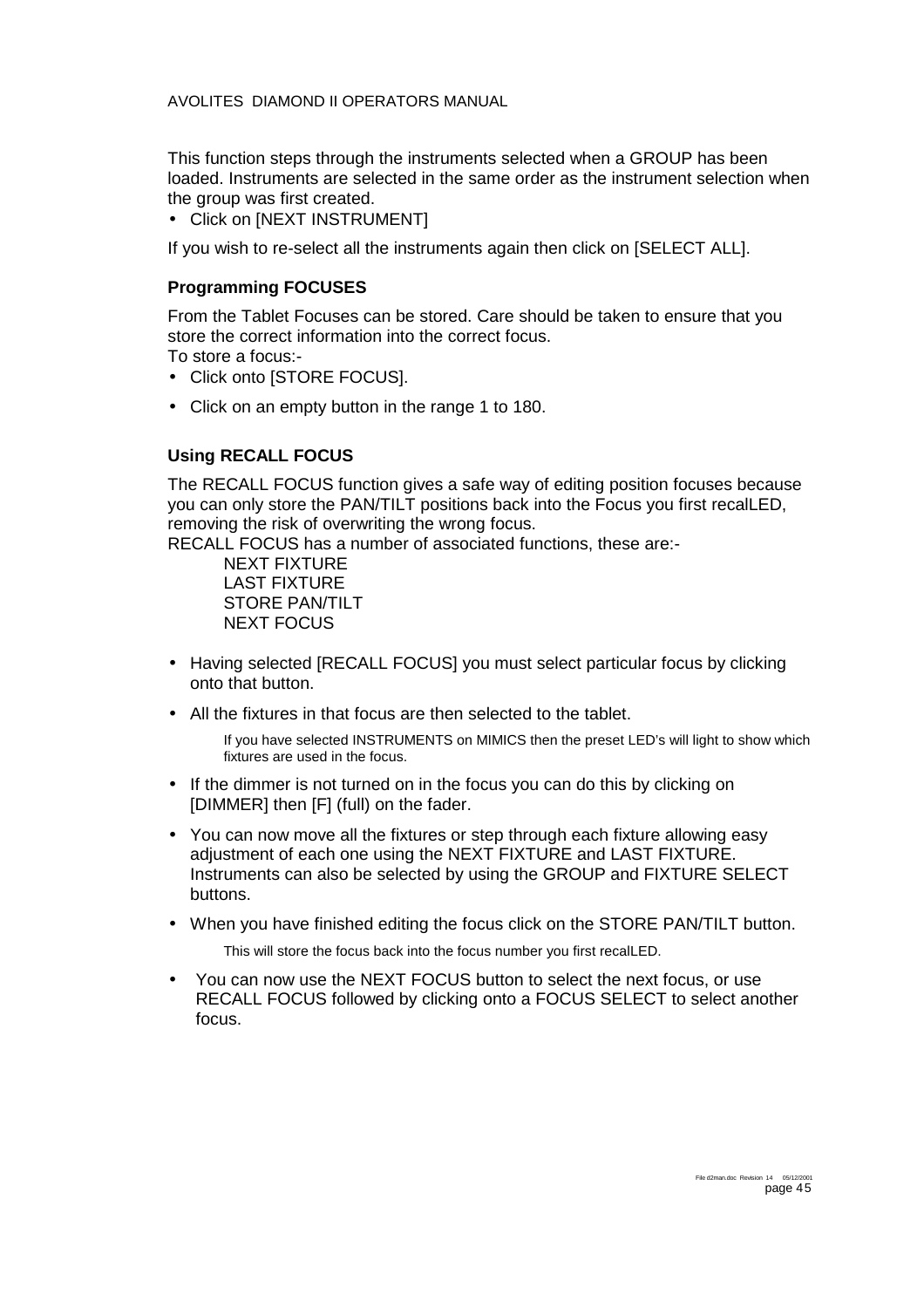### <span id="page-45-0"></span>**65. KILLING DMX CHANNELS IN AN EMERGENCY AND THEN REVIVING THEM AGAIN**

You may have to quickly kill a fader channel or a DMX channel whilst running a show.

Button [C] from the run menu allows you to instantly kill any channel. When pressed you are prompted to press a channel grab an [ADD] or [SWOP] button or enter a DMX number.

Button [D] allows you to reverse this action and button [E] allows you to clear all the channels that have been killed. *If you have only killed one channel this is also useful since you do not have to know which one it was!.* 

### *66. SERVICE OPTIONS*

- Turn the key to SYSTEM
- Press [A]

The service menu is presented

- [A] Load and run software from disk
- [B] Diagnostic
- [C] Execute Eprom Code or Ram Code
- [D] Tests
- $[E]$
- [F] Wipe All

The tests option presents the following menu

- [A] Version [B] Read FIX.SYS
- [C] Modify Memory
- [D]

[E]

[F]

#### **Load and Run Software from Disk**

This option allows loading of new software from disk.

To load new software, place the disk supplied by Avolites in the disk drive and press this button. The software will be loaded and start running immediately. To load software you must be running code from EPROM. This option will not be available if you are running RAM code. The next sections explain how to change between EPROM and RAM code.

#### **Execute Eprom Code/Ram Code**

Switching from RAMCODE to EPROM code and back.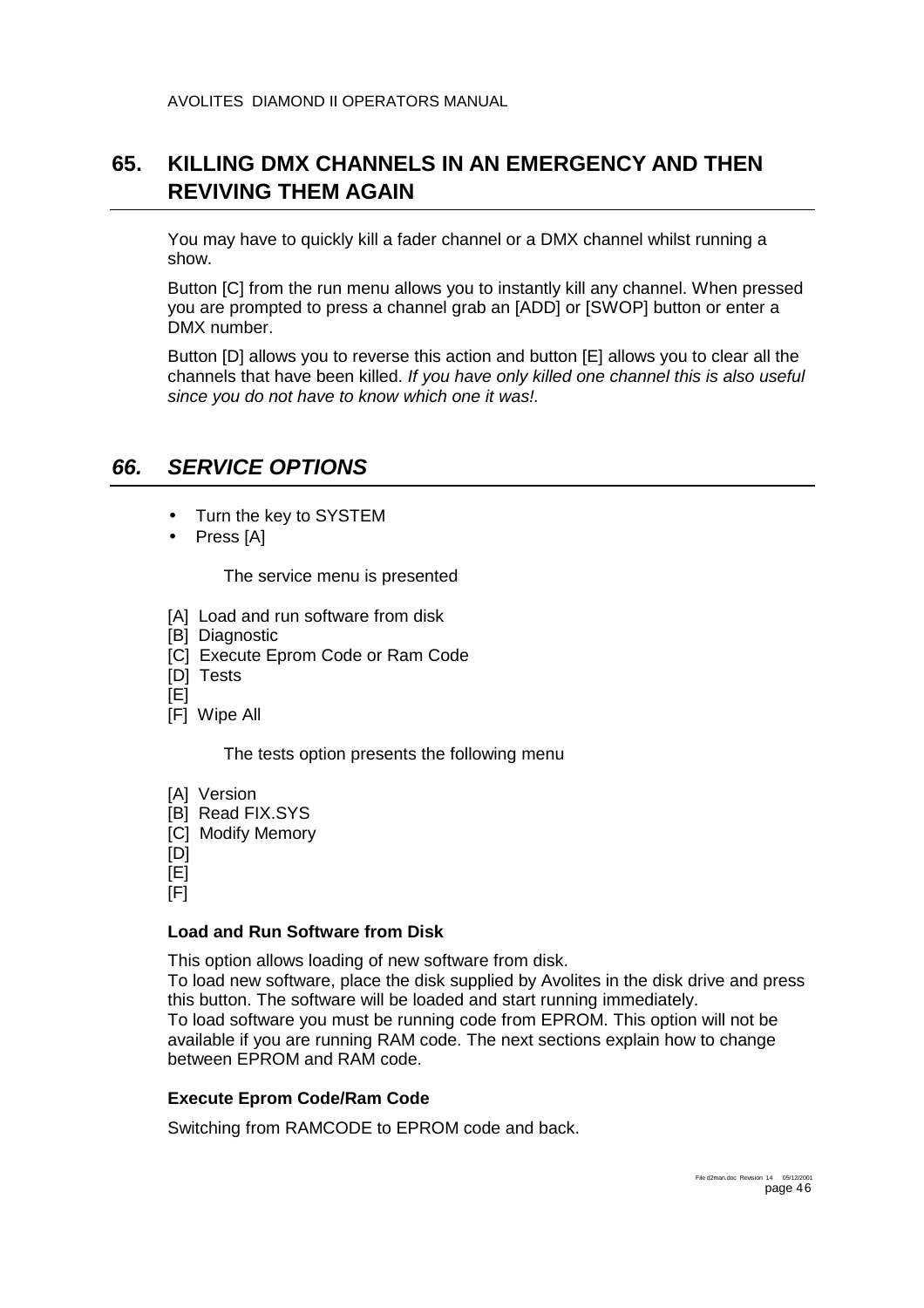<span id="page-46-0"></span>This option allows you to switch between RAM code and EPROM code. Pressing this when the desk is running EPROM code will probably result in an error message unless RAMCODE has been previously loaded.

#### **Diagnostic**

This changes the screen to display fader levels, key presses and processor status. To see the wheel diagnostic screen move any wheel.

#### **Wipe All**

Press this and its CONFIRM option to wipe ALL information and set the desk to the factory configurations. If the desk was running RAM code it will still run RAM code after a wipe all.

If you have loaded a FIX.SYS disk you must reload this after a wipe all.

#### **Version**

Use this to display the software revision you are running.

#### **Read FIX.SYS**

This allows loading of a special disk supplied by Avolites allowing minor modifications to the configuration. It will be supplied with instructions on how to load it.

#### **Modify Memory**

This allows the contents of a memory location to be modified. Useful for testing displays etc. Only use this after contacting Avolites, since you may corrupt system variables, causing insidious problems with the desk, which may not immediately show on the desk.

### **67. UPGRADES**

#### **Fitting a second VDU**

If you require two video screens you must fit the second video card into the backplane.

Card 1 should be fitted with GAL type SUE1005 and card 2 with GAL type SUE2005. Please contact Avolites for further information.

### **68. CHANGING FROM EL SCREEN TO VGA CRT**

- Remove the video board from the backplane and switch switch 2 to OFF, switch 1 should always be ON.
- To change back to EL switch this back to the ON position.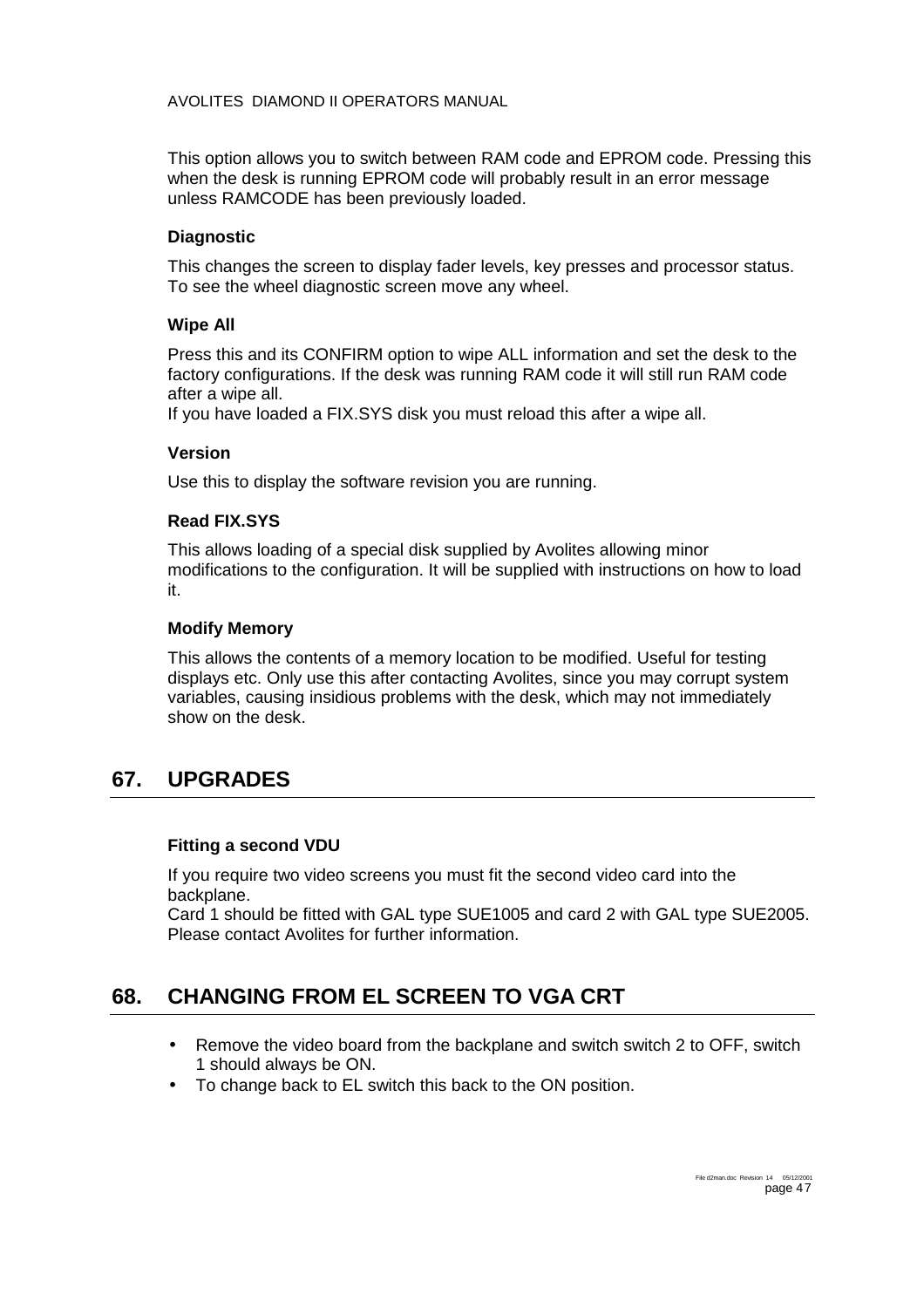### <span id="page-47-0"></span>**69. POWER UP MESSAGES**

As the desk is initialised various messages are printed on the PAGE NUMBER display. Normally only 'BOOTING' and 'BOOTED' and information on the LCD screen will be seen since the previous information is changed at high speed, however if there is any problem on initialising the desk a message will be left on the display and this will help to identify where the problem is.

The messages are as follows:-

⇒ Chip Selects Set

--1-

- ⇒ Clear DOM, Place in Reset and set clock to 16Mhz --2-
- $\Rightarrow$  Initialise serial port and send out ASCII 'F'
	- --3-
- ⇒ Ram used for first time --4-
- $\Rightarrow$  Set up system stacks 'MAIN STARTED'
- ⇒ First initialise of system 'STARTUP'
- $\Rightarrow$  If wipe all link fitted 'WIPEALL'
- $\Rightarrow$  Check for RAM string 'SYSTEM CHECK'
- ⇒ Examination of MEMPOOL 'BOOTING'
- ⇒ if OK

'BOOTED'

- ⇒ Display is blanked, LCD screen now says INITIALISING SYSTEM and gives the software revision
	- Page display is blanked
- $\Rightarrow$  LCD screen changes to RUN/PROGRAM/or SYSTEM depending on the position of the keyswitch

Page display shows page name or number. Desk is ready to use.

### **70. TO LOAD SOFTWARE FROM DISK INTO FLASH MEMORY**

### **!!!!TAKE CARE!!!!**

**ALL THE OPERATIONS FROM THIS MENU WILL ALTER THE CONTENTS OF MEMORY AND SO CHANGE YOUR SHOW OR YOUR SOFTWARE. ONLY USE THESE FUNCTIONS IF YOU HAVE NEW SOFTWARE SUPPLIED FROM AVOLITES EITHER BY POST OR BY MODEM.** 

**DO NOT PRESS ERASE ALL SEGMENTS UNTIL YOU HAVE SAVED YOUR PROGRAM.**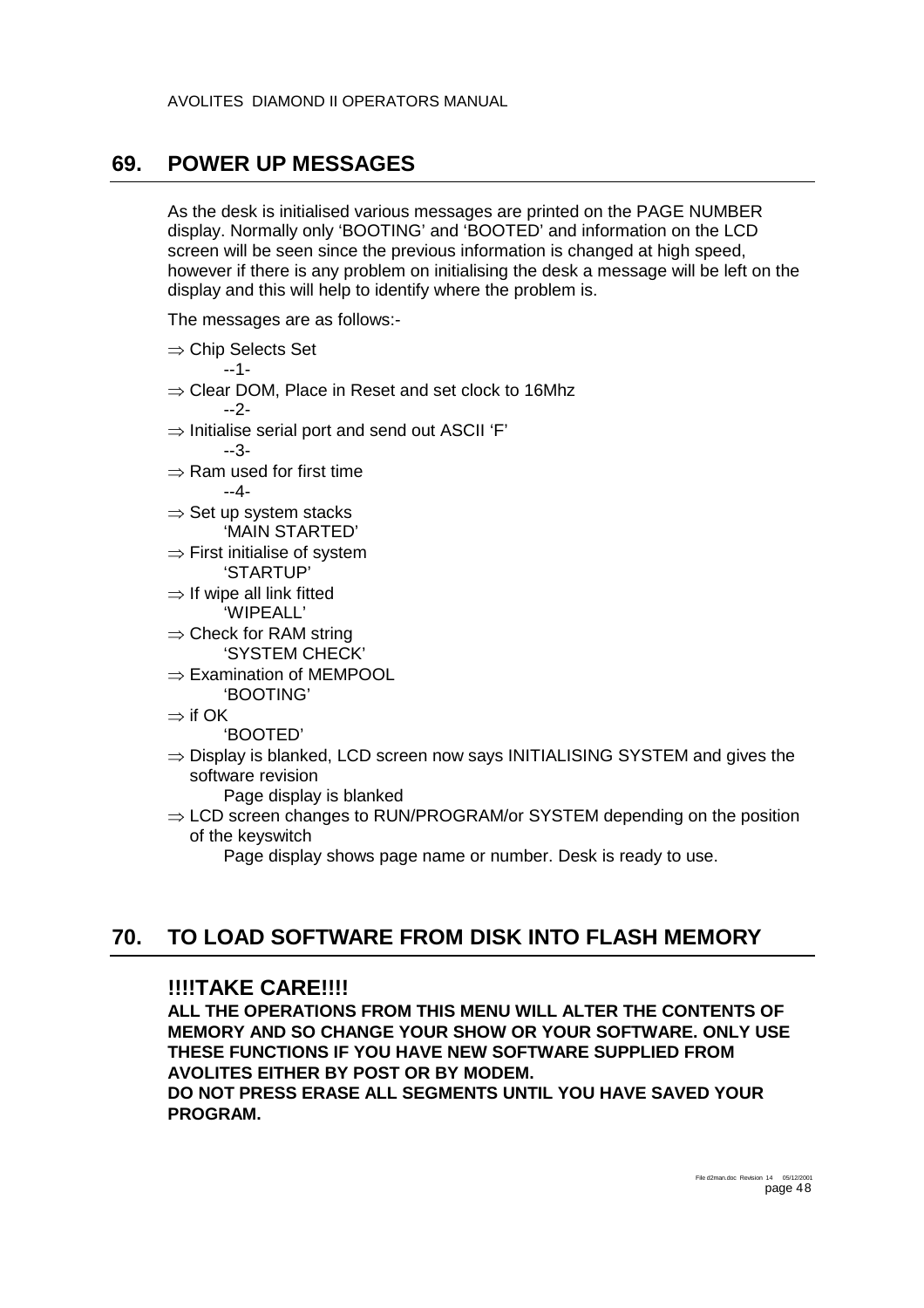### <span id="page-48-0"></span>**IF YOU HAVE THE LINK FITTED ON THE MAP BOARD DO NOT PRESS BUTTON [A] UNLESS YOU WISH TO DO A WIPE ALL.**

#### **BEFORE STARTING THIS YOU REQUIRE:-**

2 blank formatted disks.

- A pen to label these.
- A disk containing the new software.
- Ensure the new software disk is marked '*new software'.*
- **MAKE A DISK OF YOUR SHOW mark this '***show disk'***.**
- Power down the desk and fit the link on the MAP pcb.
- Power up the desk.

You will be presented with the following menu:-

- [A] START THE SYSTEM
- [B] LOAD NEW PROGRAM
- [C] ERASE ALL SEGMENTS
- [D] VERIFY
- [E] SAVE PROGRAM
- Insert a blank formatted disk and press button [E], SAVE PROGRAM. This makes a backup file of your existing program. It also tests the disk drive to ensure this is working BEFORE you erase your old program!
- Assuming your old program saved OK remove this disk and MARK IT '*OLD SOFTWARE'* and WRITE PROTECT it.
- Now press button [C].
	- This erases the old software and configures the memory ready to be reprogrammed. The memory is split into a number of segments and messages appear on the LCD screen as each segment is erased. as each segment is erased.
- When all the memory is erased you will be asked to HIT A KEY. Press any button at this point.
- Now insert your NEW PROGRAM disk, supplied from AVOLITES either by post or by modem.
- Press button [B], to start loading your new program. Once this is loaded you will be prompted to press any button.
- Now press button [A] to start the system. This does a WIPE ALL since the link on the MAP board is still fitted.
- Remove the link on the MAP board.
- Finally reload your show in the usual way.

# **71. ADDITIONAL EL OR CRT SCREENS AND DRIVER BOARDS**

You may use either a VGA colour computer screen or an EL flat screen monitor (yellow text).

DIL switch 2 on the video board selects the monitor type. When using a colour monitor DO NOT connect an EL screen.

The DIL switch on the video board is used as follows:-

♦ Bit 1, Always ON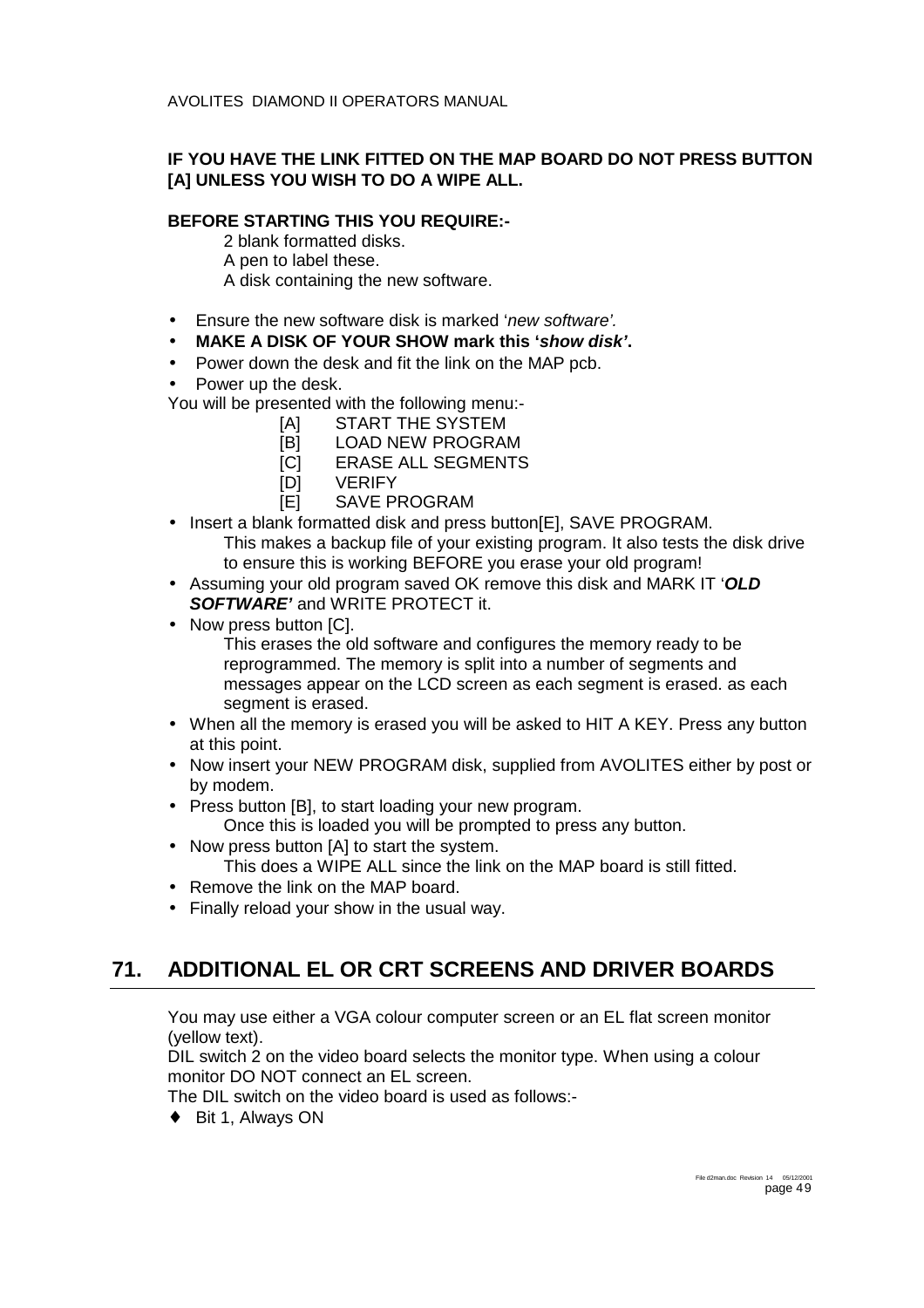- ♦ Bit 2 ON = EL screen, OFF = VGA screen
- $\triangle$  Bits 3 = OFF- only one video board fitted, = ON two video boards fitted.
- ♦ Bits 4 to 8, Always ON, these will be used for different screen types in the future.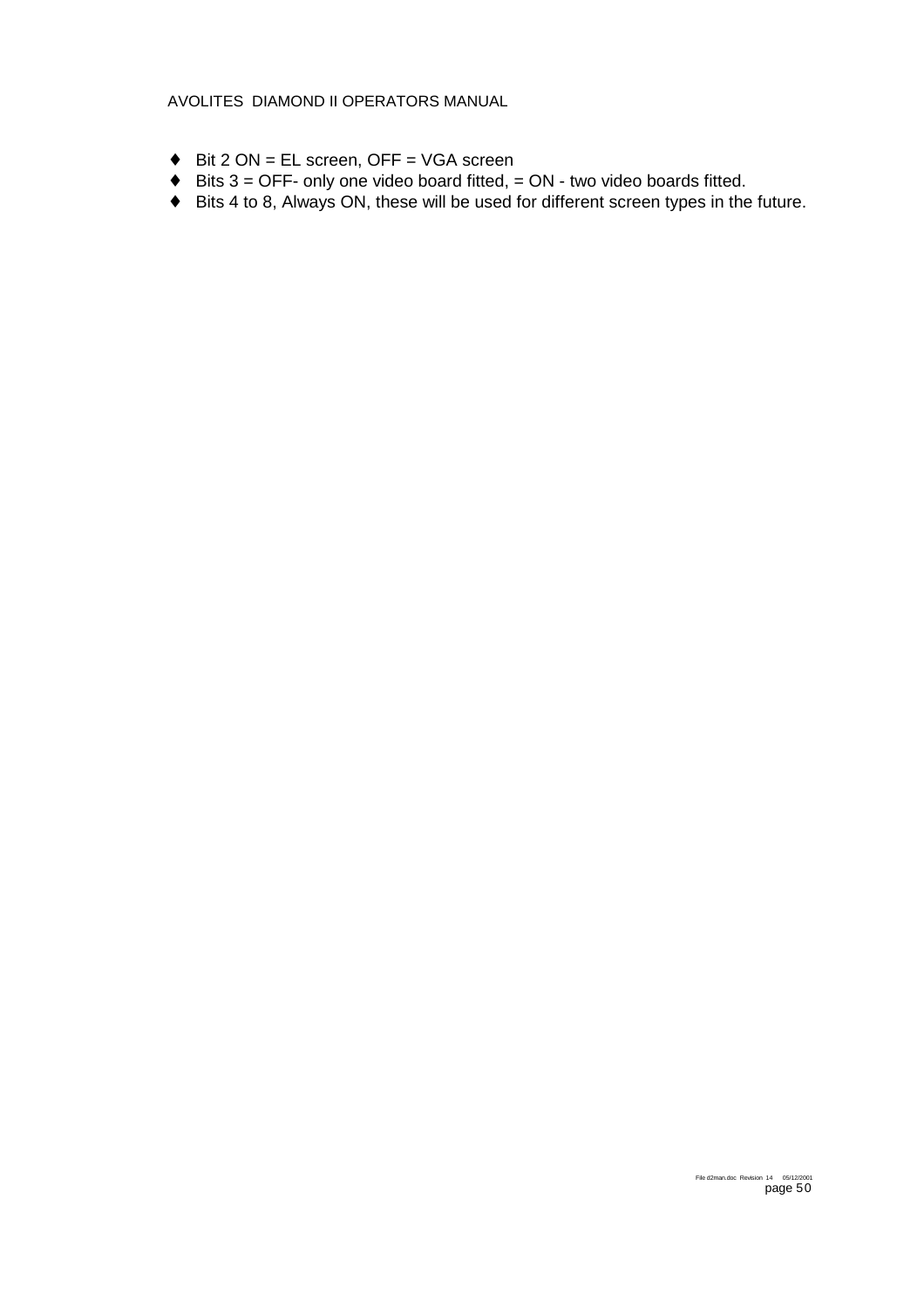### <span id="page-50-0"></span>**72. PATCHING LTP CHANNELS FOR DIMMERS**

The Diamond II can control up to 300 Highest Takes Precedence channels and any number of Latest Takes Precedence up to the number of DMX channels (two in the standard configuration).

Latest Takes Precedence channels may in many cases be used to control dimmers. When used they have the advantage of all fades being dipless. As a guide the following will be helpful when using LTP channels for dimmers.

- ♦ **When recording memories with LTP dimmer channels you ALWAYS record them as MODE 2 memories, otherwise they will not replay with the fader, they will switch on as the fader moves above the trigger level set from the preference screen.**
- ♦ **To patch a LTP DIMMER use the GENERIC LTP option from the CHOOSE INSTRUMENT listing. DO NOT USE THE INTENSITY LTP option, this is for use with moving lights.**

#### **Principle differences between HTP and LTP dimmer channels**

- ♦ If two memory masters are replaying the same channel, whichever master is creating the greatest level will be in control of that channel.
- ♦ For example suppose two identical memories are created with a channel recorded at 100%.

The first master is put up at 50%. The second master is now moved up. No lights change in level until it reaches 50%, as it moves above 50% the second master has control of the channel, should the second master now be moved back down, when it goes below 50% the first master regains control.

♦ If the same two channels were patches as LTP dimmer channels the following would happen.

As the first fader is moved above zero to 50% the channel will fade to 50%. Now the second fader is moved to 50%, the channel will fade to 75% since it started at 50% and its final destination state is 100%. finally when the fader is moved to full the channel moves to full. As the second master is moved down to zero, the channel will fade to 50%, its starting value. *To fade the channel to zero, you must program a memory with the channel ON AT 0%, and fade this memory up.*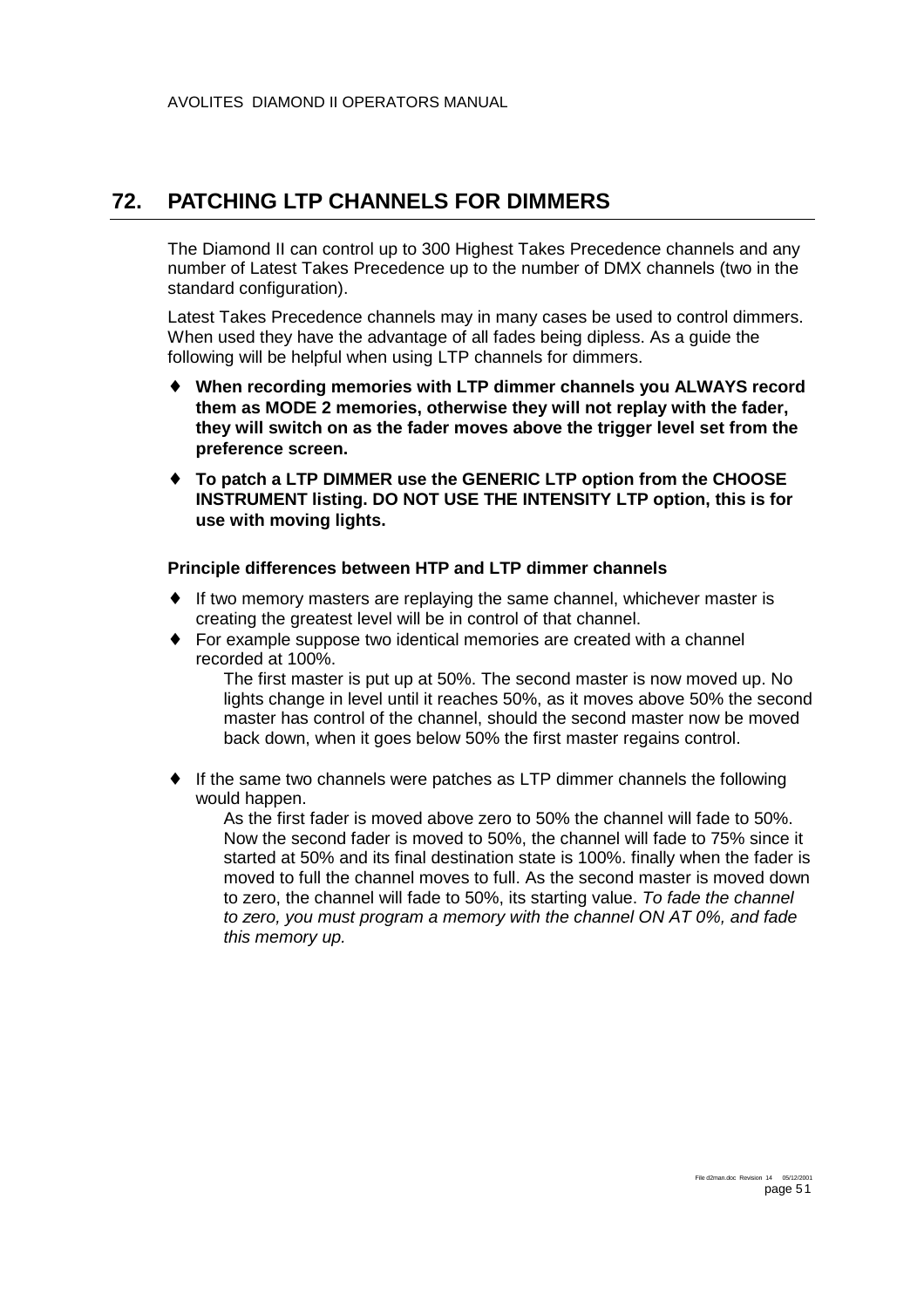### <span id="page-51-0"></span>**73. HELP**

Help loads the file HELP.D2 from the system disk, this is an ASCII text file and you may customise it as you wish.

#### **TO LOAD HELP**

• Place the system disk in the disk drive and press [HELP].

#### **TO UNLOAD HELP**

- Turn the key to SYSTEM
- Press the [UTILITIES] soft button
- Press button [B]

### **TO LOAD A NEW VERSION OF HELP**

Press [DISK]

Press soft button [C], Disk Options

Press button [B] (not button [A] as marked).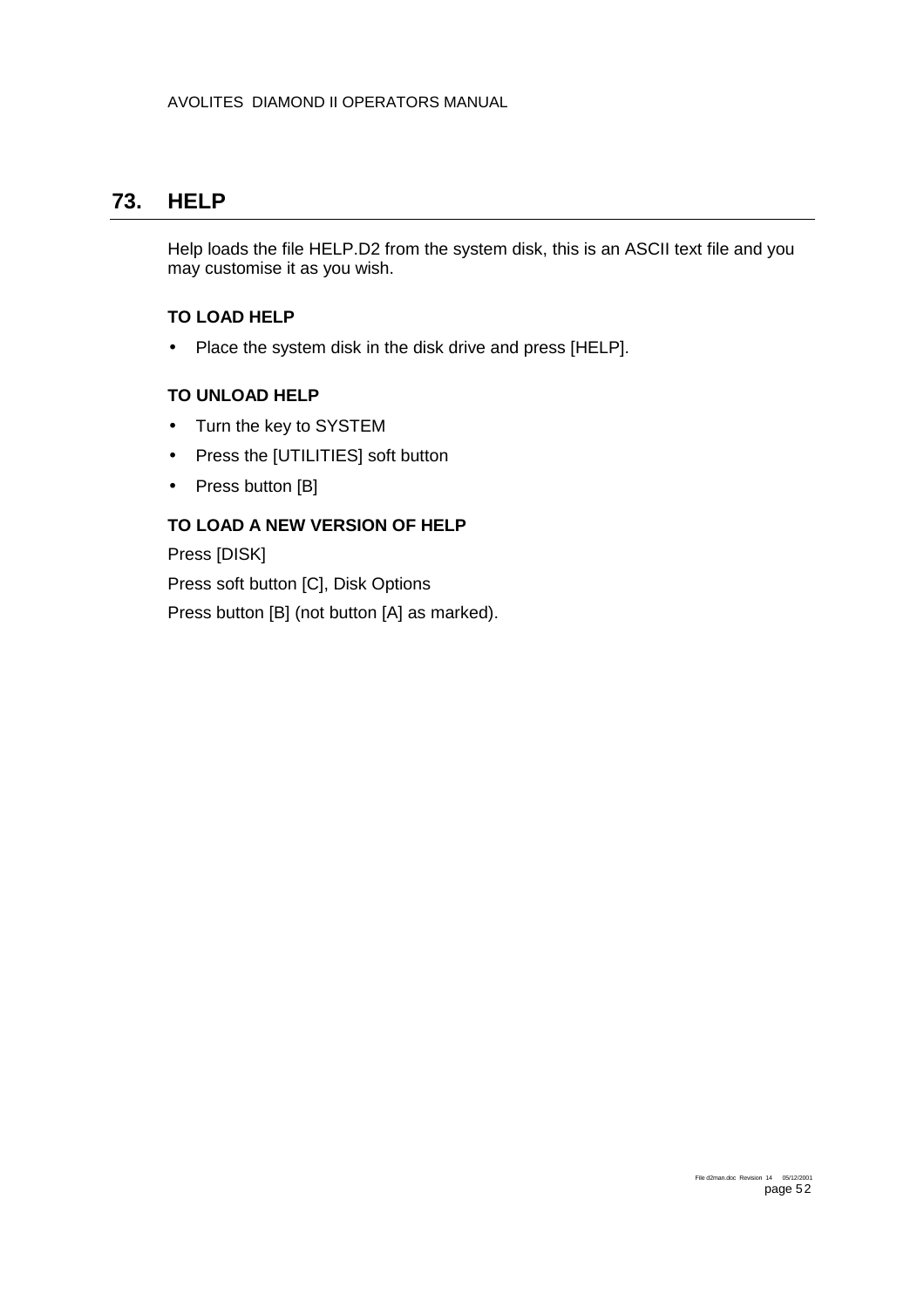### <span id="page-52-0"></span>**74. AUTO FUNCTIONS IN A CHASE**

This function is not fully implemented yet.

Enter the STACK SCRIPT function from the CHASE PARAMETERS option in the program menu, button [A].

The following menu is presented:-

- [A] LOOPS
- [B] AUTOLOAD
- [C] SET MASTER
- [D]
- [E] CLEAR SCRIPT

[F] QUIT

#### **LOOPS**

This function allows you to request that on a particular sequence step the stack will go to another step and continue doing this for a set number of times.

#### **AUTOLOAD**

This allows you to load a particular page when a step of a stack is run.

#### **SET MASTER**

This allows you to turn on or turn off a master from a step of a stack.

#### **CLEAR SCRIPT**

This clears a particular instruction previously programmed into a step.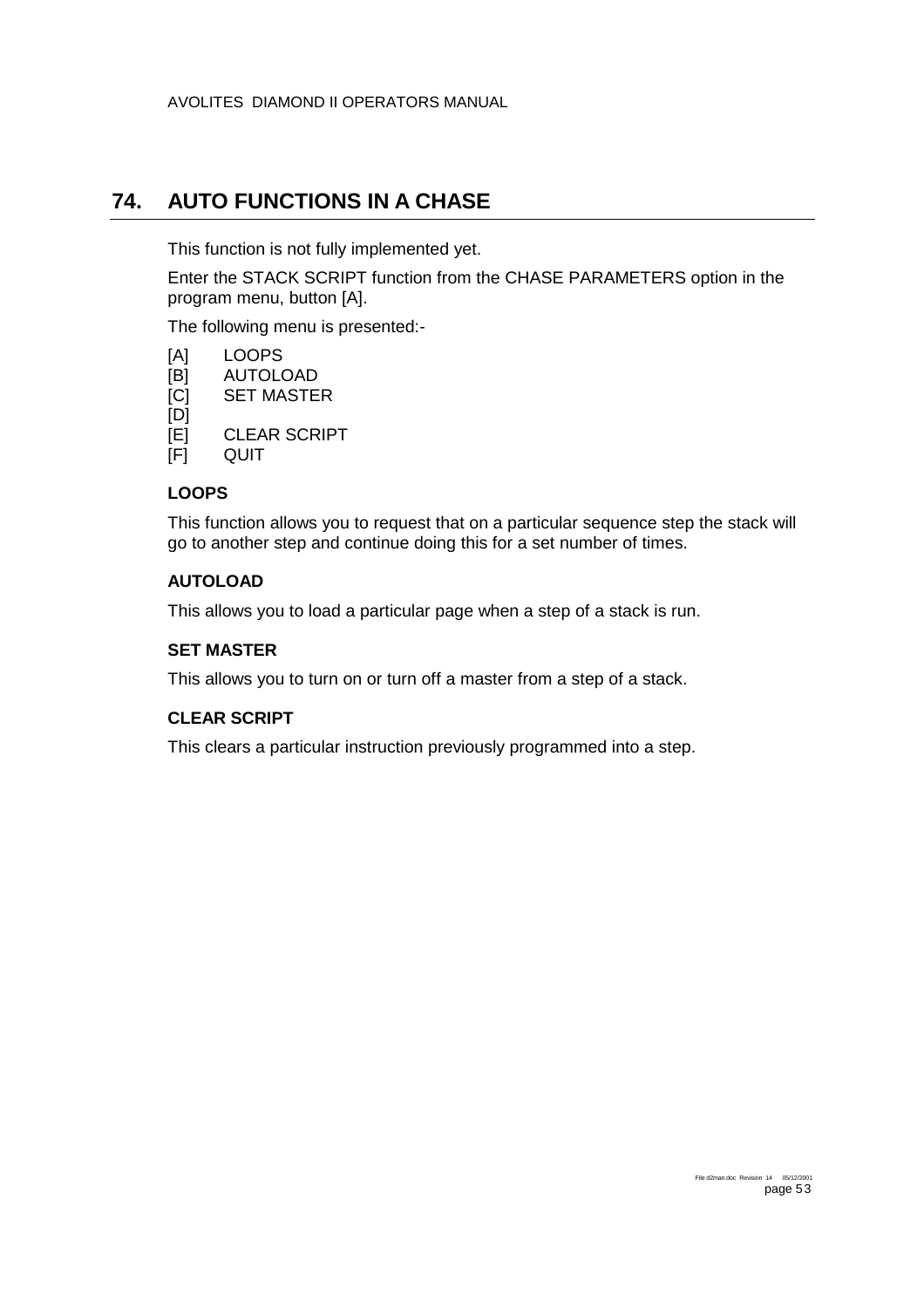### <span id="page-53-0"></span>**75. KNOWN PROBLEMS IN VERSION 3 SOFTWARE**

In any software driven product there will inevitably be some bugs. This list gives the a list of these with solutions where available.

#### **UPDATED FOR VERSION 3.30**

#### ⇒ **MODE 3 MEMORIES**

- PROBLEM When replaying a MODE 3 memory the fader must be faded up rather than snapped up.
- SOLUTION Failure to do this may stop the fade completing.

#### ⇒ **MODE 2 MEMORIES**

- PROBLEM If the fader is moved down before the fade is complete, than moved up again the wrong state may be replayed.
- SOLUTION Ensure fade is complete before lowering fader.

#### ⇒ **LCD SCREEN, odd characters appear**

- PROBLEM Characters appear on the LCD screen in the wrong place, sometimes behind one of the graphic lines or boxes. These can only be removed by resetting the desk.
- SOLUTION You probably have the GRAPHIC TABLET selected in user preference 8 but no graphic tablet selected. Select this option to be TRACKBALL or REMOTE.

# ⇒ **HELP does not load**

- HELP system will not load or run.
- SOLUTION HELP is being revised and within version 3 it is not yet functioning. Do not use the on line help.

#### ⇒ **PATCH 1:1**

- PROBLEM This function does not work and should not be used.
- SOLUTION Manually patch 1:1, if you require this on a regular basis, create a special disk of a 1:1 patch and load this after a wipe all.

#### ⇒ **2 PRESET MODE**

PROBLEM This function has not been completed for version 3.

# ⇒ **REDUCTION FADERS**

- Will not patch.
- SOLUTION Reduction has not been fully implemented on version 3. Do not use reduction faders

#### ⇒ **MEMORY ADD**

PROBLEM The memory ADD button still works even with the master faders at zero.<br>SOLUTION This bug will be fixed in a later version. Be careful about using memory A This bug will be fixed in a later version. Be careful about using memory ADD buttons.

#### ⇒ **DIMMER CURVES**

- PROBLEM The curve name does not appear on the screen.
- SOLUTION Curves are not yet available in the Diamond II. If you have a particular curve requirement please contact Avolites R&D in London.

#### ⇒ **INVERT A CHANNEL**

PROBLEM Does not work.

SOLUTION Use the INVERT on the moving light DIP switches if available.

#### ⇒ **WILL NOT SAVE CHASE SPEED OR CONNECT**

PROBLEM Will not save speed or connect.